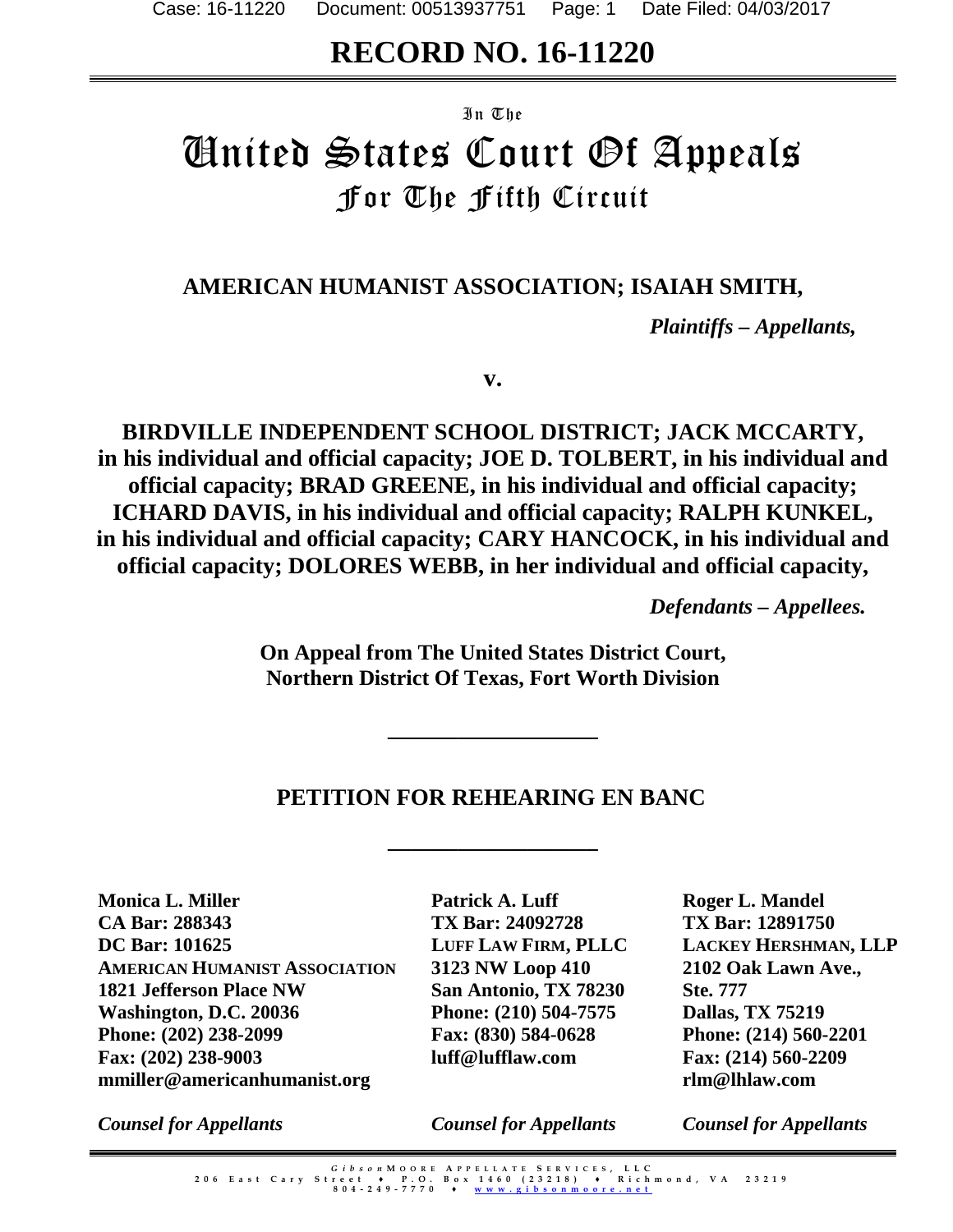Case: 16-11220 Document: 00513937751 Page: 2 Date Filed: 04/03/2017

#### **CERTIFICATE OF INTERESTED PERSONS**

Appellate Case No. 16-11220; Interlocutory Appellate Case No. 15-11067; Trial Court Case No. 4:15-cv-377-A; *American Humanist Association, et al. v. Birdville Independent School District, et al.* 

The undersigned counsel of record certifies that the following listed persons and entities as described in the fourth sentence of Rule 28.2.1 have an interest in the outcome of this case. These representations are made in order that the judges of this court may evaluate possible disqualification or recusal.

- 1. American Humanist Association, Plaintiff/Appellant;
- 2. Isaiah Smith, Plaintiff/Appellant;
- 3. Monica L. Miller, Luff Law Firm, PLLC (Patrick A. Luff); Lackey Hershman LLP (Roger L. Mandel); attorneys for Plaintiffs/Appellants;
- 4. Cary Hancock, Defendant/Appellee;
- 5. Jack McCarty, Defendant/Appellee;
- 6. Dolores Webb, Defendant/Appellee;
- 7. Joe Tolbert, Defendant/Appellee;
- 8. Brad Greene, Defendant/Appellee;
- 9. Richard Davis, Defendant/Appellee;
- 10. Ralph Kunkel, Defendant/Appellee;
- 11. Birdville Independent School District, Defendant/Appellee;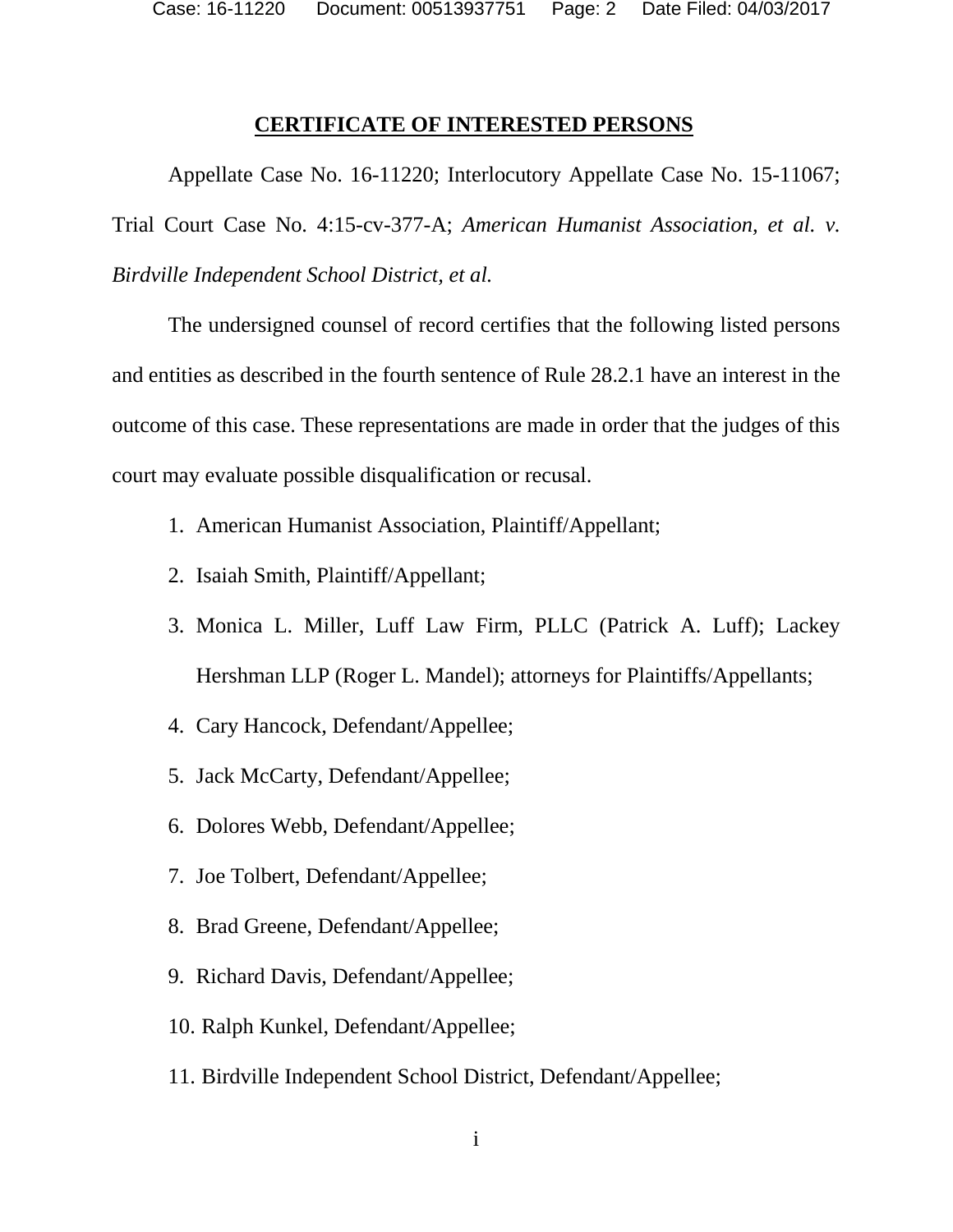12. Edwards Claims Administration, insurer for Defendants/Appellees;

13. Walsh Gallegos Treviño Russo & Kyle P.C. (D. Craig Wood and Katie E.

Payne), Attorneys for Defendants/Appellees Cary Hancock, Jack McCarty, Dolores Webb, Joe Tolbert, Brad Greene, Richard Davis, and Ralph Kunkel.

> s/ Monica L. Miller MONICA L. MILLER Attorney of record for Appellants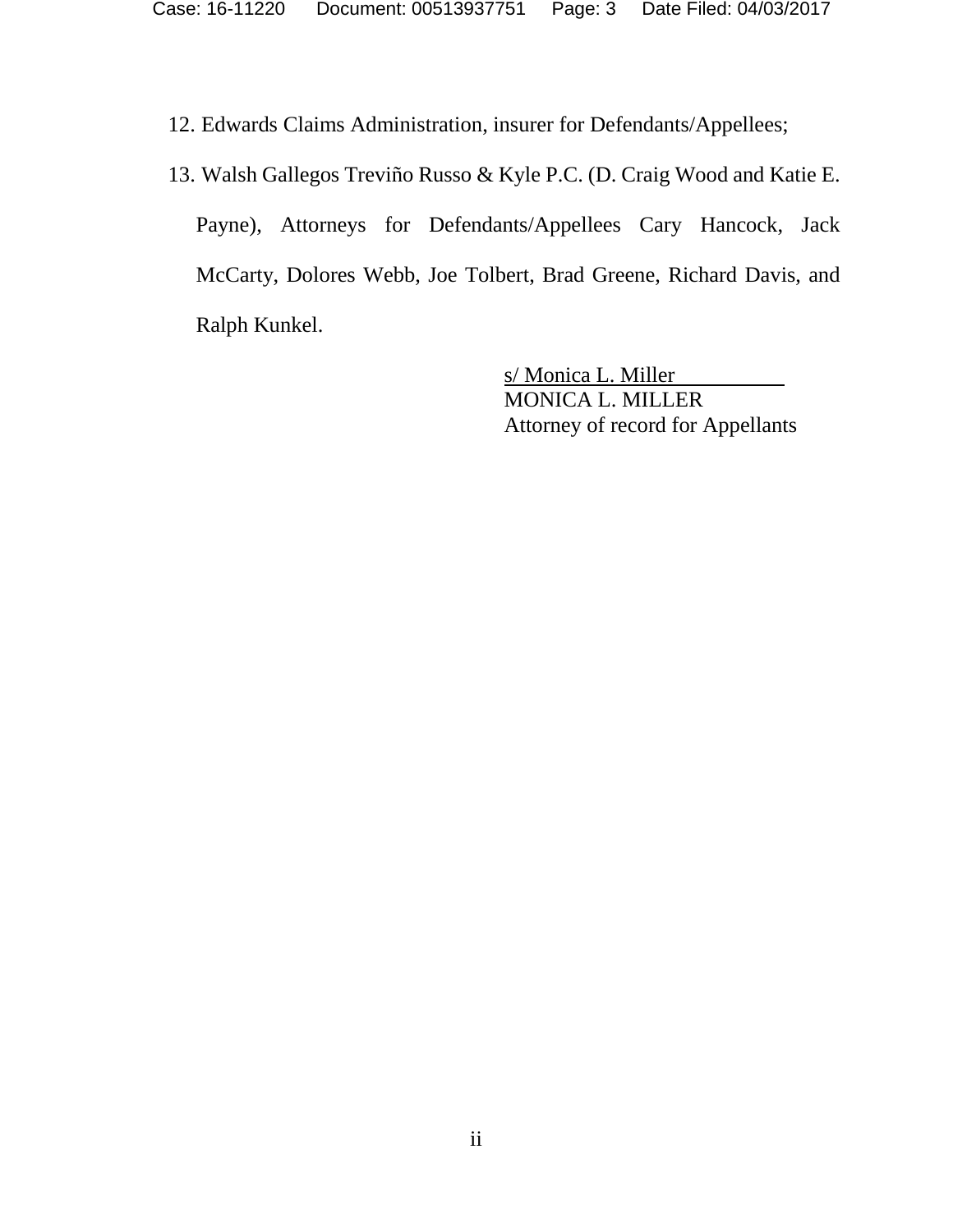#### **FRAP 35(b)(1) AND LOCAL RULE 35.2.2 STATEMENT**

This case seeks to uphold decades of binding Establishment Clause jurisprudence governing prayer in the public school context. The panel sustained a school district's practice of inviting students to deliver prayers in a quintessential school-sponsored setting. The panel's decision is contrary to holdings of the Supreme Court of the United States and other Courts of Appeals. En banc review is necessary to maintain uniformity in federal law and to consider constitutional questions of exceptional importance.

The Birdville Independent School District's ("BISD") school board begins every meeting with student participation. One student delivers the pledges and then another delivers a prayer. Both students are under the supervision of their principal, who introduces them to the audience as student representatives. Just after the prayers, other students often appear before the board to perform for school credit or to receive awards for academic or extracurricular accomplishments. Further, six students are appointed to serve as Student Ambassadors at board meetings each semester.

The Supreme Court has repeatedly held that the Establishment Clause prohibits school districts from including prayer as part of any school-sponsored event. Hence, every federal court of appeals to consider the question has concluded

iii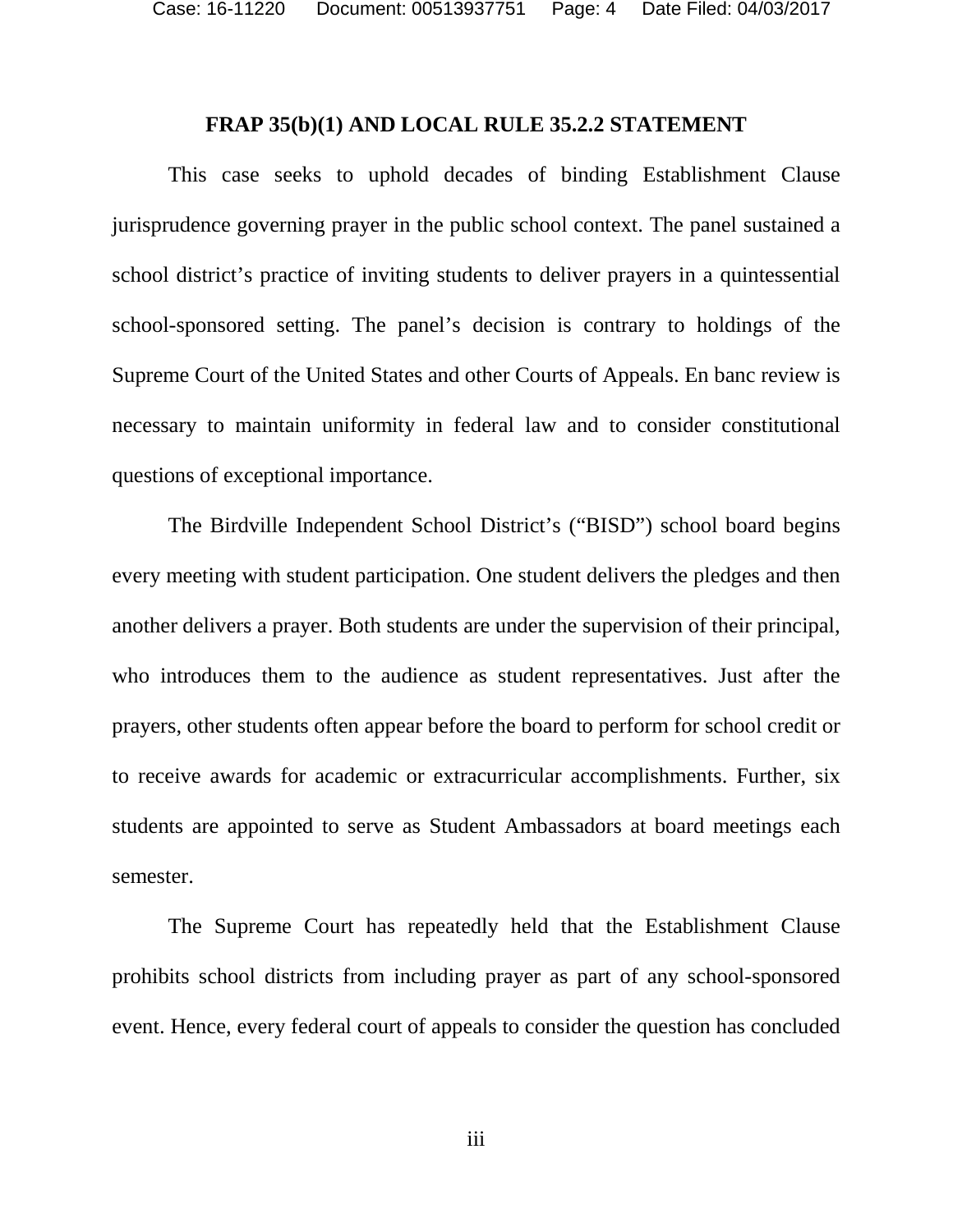that prayer at school board meetings is unconstitutional.<sup>[1](#page-4-0)</sup> The narrow historical exception to the strict rule against government-sponsored prayer for invocations to solemnize the sessions of state legislatures and city- or county councils —the "legislative prayer" exception<sup>[2](#page-4-1)</sup> — does not apply to the public school context where the need to protect students from subtle coercive pressures is of the utmost importance.[3](#page-4-2) The only two circuit courts to address the merits of whether school board prayers qualify for the exception soundly, and after a detailed analysis, concluded that they do not. *See Doe v. Indian River Sch. Dist*., 653 F.3d 256 (3d Cir. 2011); *Coles v. Cleveland Bd. of Educ*., 171 F.3d 369 (6th Cir. 1999).

The panel's opinion is completely unprecedented, being: (1) the only circuit court to hold that the legislative prayer exception applies to school board meetings; (2) the first court ever to hold that the exception applies to student expression; and (3) the first court ever to hold that the exception allows principals and superintendents to participate in prayer with students in their official capacities. Each

<span id="page-4-0"></span> <sup>1</sup> *See Doe v. Indian River Sch. Dist*., 653 F.3d 256 (3d Cir. 2011); *Doe v. Tangipahoa Parish Sch. Bd*., 473 F.3d 188, 197 (5th Cir. 2006), *vacated on standing grounds*, 494 F.3d 494 (5th Cir. 2007)(en banc); *Bacus v. Palo Verde Unified Sch. Dist. Bd. of Educ*., 52 F. App'x 355 (9th Cir. 2002); *Coles v. Cleveland Bd. of Educ*., 171 F.3d 369 (6th Cir. 1999).

<span id="page-4-1"></span><sup>2</sup> *Marsh v. Chambers*, 463 U.S. 783 (1983); *Town of Greece v. Galloway*, 134 S. Ct. 1811 (2014). *See Jager v. Douglas Cty. Sch. Dist*., 862 F.2d 824, 829 n.9 (11th Cir. 1989)("*Marsh* created an exception to the *Lemon* test only for such historical practice" and not public school activity).

<span id="page-4-2"></span><sup>3</sup> *Lee v. Weisman*, 505 U.S. 577, 592 (1992).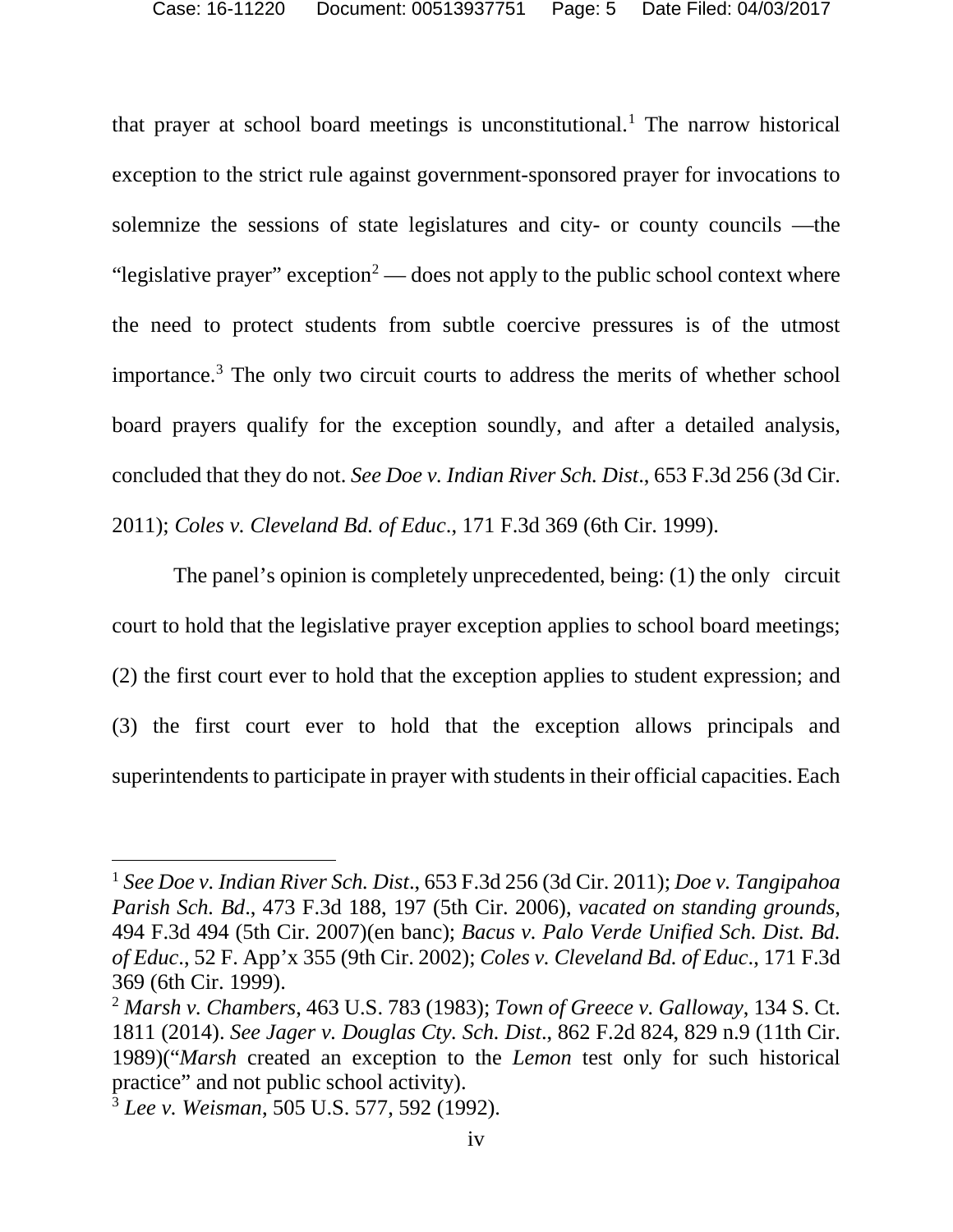of these rulings runs counter to Supreme Court and Fifth Circuit precedent, as well as precedent from the other Courts of Appeals.

1. First, the panel's holding that the legislative prayer exception applies to student prayer is contrary to Supreme Court precedent. The Supreme Court and this Court have made clear that school prayer cases are governed by the traditional Establishment Clause tests enunciated in *Lee v. Weisman*, 505 U.S. 577 (1992) and *Santa Fe Indep. Sch. Dist. v. Doe*, 530 U.S. 290 (2000): the tripartite *Lemon* test, and the coercion test. [4](#page-5-0) Moreover, the Supreme Court has repeatedly and consistently held that the legislative prayer exception is inapplicable to the "public school context." *Lee*, 505 U.S. at 592, 596-97; *see also Edwards v. Aguillard*, 482 U.S. 578, 583 n.4 (1987). In *Greece*, the Court emphasized that the legislative exception remains inappropriate in a school setting because students are impressionable and susceptible to peer pressure. 134 S. Ct. at 1825-27. The panel's opinion extending

<span id="page-5-0"></span> <sup>4</sup> *See Doe v. Santa Fe Indep. Sch. Dist*., 168 F.3d 806, 814-16 (5th Cir. 1999), *aff'd*, 530 U.S. 290 (2000). The first "is the disjunctive three-part *Lemon* test, under which a government practice is unconstitutional if (1) it lacks a secular purpose; (2) its primary effect either advances or inhibits religion; or (3) it excessively entangles government with religion." *Id*. Second, under *Lee*'s "Coercion Test," "schoolsponsored religious activity" is analyzed to determine the extent "to which it has a coercive effect on students." *Id. See also Ingebretsen v. Jackson Pub. Sch. Dist.*, 88 F.3d 274, 278-79 (5th Cir. 1996)(finding these tests controlling in school prayer cases); *Doe v. Duncanville Indep. Sch. Dist*., 70 F.3d 402, 405-06 (5th Cir. 1995)(same).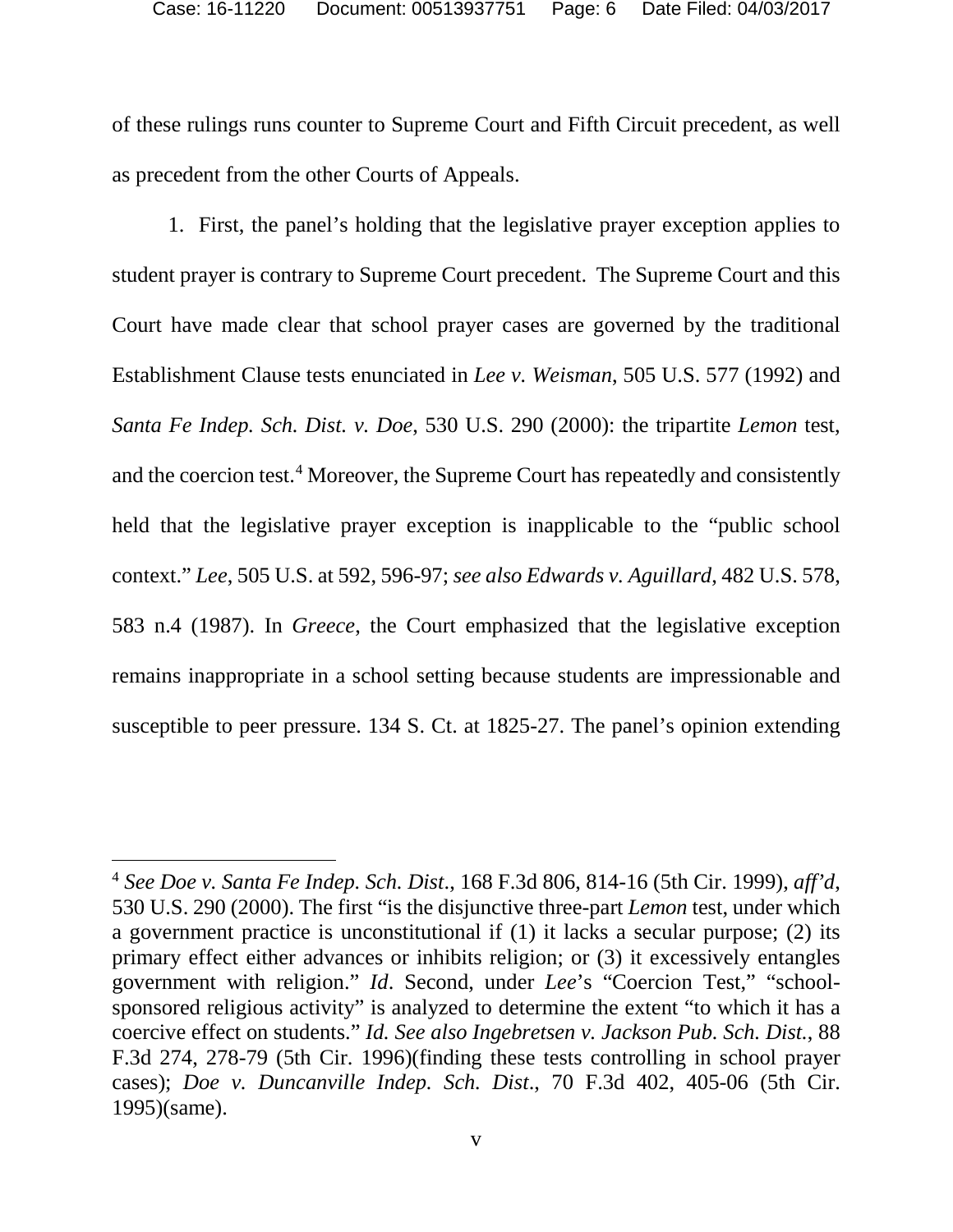the legislative prayer exception to the public school context conflicts with the aforementioned authorities.

2. Second, the panel's expansion of the legislative prayer exception to student prayer is irreconcilable with Supreme Court and Fifth Circuit precedent holding that prayers delivered before captive student audiences are unconstitutionally coercive.[5](#page-6-0)

In *Santa Fe*, the Supreme Court held that permitting students to deliver a brief "invocation and/or message" at informal football games was unconstitutionally coercive as to students voluntarily attending such games. 530 U.S. 290, 301-03, 310- 12. If, as *Santa Fe* holds, student prayers at voluntary, extracurricular school events comprised of adult community members and older students are unconstitutionally coercive, then so too are prayers at formal school board meetings where students (and often very young students) are always present and sometimes required to attend for their grade.

3. Third, the panel's unprecedented holding that the legislative prayer exception allows principals and superintendents to participate in prayer with students

<span id="page-6-0"></span> <sup>5</sup> *See Santa Fe Indep. Sch. Dist. v. Doe*, 530 U.S. 290, 301-03, 308 (2000); *Lee v. Weisman*, 505 U.S. 577, 588 (1992); *Sch. Dist. of Abington Twp. v. Schempp*, 374 U.S. 203, 224-25 (1963); *Engel v. Vitale*, 370 U.S. 421, 430-31 (1962); *Ingebretsen v. Jackson Pub. Sch. Dist*., 88 F.3d 274, 279-80 (5th Cir. 1996); *Hall v. Bd. of Sch. Comm'rs*, 656 F.2d 999, 1000 (5th Cir. 1981); *Meltzer v. Bd. of Pub. Instruction*, 548 F.2d 559, 574 (5th Cir. 1977), *aff'd on rehearing*, 577 F.2d 311 (1978)(en banc)("we find that it is the daily Bible reading to students in a 'captive audience' situation over the public address system each morning, which is violative of the First and Fourteenth Amendments").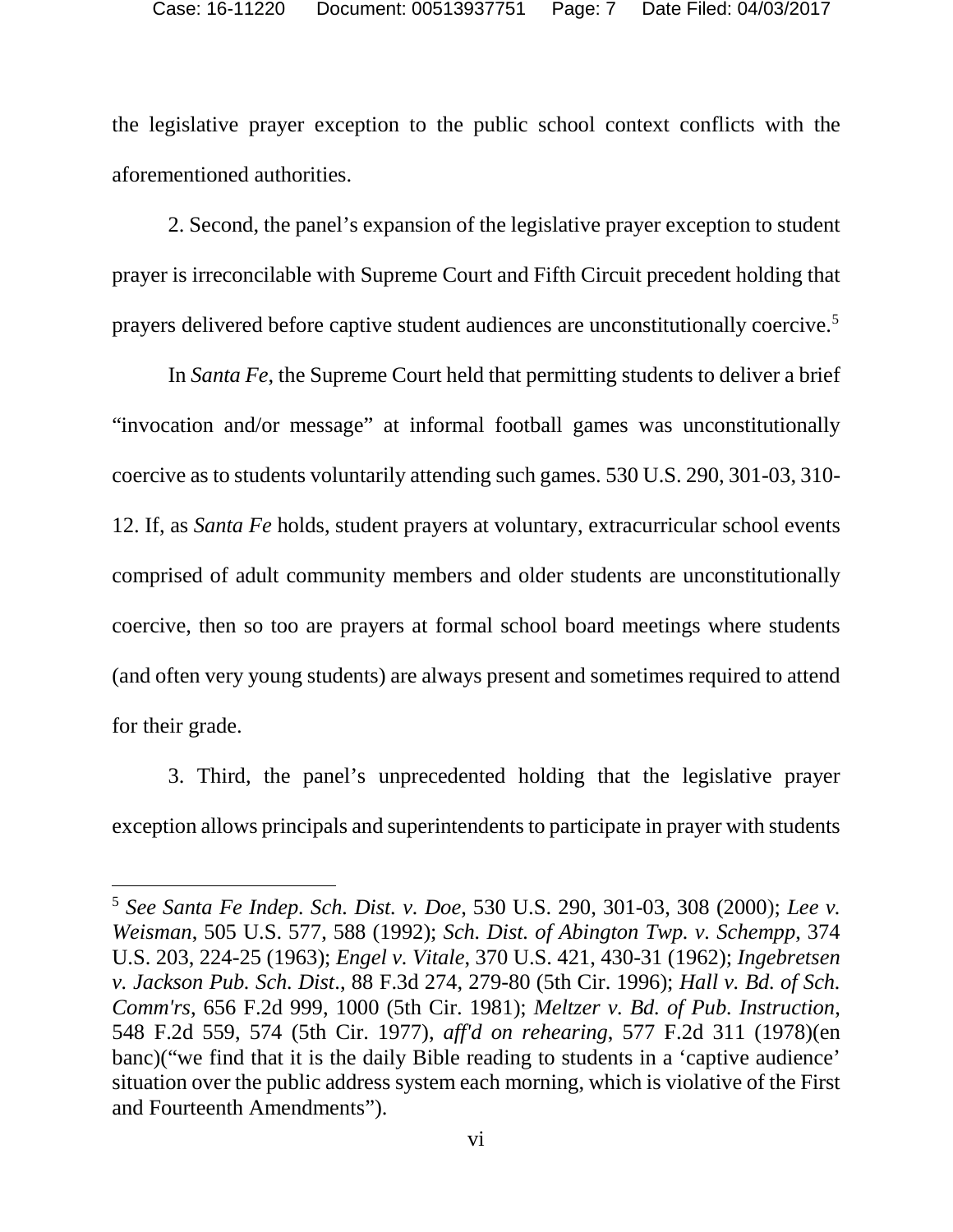conflicts with controlling precedent. The Fifth Circuit and Supreme Court have held that the Establishment Clause prohibits school officials from participating in prayer with students.<sup>[6](#page-7-0)</sup> No court has ever held that the legislative prayer exception applies to school official participation in student prayers. The panel's decision also conflicts with the persuasive decisions of other circuit courts<sup>[7](#page-7-1)</sup> and federal statutory law.<sup>[8](#page-7-2)</sup>

4. Fourth, the panel's holding that the legislative exception applies to school board prayers created a circuit split. Its option is directly contrary to the unanimous circuit court opinions addressing this issue.[9](#page-7-3) It also directly conflicts with the opinion of the only other court to have addressed this issue since *Greece*. [10](#page-7-4)

5. Fifth, the panel's holding conflicts with *Greece* itself. For the legislative exception to apply, a practice must be an "internal act" solely "to accommodate the

<span id="page-7-0"></span> <sup>6</sup> *See Bd. of Educ. v. Mergens*, 496 U.S. 226, 232-36, 249-53 (1990); *Edwards v. Aguillard*, 482 U.S. 578, 583-84 (1987); *Karen B. v. Treen*, 653 F.2d 897 (5th Cir. 1981), *aff'd,* 455 U.S. 913 (1982)(faculty participation in prayers with students unconstitutional); *Ingebretsen v. Jackson Pub. Sch. Dist*., 88 F.3d 274, 277 (5th Cir. 1996)(school officials' participation in prayer with students unconstitutional); *Doe v. Duncanville Indep. Sch. Dist.*, 70 F.3d 402, 405-06 & n.4 (5th Cir. 1995)(coach's participation in prayers with students unconstitutional).

<span id="page-7-1"></span><sup>7</sup> *See Borden v. Sch. Dist.*, 523 F.3d 153 (3d Cir. 2008)(coach participation in student prayers unconstitutional); *Holloman ex rel. Holloman v. Harland*, 370 F.3d 1252, 1285-1286 (11th Cir. 2004); *Roberts v. Madigan*, 921 F.2d 1047, 1056-58 (10th Cir. 1990), *cert. denied,* 112 S. Ct. 3025 (1992).

<span id="page-7-2"></span><sup>8</sup> Equal Access Act, 20 U.S.C. §§ 4071 *et seq*. (prohibiting school officials from participating in religious activity with students in student clubs).

<span id="page-7-3"></span><sup>9</sup> *See Coles v. Cleveland Bd. of Educ.*, 171 F.3d 369 (6th Cir. 1999); *Doe v. Indian River Sch. Dist*., 653 F.3d 256 (3d Cir. 2011).

<span id="page-7-4"></span><sup>10</sup> *See Freedom From Religion Found. v. Chino Valley Unified Sch. Dist. Bd. of Educ*., 2016 U.S. Dist. LEXIS 19995 (C.D. Cal. Feb. 18, 2016).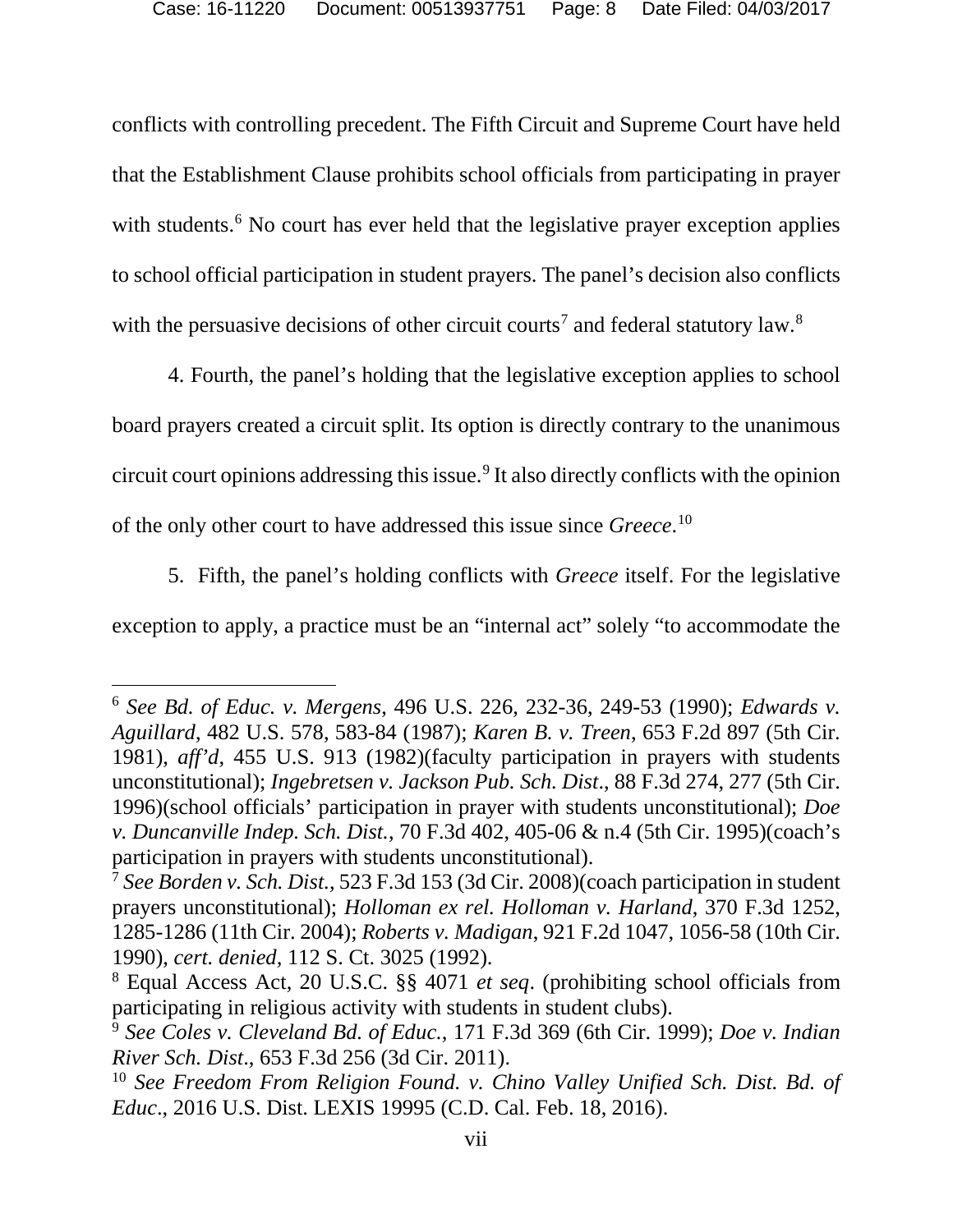spiritual needs of lawmakers." *Greece*, 134 S. Ct. at 1825-26 (citing *Marsh*). The primary purpose for BISD's "Student Expression" practice, according to BISD, is to provide an opportunity for students to express their First Amendment rights.

6. Sixth, the constitutional question raised in this case is one of substantial jurisprudential importance.<sup>[11](#page-8-0)</sup> Every other circuit court that has had the occasion to merely determine the scope of *Greece* in the actual legislative prayer context has granted en banc review. *See Bormuth v. Cnty. of Jackson*, 2017 U.S. App. LEXIS 3564 (6th Cir., Feb. 27, 2017); *Lund v. Rowan Cnty.*, 2016 U.S. App. LEXIS 19805 (4th Cir. Oct. 31, 2016)*.* And *Bormuth* and *Lund* are much more like *Greece* than the case at bar; both involve legislative prayers delivered at county meetings rather than student expression delivered at school board meetings. This case is the first occasion for a circuit court to determine whether the legislative prayer exception extends to student expression and to school officials participating in prayer with students. It is also the first occasion for a circuit court to determine what, if any, impact *Greece* has on school board prayers.

7. Lastly, sustaining the panel's opinion will yield two incongruous results: (1) An elementary student delivering the pledges at a school board meeting can be subjected to a proselytizing, degrading prayer, but if that same prayer is delivered at a football game to an audience comprised of older students and adult community

<span id="page-8-0"></span> <sup>11</sup> *E.g.*, *Doe v. Tangipahoa Parish Sch. Bd*., 494 F.3d 494 (5th Cir. 2007)(en banc).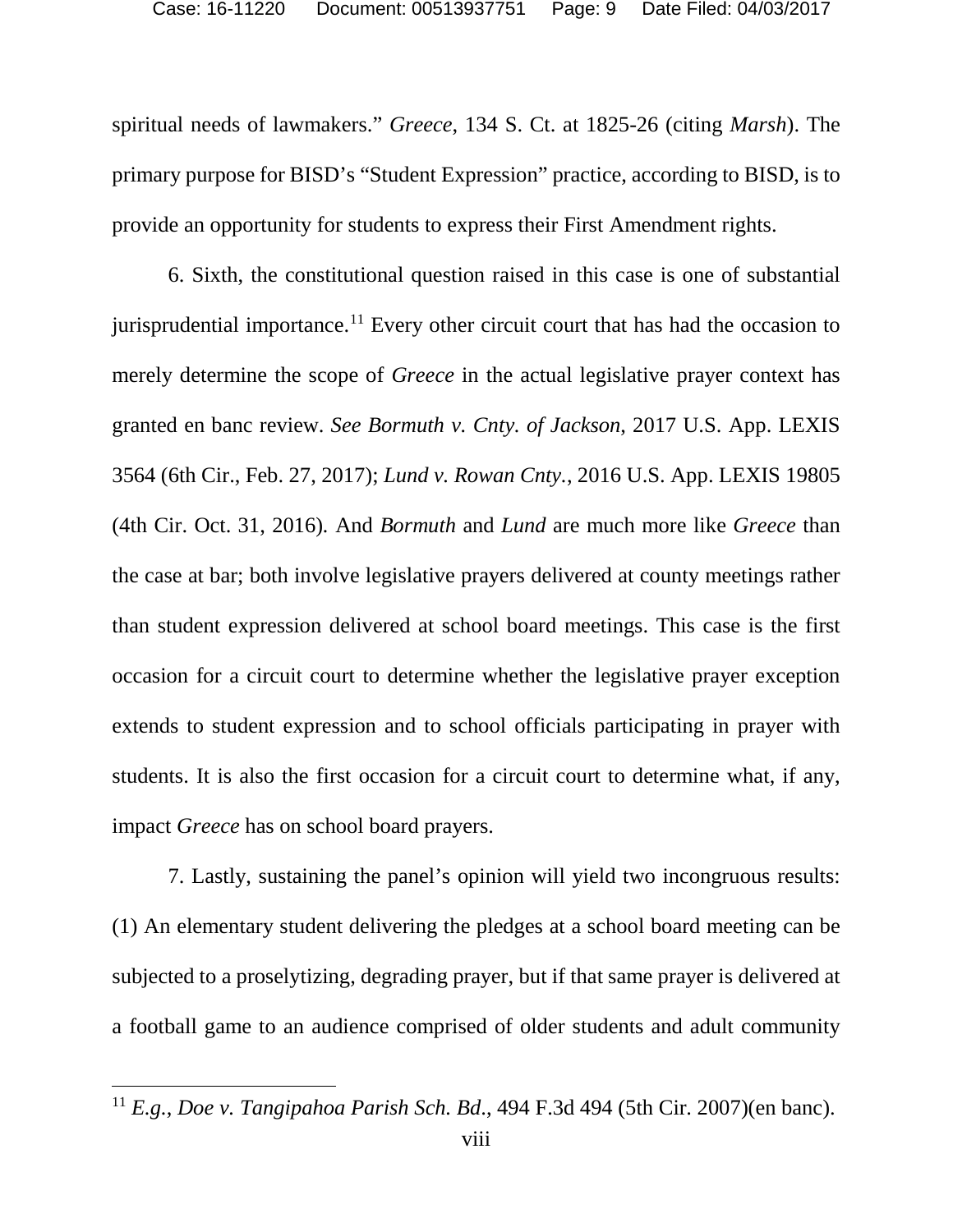members, it is unconstitutional under *Santa Fe*. (2) Under Fifth Circuit precedent*,* it is unconstitutional for a teacher to participate in a prayer with her students before an off-campus recital, but under the panel's ruling, that same teacher can actively participate in a prayer with her students at a formal school board meeting where the students must perform for the board as part of their choir grade.

Because students participating in school board meetings, under the supervision of school officials, are no less susceptible to religious indoctrination and peer pressure than students merely attending high school football games, and because the heightened protection given to students in school prayer cases does not turn on any particular adult-to-student ratio, students attending school board meetings should be entitled to the same Establishment Clause protections as students attending any other school event.

Rehearing en banc is therefore necessary (i) to assure uniformity across the Supreme Court's and this Court's precedents (ii) to avoid an unnecessary circuit split, and (iii) to resolve an important issue of constitutional law.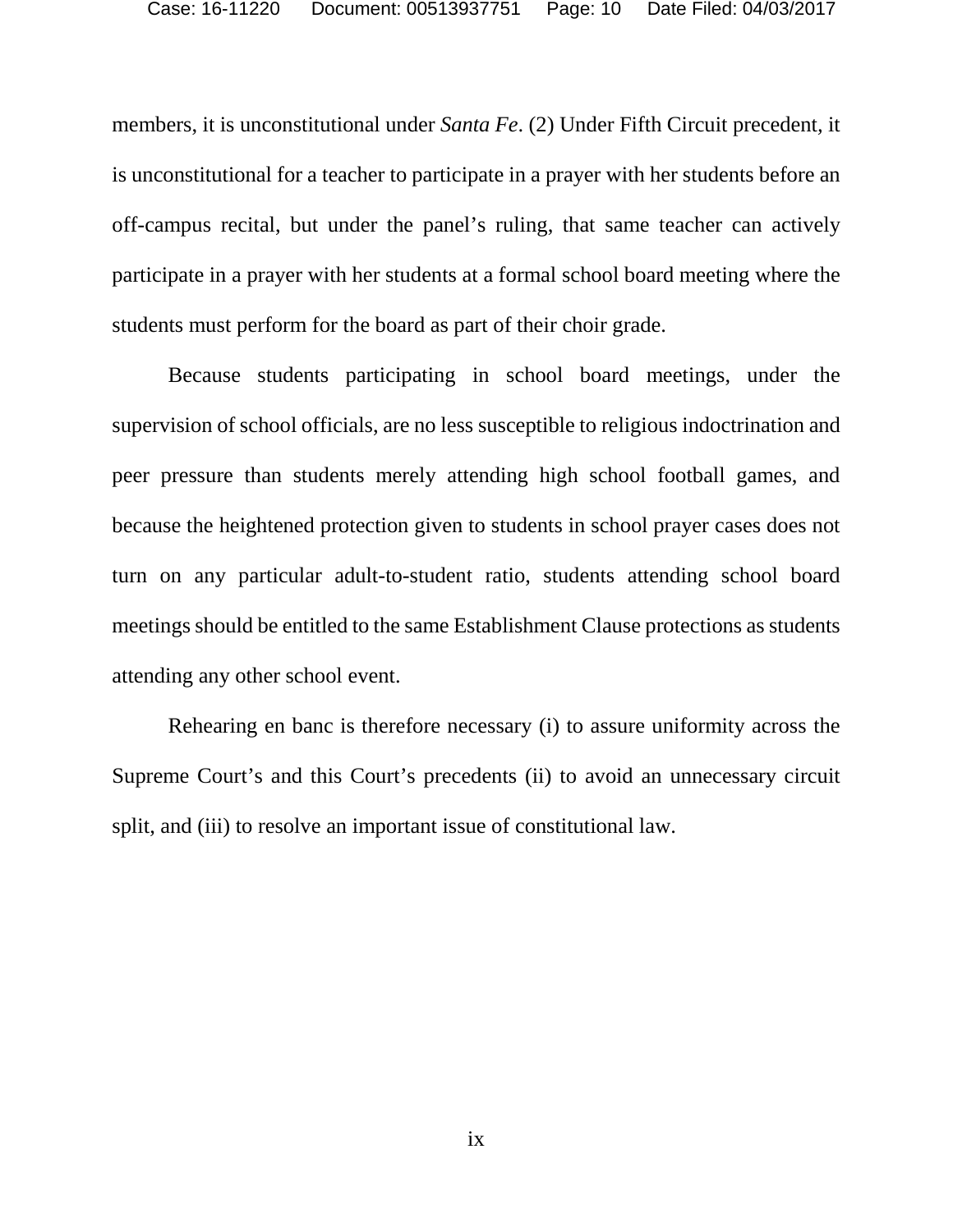# **TABLE OF CONTENTS**

# **Page:**

| $\mathbf{I}$ . | The panel's unprecedented expansion of the legislative prayer<br>exception to student prayer conflicts with seminal Supreme        |
|----------------|------------------------------------------------------------------------------------------------------------------------------------|
|                | The panel's decision conflicts with Supreme Court<br>A.                                                                            |
|                | The panel's opinion creates a paradoxical outcome<br><b>B.</b>                                                                     |
| II.            | The panel's opinion conflicts with the authoritative decisions of                                                                  |
| Ш.             | The panel's extension of the legislative exception to allow school<br>officials to participate in prayer with students contravenes |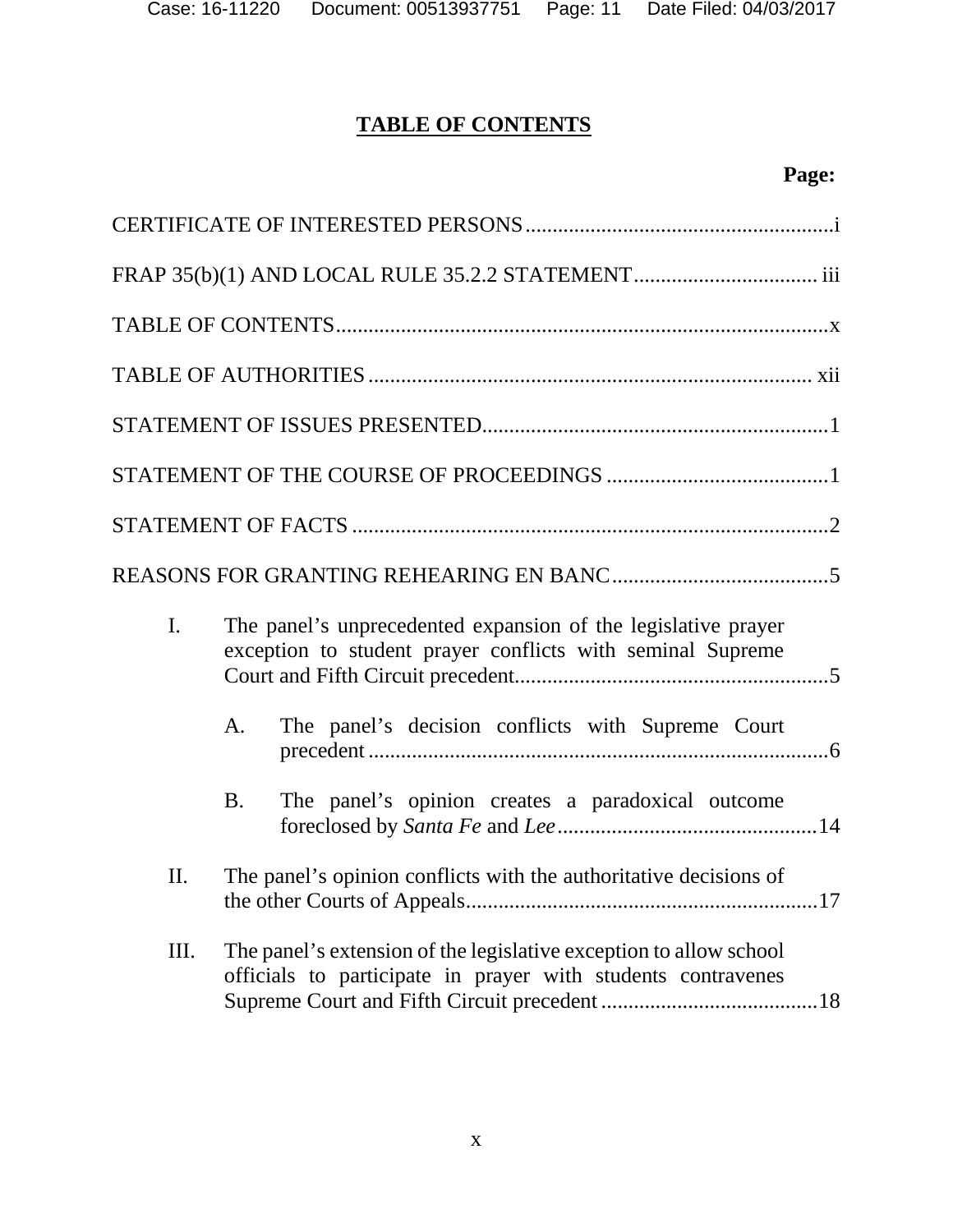| CERTIFICATE OF COMPLIANCE WITH RULE 32(a) |  |                                          |  |
|-------------------------------------------|--|------------------------------------------|--|
|                                           |  | <b>CERTIFICATE OF FILING AND SERVICE</b> |  |
|                                           |  |                                          |  |

# ADDENDUM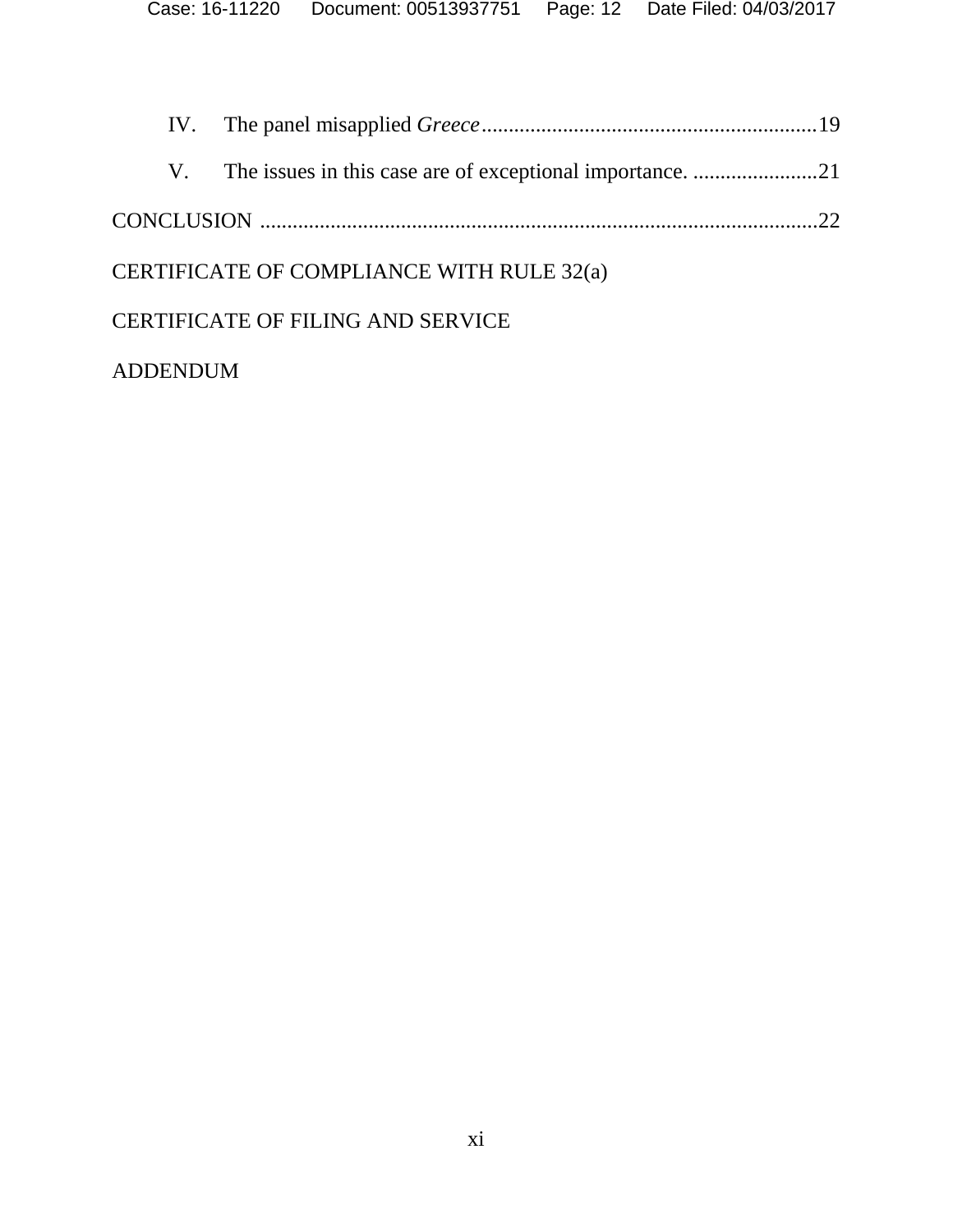# **TABLE OF AUTHORITIES**

# **Cases:**

| Alfaro v. Comm'r,                                    |
|------------------------------------------------------|
| Ali v. Stephens,                                     |
| Am. Humanist Ass'n v. McCarty,                       |
| Bacus v. Palo Verde Unified Sch. Dist. Bd. of Educ., |
| Bd. of Educ. v. Mergens,                             |
| Borden v. Sch. Dist.,                                |
| Bormuth v. Cnty. of Jackson,                         |
| Coles v. Cleveland Bd. of Educ.,                     |
| Doe v. Beaumont Indep. Sch. Dist.,                   |
| Doe v. Duncanville Indep. Sch. Dist.,                |
| Doe v. Indian River Sch. Dist.,                      |
| Doe v. Santa Fe Indep. Sch. Dist.,                   |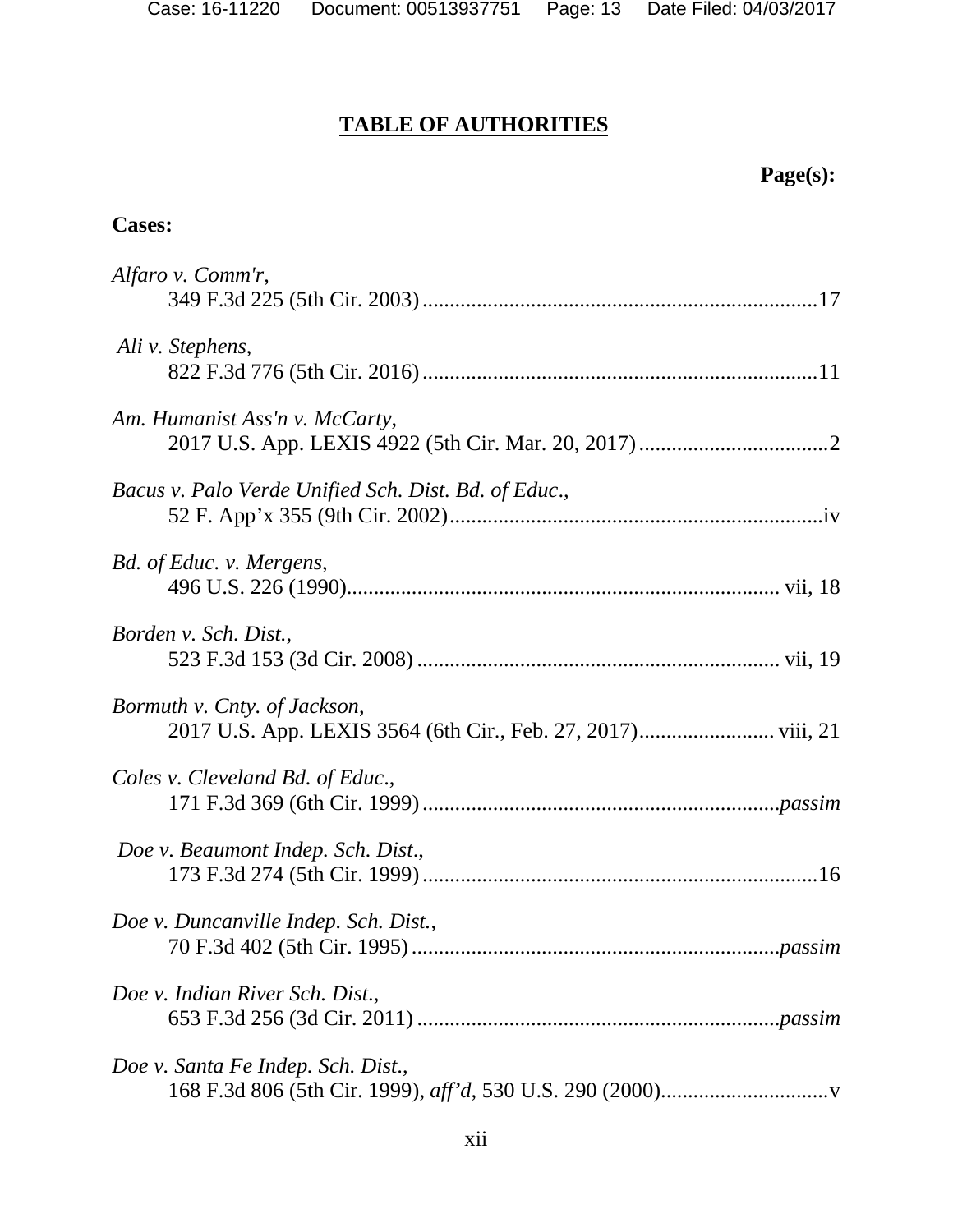| Doe v. Tangipahoa Parish Sch. Bd.,<br>473 F.3d 188 (5th Cir. 2006), vacated on standing grounds,                |
|-----------------------------------------------------------------------------------------------------------------|
| Edwards v. Aguillard,                                                                                           |
| Engel v. Vitale,                                                                                                |
| Freedom From Religion Found. v.<br>Chino Valley Unified Sch. Dist. Bd. of Educ.,<br>2016 U.S. Dist. LEXIS 19995 |
| Hall v. Bd. of Sch. Comm'rs,                                                                                    |
| Holloman ex rel. Holloman v. Harland,                                                                           |
| Ingebretsen v. Jackson Pub. Sch. Dist.,                                                                         |
| Jager v. Douglas Cty. Sch. Dist.,                                                                               |
| Karen B. v. Treen,                                                                                              |
| Lee v. Weisman,                                                                                                 |
| Lund v. Rowan Cnty.,                                                                                            |
| Marsh v. Chambers,                                                                                              |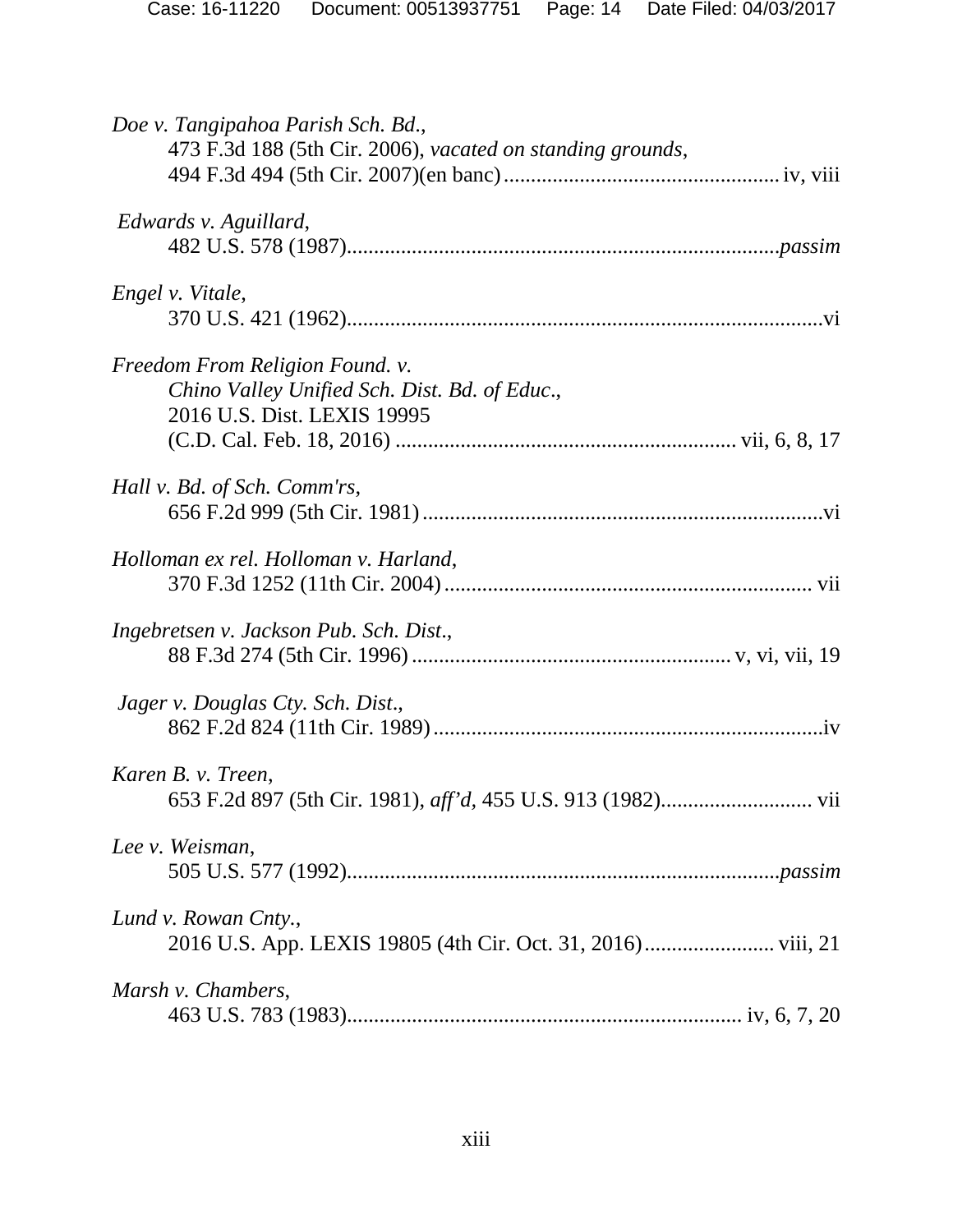| Case: 16-11220 | Document: 00513937751    Page: 15    Date Filed: 04/03/2017 |  |
|----------------|-------------------------------------------------------------|--|
|                |                                                             |  |

| Meltzer v. Bd. of Pub. Instruction,<br>548 F.2d 559 (5th Cir. 1977), aff'd on rehearing,         |
|--------------------------------------------------------------------------------------------------|
| Morgan v. Swanson,                                                                               |
| Roberts v. Madigan,<br>921 F.2d 1047 (10th Cir. 1990), cert. denied, 112 S. Ct. 3025 (1992)  vii |
| Santa Fe Indep. Sch. Dist. v. Doe,                                                               |
| Sch. Dist. of Abington Twp. v. Schempp,                                                          |
| Town of Greece v. Galloway,                                                                      |
| United States v. Herrera-Ochoa,                                                                  |
| <b>Statute:</b>                                                                                  |
|                                                                                                  |
| <b>Constitutional Provisions:</b>                                                                |
| <i>passim</i>                                                                                    |
|                                                                                                  |
| <b>Rule:</b>                                                                                     |
|                                                                                                  |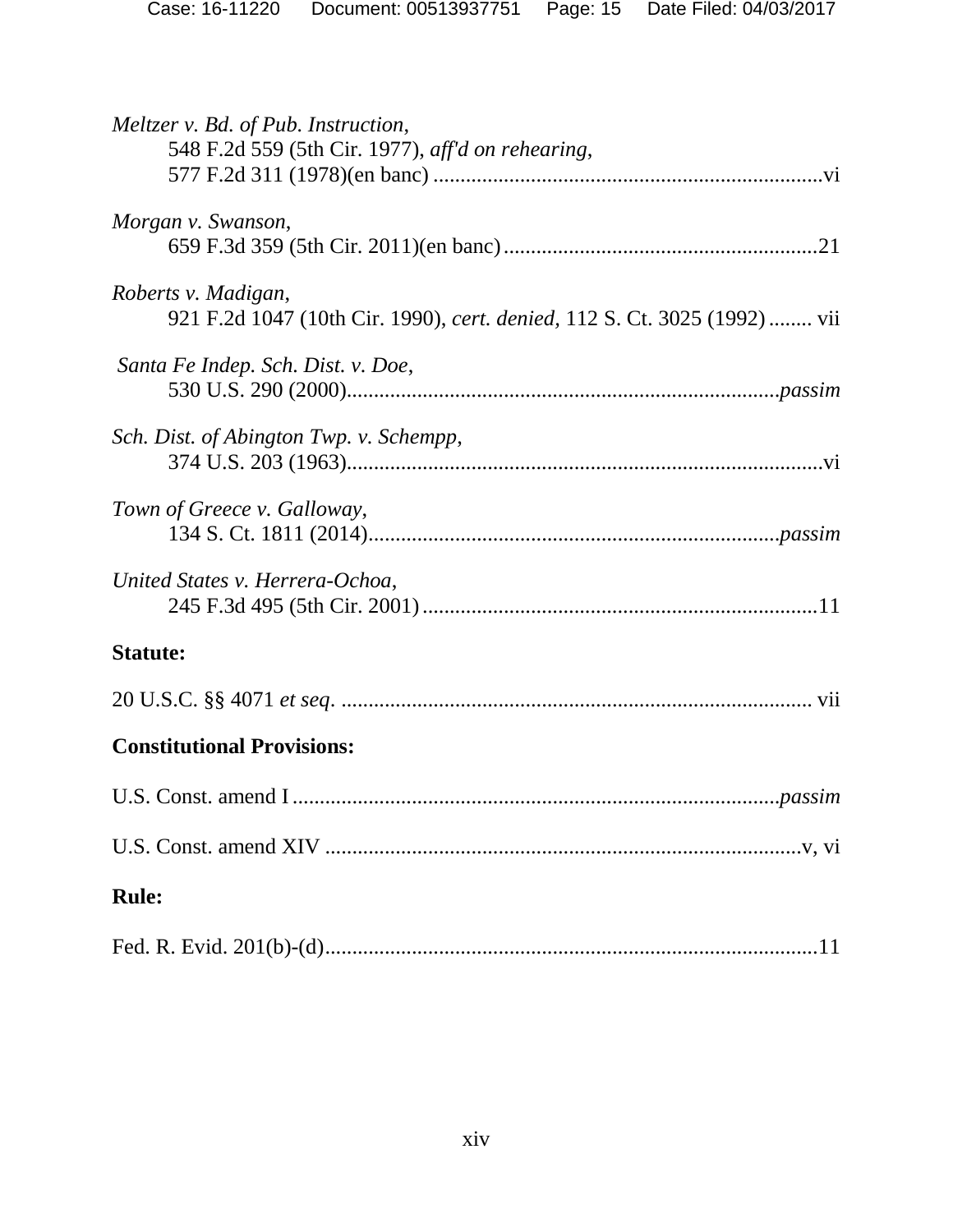| Case: 16-11220 |  | Document: 00513937751    Page: 16    Date Filed: 04/03/2017 |
|----------------|--|-------------------------------------------------------------|
|                |  |                                                             |

# **Other:**

Elizabeth Wicks,

| <i>Prayer is Prologue: The Impact of Town of Greece on the</i> |  |
|----------------------------------------------------------------|--|
| Constitutionality of Deliberative Public Body Prayer at the    |  |
| <b>Start of School Board Meetings,</b>                         |  |
|                                                                |  |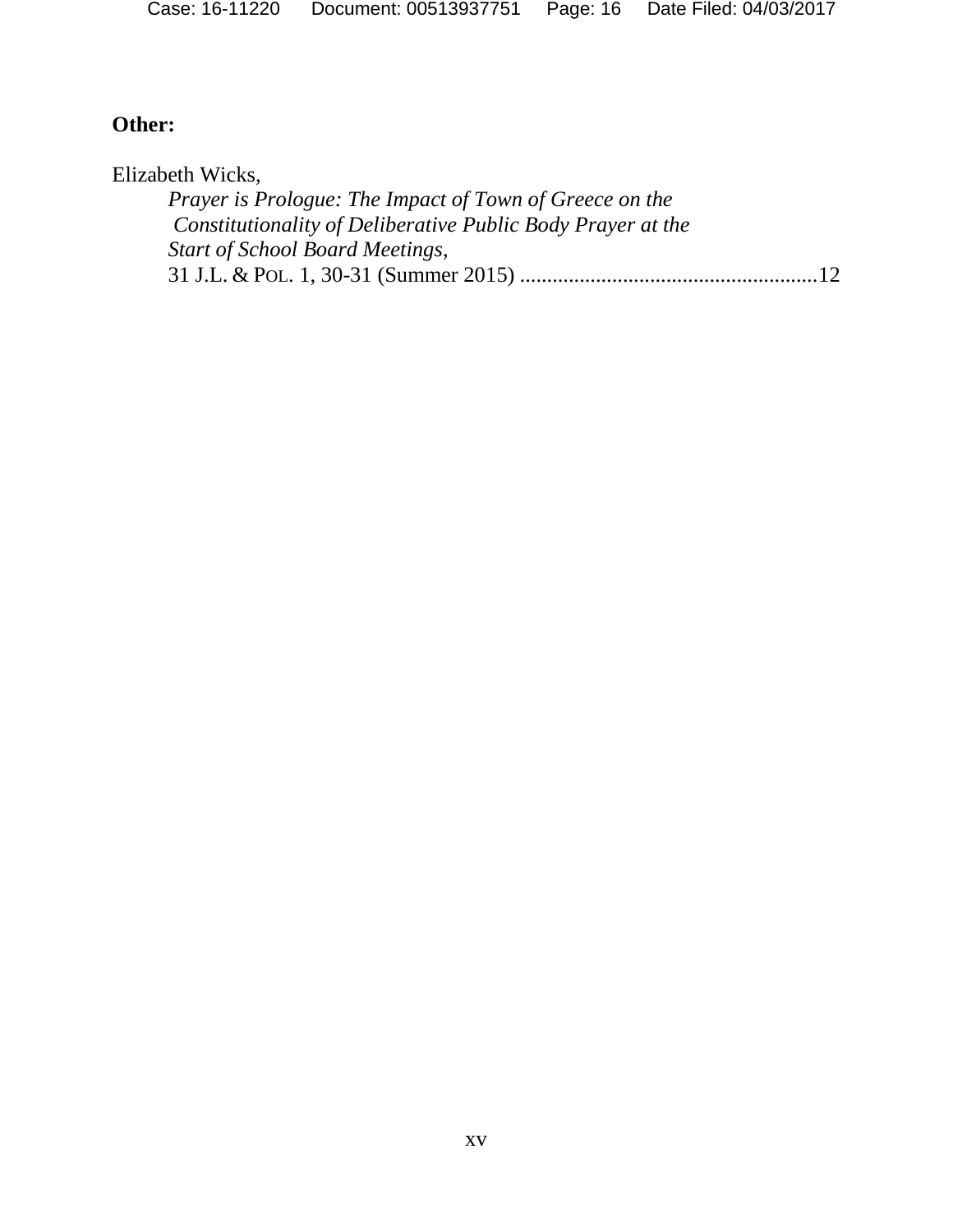#### **STATEMENT OF ISSUES PRESENTED**

1. Is the context of school board meetings—with student participation, student recognition, and the board's central role in the school district—such that student prayers at those meetings should be analyzed under the school prayer cases, or do they qualify for the extremely narrow legislative prayer exception?

2. Is the panel's opinion upholding school officials' participation in student prayers contrary to controlling precedent?

3. Did the panel err in finding BISD's "Student Expression" practice consistent with the way the First Congress viewed its chaplains?

# **STATEMENT OF THE COURSE OF PROCEEDINGS**

On June 15, 2015, plaintiffs Isaiah Smith and American Humanist Association filed suit challenging BISD's practices of: (1) opening school board meetings with student prayers; and (2) school officials participating in prayers with students. (ROA.142-56). On August 14, BISD moved to dismiss. (ROA.174-76). The district court denied the motion (ROA.256-57), and the individual-capacity defendants appealed. (ROA.282-83). On June 23, 2016, BISD moved for summary judgment, and on July 18, AHA/Smith filed a cross motion. [1](#page-16-0) On August 1, the court granted BISD's motion, holding that the student prayers qualified for the legislative exception. (ROA.2185-91). On August 8, AHA/Smith appealed. (ROA.2193-95).

<span id="page-16-0"></span> $1 (ROA.475-87)(ROA.541-44)(ROA.545-72)(ROA.642-65)(ROA.707-2125).$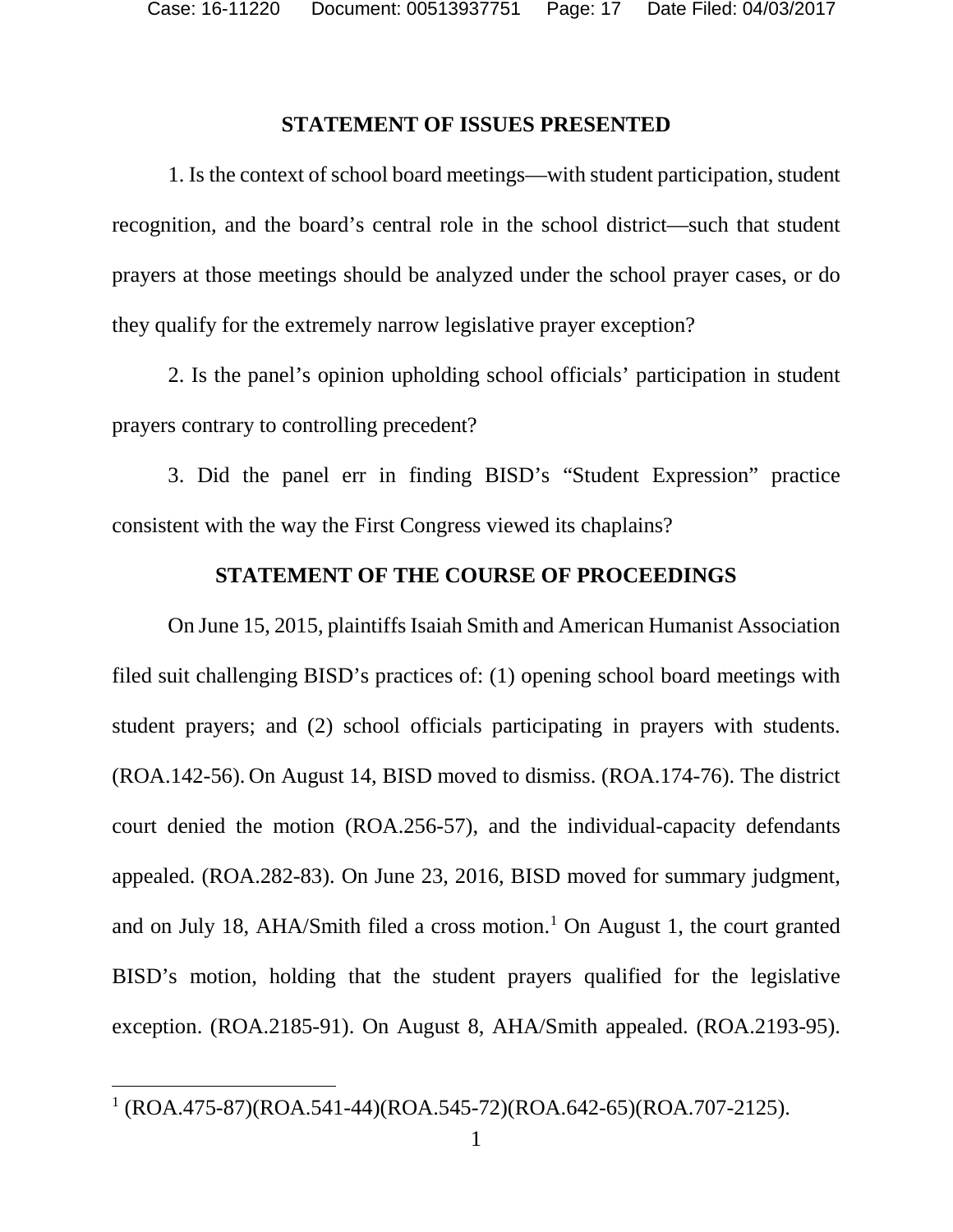Oral argument was held on February 7, 2017. On March 20, the panel affirmed the district court's ruling on summary judgment.<sup>[2](#page-17-0)</sup>

# **STATEMENT OF FACTS**

Since 1990, BISD's Board of Trustees ("Board") meetings have opened with prayers and pledges delivered by students under the supervision of principals.[3](#page-17-1) The Board meets monthly on school district property.[4](#page-17-2)

Multiple students participate in every meeting. In addition to the two student representatives delivering pledges and the invocation, students frequently attend to receive recognition for academic and extracurricular accomplishments or to perform. [5](#page-17-3) In 2014 and 2015, 18 out of 24 meetings involved some student

<span id="page-17-3"></span><span id="page-17-2"></span><span id="page-17-1"></span><span id="page-17-0"></span>2 2 *Am. Humanist Ass'n v. McCarty*, 2017 U.S. App. LEXIS 4922 (5th Cir. Mar. 20, 2017). Citations herein are based on the Lexis pagination. 3 (ROA.606)(ROA.783-86)(ROA.1105-10)(ROA.1113-21)(ROA.1126- 29)(ROA.1131)(ROA.1133-1136)(ROA.1140)(ROA.1143)(ROA.1173- 74)(ROA.1187-88)(ROA.1233)(ROA.1296)(ROA.1428)(ROA.1497- 1705)(ROA.1721-1845)(ROA.1861-2056).  $4 (ROA.35-42)(ROA.146)(ROA.625.628)(ROA.1133-36)(ROA.1144-$ 45)(ROA.1230-31,1233)(ROA.1467)(ROA.1481-89)(ROA.1491-92)(ROA.1494- 95)(ROA.1497-1719)(ROA.1721-1859)(ROA.1861-2081).  $5 (ROA.1176)(ROA.1499,1502,1506,1511-14,1523-25,1535-36,1538,1544-$ 45,1556,1559,1566-67,1569-71,1575,1577,1580-84,1590,1595- 97,1599,1603,1608-09,1611,1615,1620-21,1623,1627,1632-33,1638-39,1644- 46,1652,1657-58,1664-65,1667,1670-72,1674,1677,1681-83,1689-90,1692- 93,1695-96,1699,1701-02,1704-05,1708-09,1711-13,1716,1719)(ROA.1721,1726, 1729,1733,1737,1739-41,1743,1749,1751,1753-54,1756,1760,1764,1766-68,1773- 74,1780-83,1788,1794,1796,1804-05,1807,1809,1811-14,1818,1822,1824- 25,1827,1830-31,1833,1835,1837-38,1840-46,1848-50,1852,1857- 58)(ROA.1869,1871,1875,1881,1889,1892,1894,1904,1915,1917,1921,1930,1941,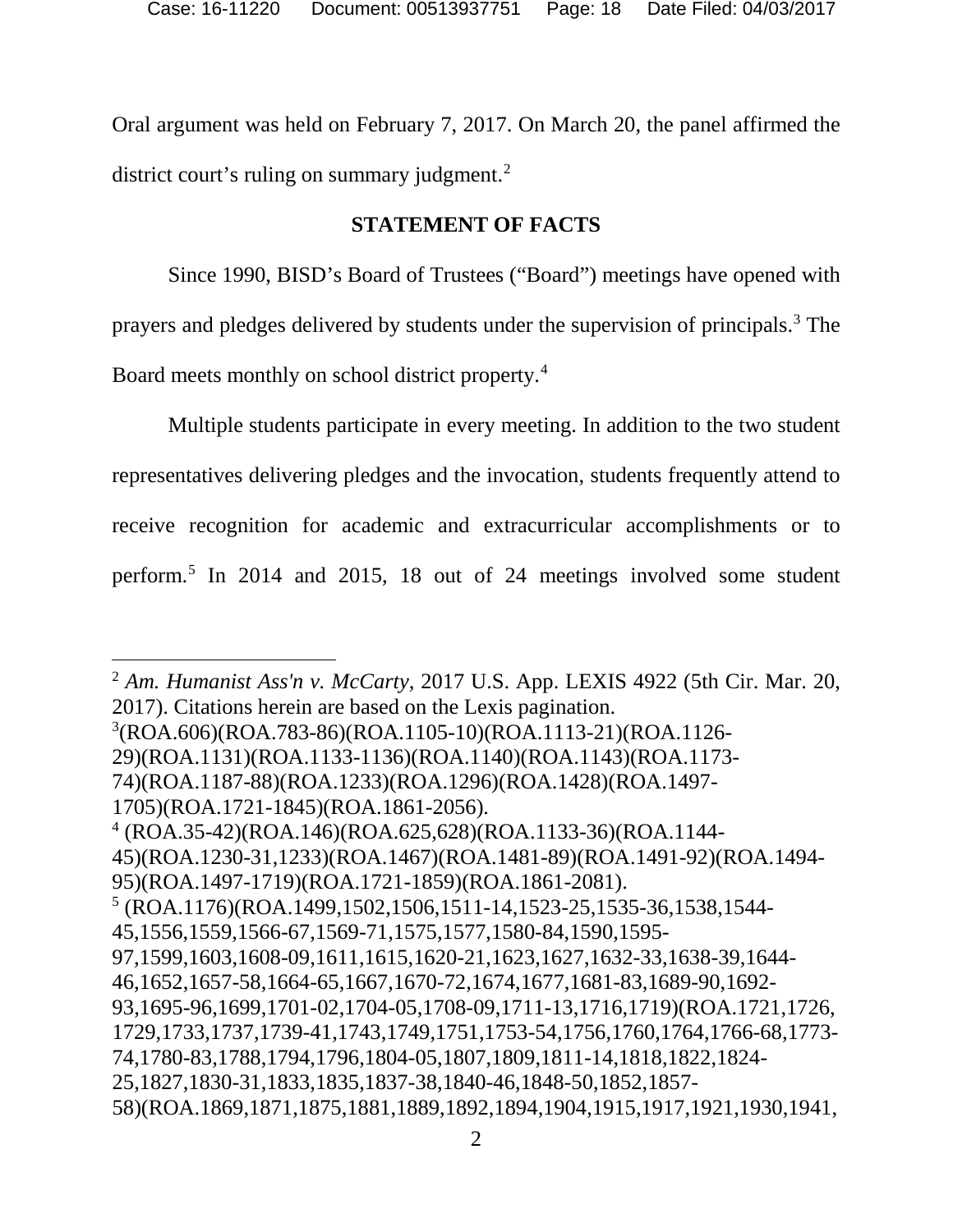performance or recognition.[6](#page-18-0) Moreover, since 2014, six "student ambassadors" are selected by principals from each high school to participate in meetings as official liaisons between the Board and student constituents.<sup>[7](#page-18-1)</sup>

It is in this student-focused context that the challenged prayers take place. Each November, the Board provides principals with a schedule for the year's "Student Participation Invocation and Pledge Leaders."(ROA.1143-45). Approximately 85% of the prayers and pledges are delivered by elementary and middle schoolchildren[.8](#page-18-2)

The Board instructs the principals to meet with their students before the meeting to "go over the process." (ROA.1133-36). The students are told where to sit (with their principal in a reserved front-row seat) and how to act. (ROA*.*1134). The two students join their principal at the podium. (ROA.1133-36)(ROA.814). The principal announces that the students are "representing" their school,<sup>[9](#page-18-3)</sup> and instructs the audience stand.<sup>[10](#page-18-4)</sup> The prayer is delivered after the pledges.<sup>[11](#page-18-5)</sup>

 $\overline{a}$ 

<sup>1951,1953,1964,1966,1976,1986,1988,1997,1999,2003,2009,2035,2037-</sup>

<sup>38,2041,2043,2051-52,2054-57,2060,2065,2067,2072).</sup>

<span id="page-18-0"></span> $6$  (ROA.1691-1716)(ROA.1832-1858).

<span id="page-18-1"></span><sup>7</sup> (ROA.1176)(ROA.1399)(ROA.2048)(ROA.2053)(ROA.2056)(ROA.2065).

<span id="page-18-2"></span><sup>8</sup> (ROA.783-87)(ROA.789-1100)(ROA.1105-10)(ROA.1113-

<sup>21)(</sup>ROA.1123)(ROA.1126-29).

<span id="page-18-3"></span><sup>9</sup> (ROA.783-87)(ROA.797,858,861,883,885,929,932,1009,1030,1046,1067,1081, 1085,1088,1091,1095)(ROA.1131,1133-36)(ROA.1378)(ROA.1721-1859).

<span id="page-18-4"></span><sup>10</sup> (ROA.1105-10)(ROA.1131)(ROA.1133)(ROA.783-87)(ROA.85-

<sup>56,885,905,919,922,926,929,938,941,946,949,955,956,962,972,976,983,995,1009,</sup> 1013,1016)(ROA.1105-10)(ROA.1174-75)(ROA.1261-62).

<span id="page-18-5"></span><sup>11(</sup>ROA.783-87)(ROA.812,830,834,840-41,844-45,850,852-53,862,866-67,876- 77,879-80,888-89,912-13,946-47,949,952-53,980,983,995,999,1005,1007,1016-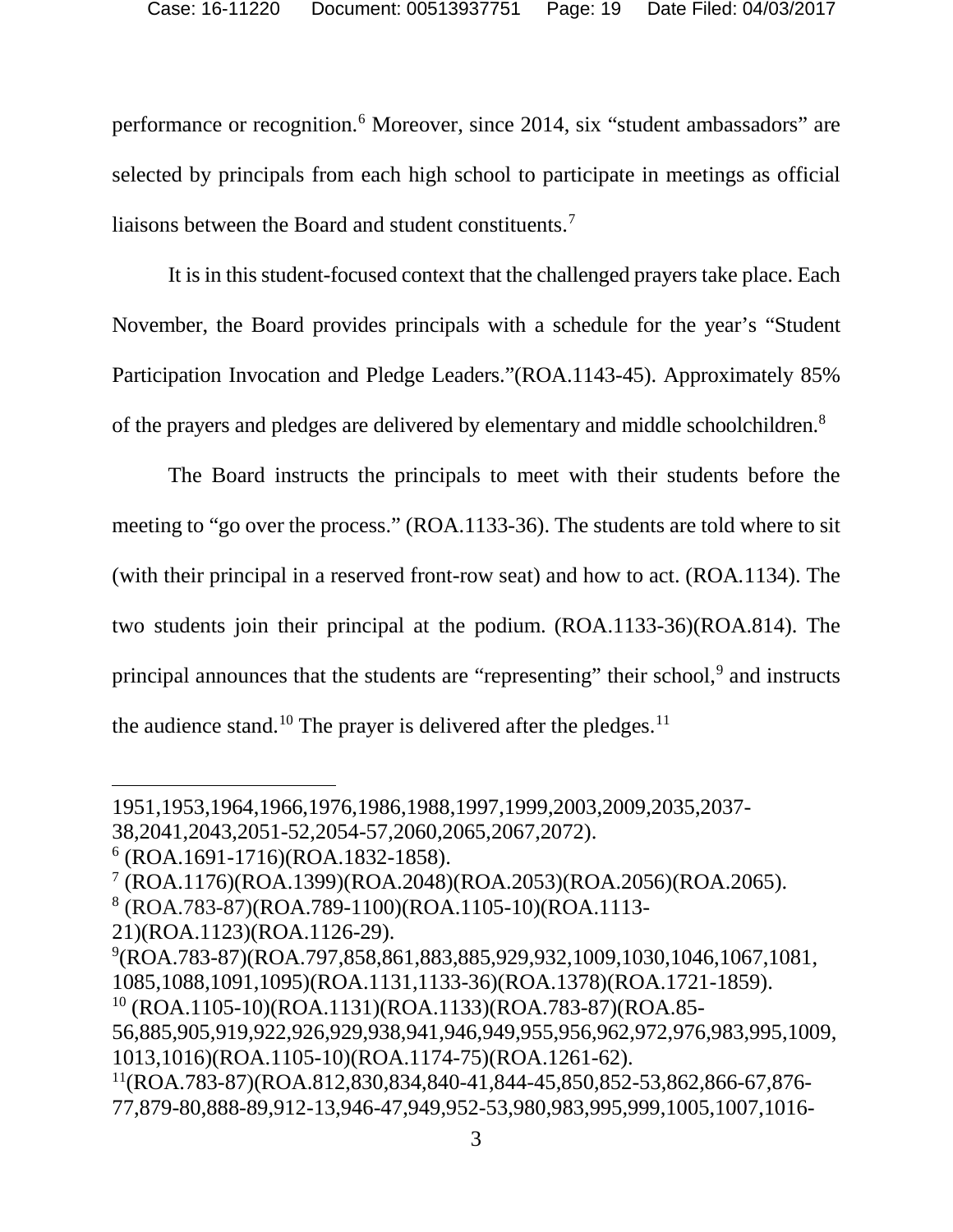School officials, including the Superintendent, principals, and Board Members, actively participate in the prayers.<sup>[12](#page-19-0)</sup> At the "conclusion, the student will receive a certificate and will pose for a picture with a Board Member."[13](#page-19-1) A student performance or awards ceremony often follows the prayer.<sup>[14](#page-19-2)</sup> After that, students, parents, and other citizens have an opportunity to voice their concerns about the operation of the public school system during the open forum. [15](#page-19-3)

Before litigation, each meeting opened with an "Invocation,"[16](#page-19-4) which was normally a prayer.<sup>[17](#page-19-5)</sup> In March 2015, in response to a litigation threat,  $18$  BISD changed the language in the agendas from "Invocation" to "Student Expression" and

 $\overline{a}$ 

<span id="page-19-5"></span>17(ROA.1105-10)(ROA.1113-21)(ROA.1126-

<sup>17,1019-20,1022-23,1028,1031,1033-34,1040-41,1044,1046-47,1052-53,1055-56,</sup>  1058,1061-62,1064-65,1067-68,1082-83,1085-86,1088-89,1095-

<sup>96)(</sup>ROA.1131)(ROA.1133,1136)(ROA.1182)(ROA.1189)(ROA.1196)(ROA.1211 )(ROA.1217).

<span id="page-19-0"></span><sup>12(</sup>ROA.783-787)(ROA.922)(ROA.1043)(ROA.1840)(ROA.1182)(ROA.1189) (ROA.1196)(ROA.1203,1211,1217,1223)(ROA.1261,1264-66)(ROA.1316- 17)(ROA.24).

<span id="page-19-1"></span><sup>13</sup> (ROA.1133,1136)(ROA.1138-41).

<span id="page-19-2"></span><sup>14</sup> *E.g.*,(ROA.1725-26,1729-30,1743,1766-68,1781-82,1796,1805,1857-58,1894- 95,1914-15,1921,1949,1951,2071-72).

<span id="page-19-3"></span><sup>15</sup> *E.g.*,(ROA.1726,1732,1747,1750,1766-67,1770,1777,1949,1951).

<span id="page-19-4"></span><sup>16</sup> (ROA.1173)(ROA.1187-88)(ROA.1296-99)(ROA.1467-68)(ROA.1497-

<sup>1705)(</sup>ROA.1721-1845)(ROA.1861-2056).

<sup>29)(</sup>ROA.1173)(ROA.1428)(ROA.1467)(ROA.1478);(ROA.783-

<sup>87,790,795,821,828,830,834,840,850,852,</sup> 

<sup>862,912,915,919,922,1005,1028,1043,1052,1056)(</sup>ROA.1064-65,1067-68,1082- 83,1085-86)(ROA.1088-89)(ROA.1095-96)(ROA.1110)(ROA.1120-21) (ROA.1174)(ROA.1233).

<span id="page-19-6"></span><sup>18</sup> (ROA.1147-54)(ROA.1249-50,1254-55)(ROA.1294-1300).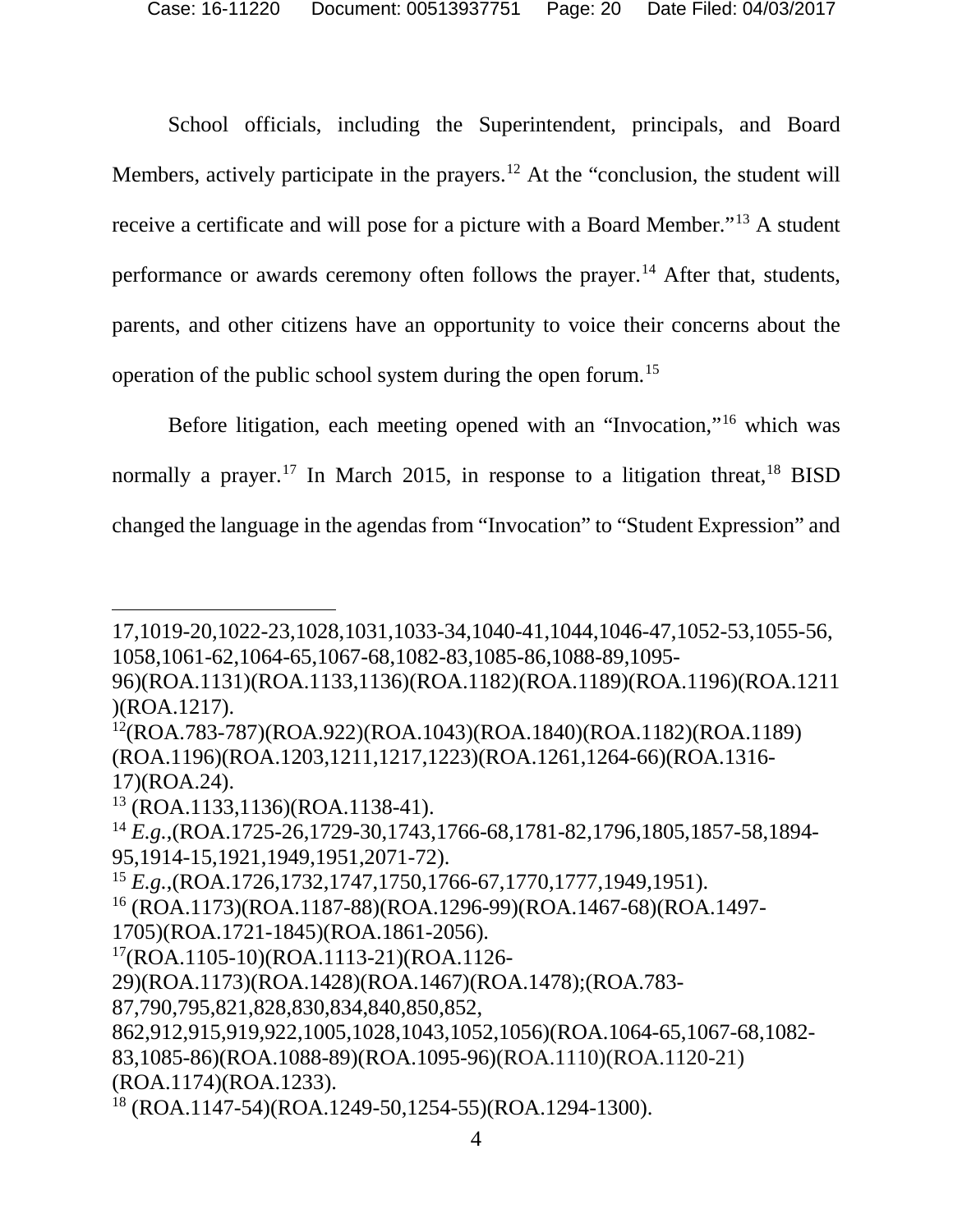announced that students will be selected from student council<sup>[19](#page-20-0)</sup> to deliver a "oneminute" "student expression," which can include "prayer."[20](#page-20-1) Most "student expressions" remain prayers or religious poems. $21$ 

#### **REASONS FOR GRANTING REHEARING EN BANC**

# **I. The panel's unprecedented expansion of the legislative prayer exception to student prayer conflicts with seminal Supreme Court and Fifth Circuit precedent.**

The Supreme Court "has been particularly vigilant in monitoring compliance with the Establishment Clause in elementary and secondary schools," *Edwards*, 482 U.S. at 583-84, where "there are heightened concerns with protecting freedom of conscience from [even] subtle coercive pressure." *Lee*, 505 U.S. at 592. "[P]rayer exercises in public schools carry a particular risk" of unconstitutional coercion. *Id*.

It is well settled that "public schools may not subject their students to readings of any prayer." *Id.* at 610. This is so even if they are "student-initiated" at purely voluntary events such as football games. *Santa Fe*, 530 U.S. at 296-97, 301-03, 308- 16. In *Lee*, the Court held that a school's inclusion of a nonsectarian prayer in a graduation was unconstitutionally coercive even though the event was voluntary and students could abstain from the prayer. 505 U.S. at 586-87.

<span id="page-20-0"></span> <sup>19(</sup>ROA.518)(ROA.1133)(ROA.1161,1165)(ROA.1157).

<span id="page-20-1"></span> $20$  (ROA.1157-58)(ROA.1161-62)(ROA.2188,ROA.2190).

<span id="page-20-2"></span><sup>21</sup> (ROA.786-87)(ROA.1064-65)(ROA.1067-68)(ROA.1082-83)(ROA.1085- 86)(ROA.1088-89)(ROA.1095-96)(ROA.1110)(ROA.1120- 21)(ROA.1174)(ROA.1233).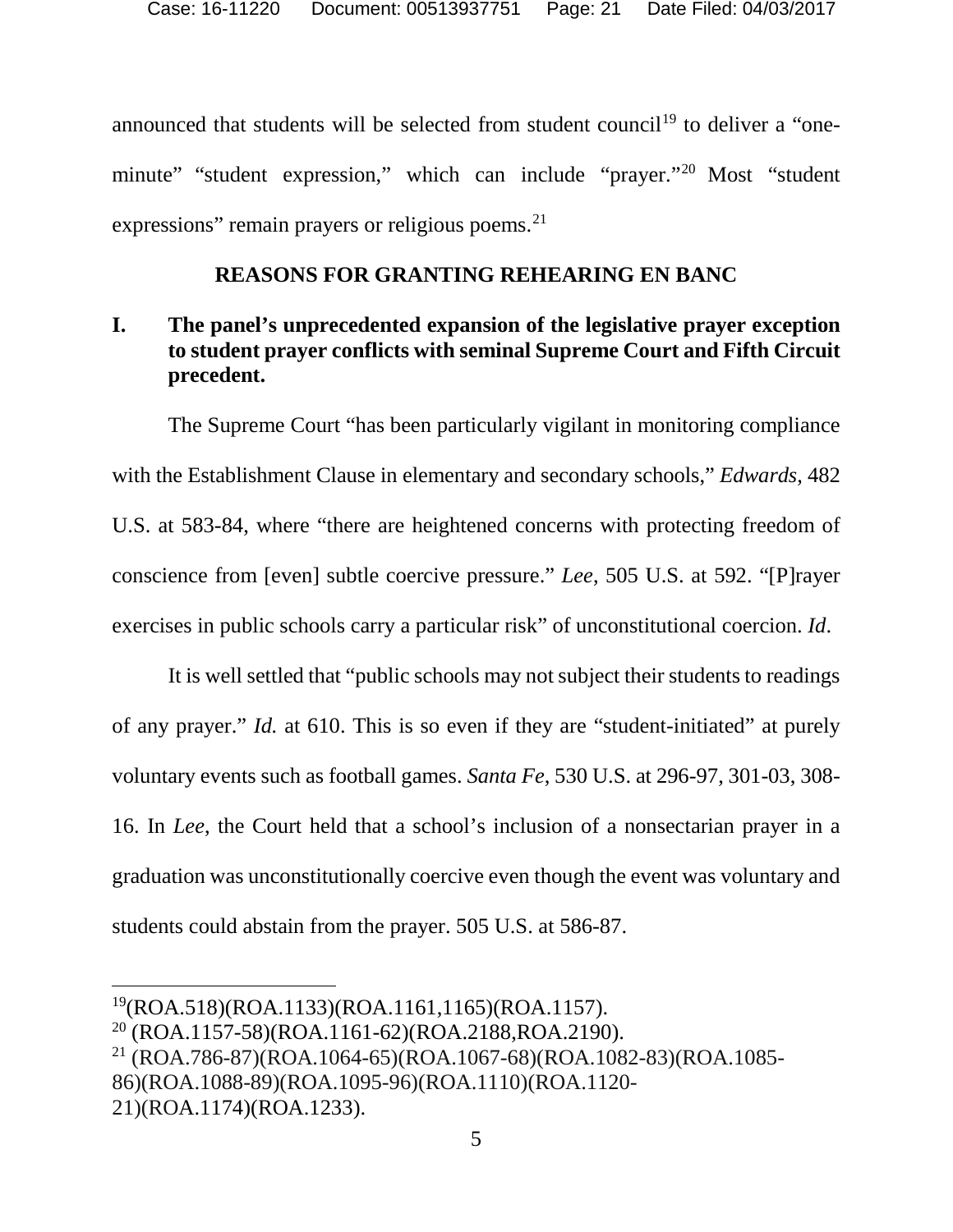Establishment Clause challenges are evaluated using "three complementary (and occasionally overlapping) tests" established by the Supreme Court: *Lemon*, the endorsement test, and the coercion test. *Santa Fe*, 168 F.3d at 814-16. These are controlling in cases involving student prayers. *Id.*

The panel properly recognized that "like *Santa Fe*, this case is about schooldistrict-sanctioned invocations delivered by students on district property."(\*10). It also acknowledged that "[a]s distinguished from legislative-prayer cases," the "Supreme Court, in school-prayer cases…has applied the conventional Establishment Clause tests."(\*9). Nonetheless, it concluded that these student prayers are not governed by student prayer cases but rather the narrow legislative exception carved out in *Marsh*.(\*8-10).

#### **A. The panel's decision conflicts with Supreme Court precedent.**

The panel's extraordinary extension of the legislative exception to "schooldistrict-sanctioned invocations delivered by students" (\*10) directly conflicts with Supreme Court precedent. The Court has explicitly held that the legislative prayer exception does not apply to the "public school context." *Lee*, 505 U.S. at 592, 596- 97. *See also Edwards*, 482 U.S. at 583 n.4.

Contrary to the panel's conclusion that *Greece* altered this analysis, *Greece* fully "supports the notion that the legislative exception is limited to houses of governance in the world of mature adults." *Chino Valley*, 2016 U.S. Dist. LEXIS 19995, at \*53.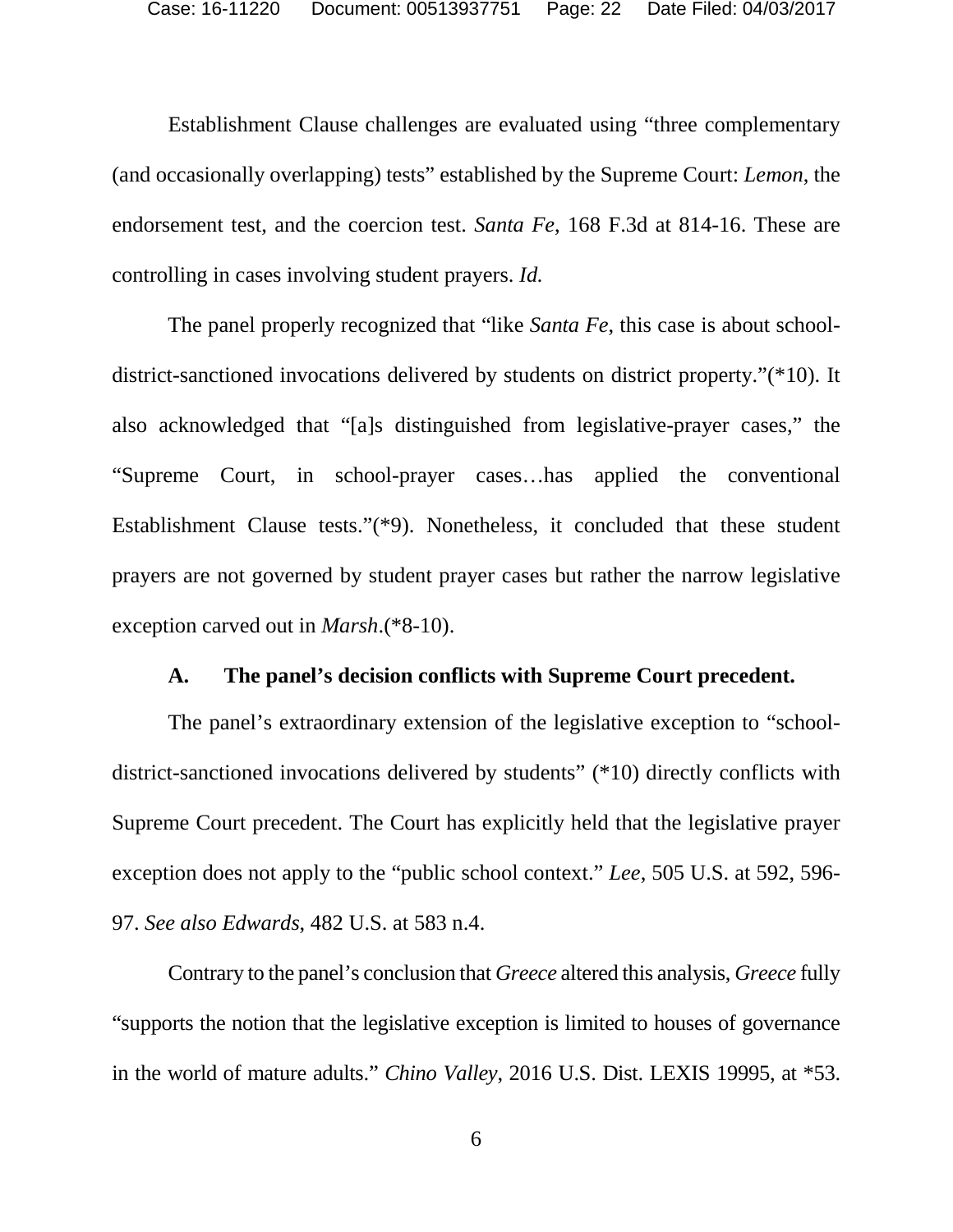*Greece* "was not a sea change across all lines of First Amendment jurisprudence; rather, it extended *Marsh* from the statehouse to town halls, and held that *legislative* prayers delivered therein need not be non-sectarian." *Id.*

The Court repeatedly emphasized that the audience impacted by this decision are adults:

Our tradition assumes that *adult* citizens, firm in their own beliefs, can tolerate and perhaps appreciate a ceremonial prayer…

*Adults* often encounter speech they find disagreeable; and an Establishment Clause violation is not made out any time a person experiences a sense of affront from the expression of contrary religious views in a legislative forum.

*Greece*, 134 S. Ct. at 1823, 1826 (emphasis added). Justice Kennedy, the author

of *Lee*, reiterated:

Should nonbelievers choose to exit the room during a prayer they find distasteful, their absence will not stand out as disrespectful or even noteworthy. And should they remain, their quiet acquiescence will not, in light of our traditions, be interpreted as an agreement with the words or ideas expressed. Neither choice represents an unconstitutional imposition as to *mature adults*, who "presumably" are "not readily susceptible to religious indoctrination or peer pressure."

*Id*. at 1827 (quoting *Marsh*, 463 U.S. at 792)(emphasis added). Such a choice *does*,

however, represent an unconstitutional imposition as to students. *Santa Fe* held that

the Constitution "demands that the school may not force this difficult choice upon

these students." 530 U.S. at 312. *Lee* also firmly held that the state must not place

"primary and secondary school children" in this position. 505 U.S. at 593.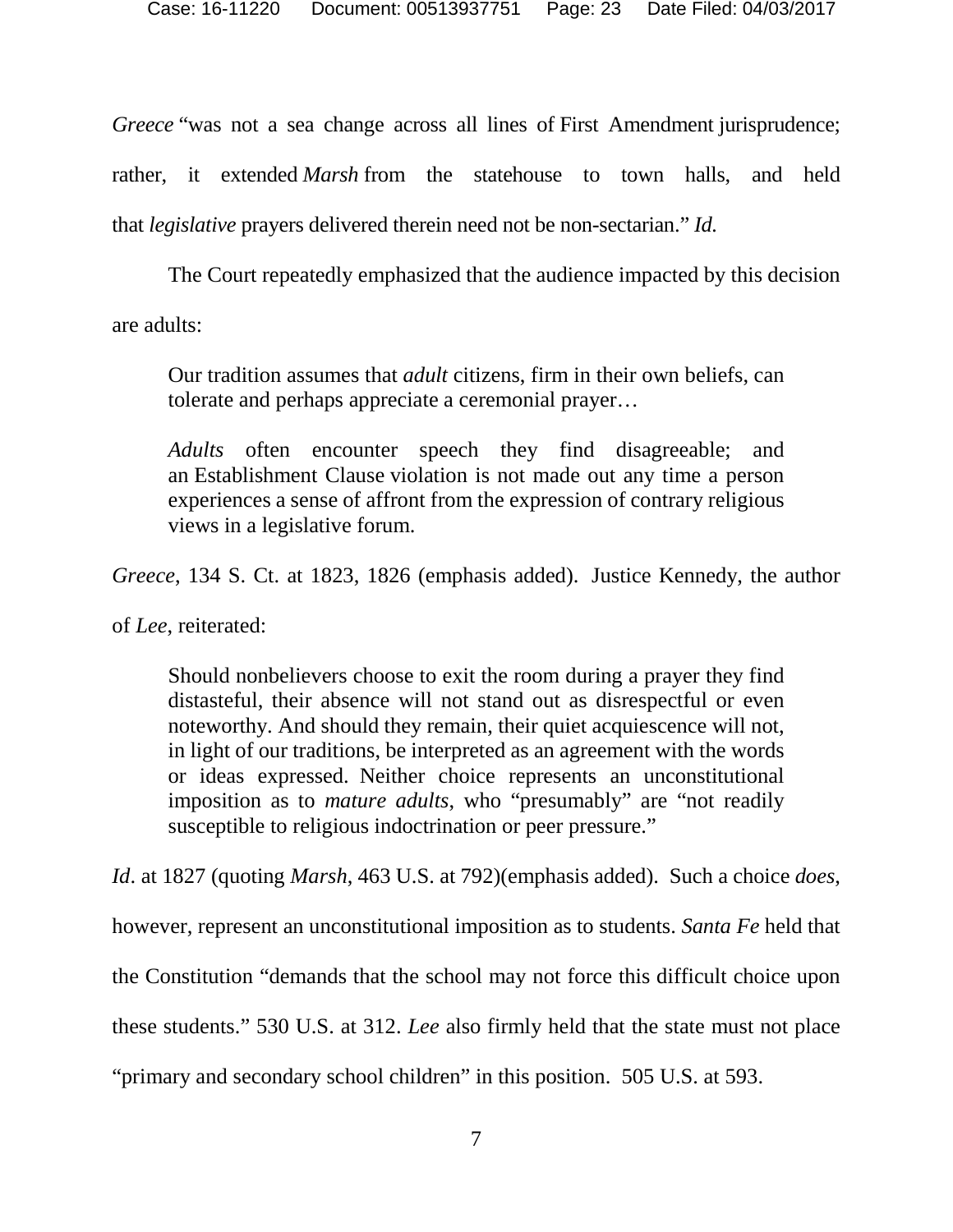Instructively, *Greece* distinguished *Lee* and *Santa Fe*, making clear that its ruling did not impact those decisions:

This case can be distinguished from the conclusions and holding of *Lee*…where school authorities maintained close supervision over the conduct of the students and the substance of the ceremony…*see also Santa Fe*…

134 S. Ct. at 1827. In short, nothing in *Greece* "indicates an intent to disturb the long line of school prayer cases outlined above, or the 'heightened concern' they express for children forced to confront prayer in their public school, and there is every indication it preserves it." *Chino Valley*, 2016 U.S. Dist. LEXIS 19995, at \*54-56 (quoting *Lee*, 505 U.S. at 592).

The circumstances that controlled *Lee* and *Santa Fe* did not exist in *Greece*, but they do exist here. As in *Lee*, and unlike *Greece*, "school authorities maintain[] close supervision over the conduct of the students and the substance of the [meeting]." *Id.*<sup>[22](#page-24-0)</sup> Moreover, like a graduation the "Board's recognition of student

 <sup>22(</sup>ROA.1131)(ROA.1133-36)(ROA.1312-13)(ROA.2048)(ROA.1157- 58)(ROA.1161-62). *See also*(ROA.795,858,861,883,885,929,932,1009,1030,1046, 1067,1081,1085,1088,1091,1095)(ROA.1138-41)(ROA.1143-45)(ROA.1497- 1501,1503-10,1512,1514-81,1583-94,1596-1648,1650-61,1663-87,1689,1702, 1704-13,1715-17,1719,1721-24,1726-38,1740,1742-52,1754-64,1766,1768- 78,1780-81,1783-93,1796,1798-1800,1803-10,1812-23,1825-36,1838-54,1856- 57,1859,1862,1865,1867,1869,1871,1873,1875,1876-77,1879,1881,1883,1885, 1887,1889,1892,1894,1896,1898,1900,1902,1904,1906,1908,1910,1912,1914,191 7,1919,1921,1923,1924,1926,1928,1930,1932,1934,1936-38,1940,1943,1945- 47,1949,1951,1953-55,1958,1960-62,1964,1966,1968,1970-72,1974,1976- 82,1984,1986,1988-92,1994-96,1998,2000,2002,2004,2006-07,2009,2011-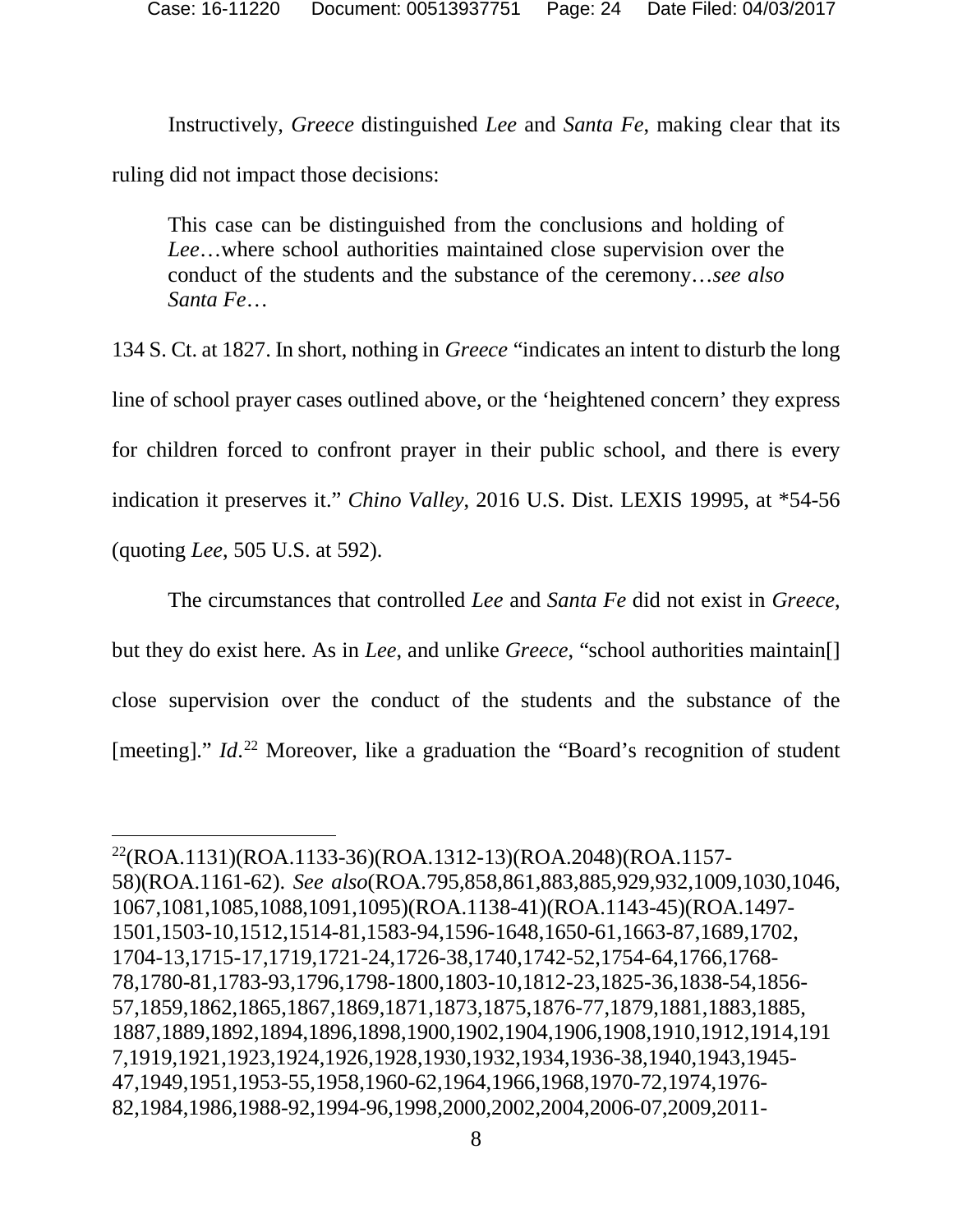achievement allows 'family and those closest to the student to celebrate success.'"

*Indian River*, 653 F.3d at 276.<sup>[23](#page-24-1)</sup>And like *Santa Fe*, BISD's prayers are "delivered to a large audience assembled as part of a regularly scheduled, school-sponsored function conducted on school [district] property." 530 U.S. at 307. The messages are delivered over the district's sound system, "which remains subject to the control of school officials." *Id.* at 307.<sup>24</sup>

<span id="page-24-0"></span>As the salient facts in *Lee* and *Santa Fe* are present here, the panel's conclusion that "the presence of students at board meetings does not transform this into a school-prayer case" cannot be maintained. (\*12-13). At least six key

 $\overline{a}$ 

<sup>14,2016-21,2023,2025,2027-28,2030-34,2036-39,2041,2043-45,2047,2049,2051-</sup>

<sup>52,2054,2056-57,2060-61,2063-64,2066,2068,2071,2073-74)(</sup>ROA.2123-25).

<sup>23</sup> (ROA.790,794,797,800,803,821,824,827,849,852,858,861,869-

<span id="page-24-1"></span><sup>70,873,888,891,896,902,905,908,911,915,918-19,922,926,929,932-33,937-38,940-</sup> 41,949, 952,961-62,965,972,975,979,986,991,998-

<sup>99,1001,1004,1009,1013,1019,1022,1027,1033,1043,1049,1055,1058,1061,1064,1</sup> 067,1070,1074,1077,1088,1091-

<sup>92,1095,1098)(</sup>ROA.1176)(ROA.1499,1502,1506,1511-14,1523-25,1535-36,1538, 1544-45,1556,1559,1566-67,1569-71,1575,1577,1580-84,1590,1595-

<sup>97,1599,1603,1608-09,1611,1615,1620-21,1623,1627,1632-33,1638-39,1644-</sup>

<sup>46,1652, 1657-58,1664-65,1667,1670-72,1674,1677,1681-83,1689-90,1692-</sup>

<sup>93,1695-96, 1699,1701-02,1704-05,1708-09,1711-</sup>

<sup>13,1716,1719)(</sup>ROA.1721,1726,1729,1733,1737,1739-41,1743,1749,1751,1753- 54,1756,1760,1764,1766-68,1773-74,1780-83,1788,1794,1796,1804-

<sup>05,1807,1809,1811-14,1818,1822,1824-25,1827,1830-31,1833,1835,1837-</sup> 38,1840-46,1848-50,1852,1857-

<sup>58)(</sup>ROA.1869,1871,1875,1881,1889,1892,1894,1904,1915,1917,1921,1930,1941, 1951,1953,1964,1966,1976,1986,1988,1997,1999,2003,2009,2035,2037-

<sup>38,2041,2043,2051-52,2054-57,2060,2065,2067,2072).</sup>

<sup>24</sup> (ROA.1134)(ROA.1126-29)(ROA.1313).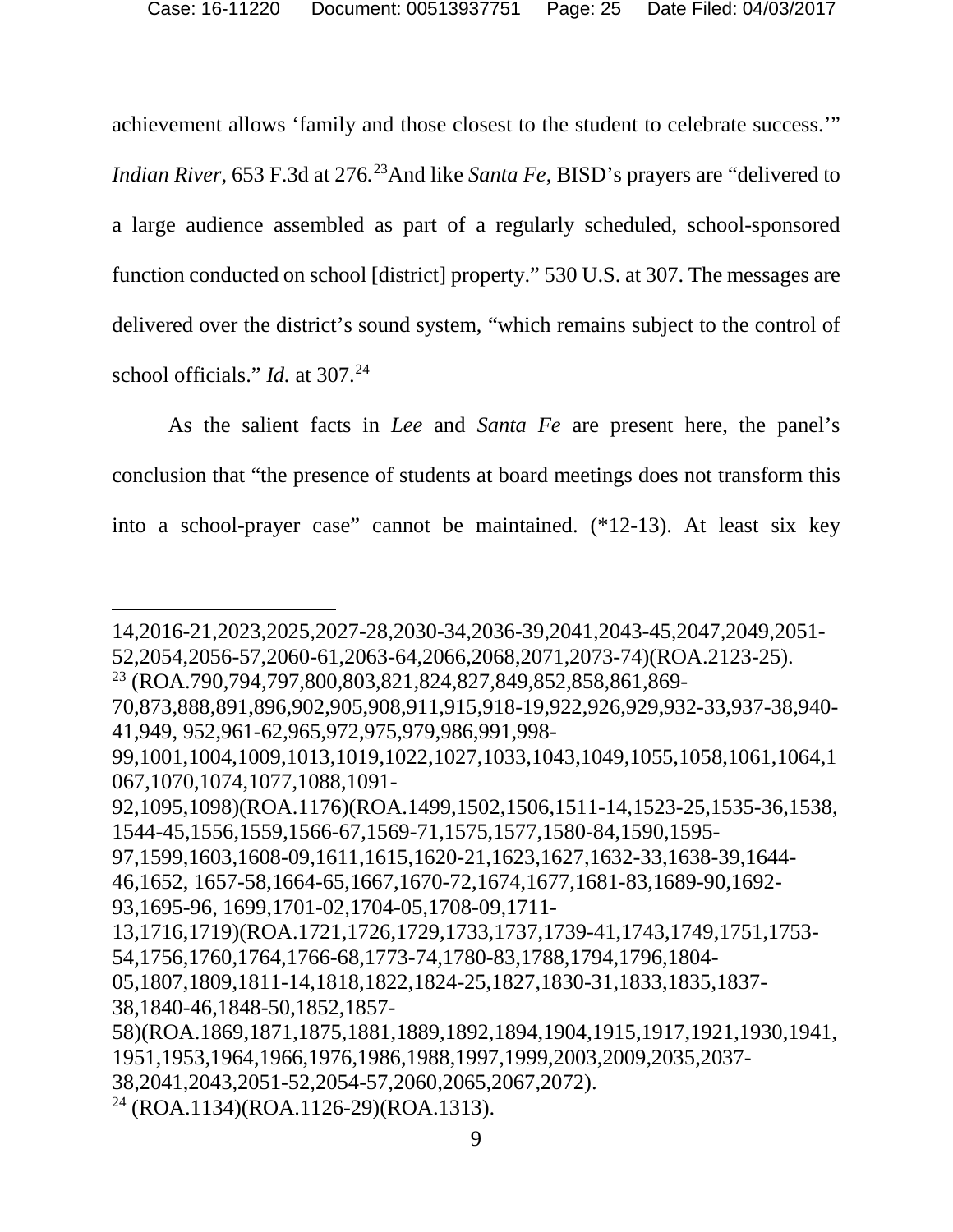distinctions between the school board and a town council puts this case squarely in line with school prayer cases:

*First*, unlike a town meeting, BISD has "deliberately made its meetings meaningful to students." *Indian River*, 653 F.3d at 275-77.<sup>[25](#page-25-1)</sup> BISD's practice ensures that at least two students speak in every meeting. Additionally, six Student Ambassadors are expected to attend meetings for an entire semester.<sup>[26](#page-25-2)</sup> Other students are consistently present to receive awards or to perform.[27](#page-25-3)

For many students, participation is compulsory. Every December, a student musical group, such as Haltom Singers or Richland Rebellaires, performs for the Board.<sup>[28](#page-26-0)</sup> These ensembles are graded classes held during  $6<sup>th</sup>$  period; all performances

 <sup>25</sup> *E.g.*(ROA.1133-36)(ROA.1138-41)(ROA.1176).

<sup>26</sup> (ROA.1176)(ROA.1399)(ROA.2048)(ROA.2053)(ROA.2056)(ROA.2065). <sup>27</sup> (ROA.1176)(ROA.1231)(ROA.1491-92)(ROA.1494-95)(ROA.1499,1502,1506, 1511-14,1518,1523-25,1530,1535-36,1538,1540,1544-45,1551,1556,1559,1563, 1566-67,1569-71,1575,1577,1580-84,1589-90,1595-97,1599,1603,1608-09,1611, 1615,1620-21,1623,1627,1632-33,1638-39,1644-46,1652,1657-58,1664-65,1667, 1670-72,1674,1677,1681-83,1689-90,1692-93,1695-96,1699,1701-02,1704- 05,1708-09,1711-13,1716,1719)(ROA.1721,1726,1729,1732-33,1737,1739- 41,1743,1749,1751,1753-54,1756,1760,1764,1766-68,1773-74,1760,1774,1780- 83,1788,1794,1796,1804-05,1807,1809,1811-14,1818,1822,1824-25,1827,1830- 31,1833,1835,1837-38,1840-46,1848-50,1852,1857-58)(ROA.1869,1871,1875, 1881,1889,1892,1894,1904,1915,1917,1921,1930,1941,1951,1953,1964,1966,197 6,1986,1988,1997,1999,2003,2009,2018,2035,2037-38,2041,2043,2051-52,2054- 57,2060,2065,2067,2072).

<span id="page-25-3"></span><span id="page-25-2"></span><span id="page-25-1"></span><span id="page-25-0"></span><sup>28</sup> (ROA.1502,1518,1530,1540,1551,1563,1589,1603,1615,1627,1639,1652,1665, 1677,1690,1702,1716)(ROA.1732,1774,1760,1774,1805,1818,1831,1844,1858)(R OA.1881,1904,1930,1953,1976,1999,2018,2035,2052,2072).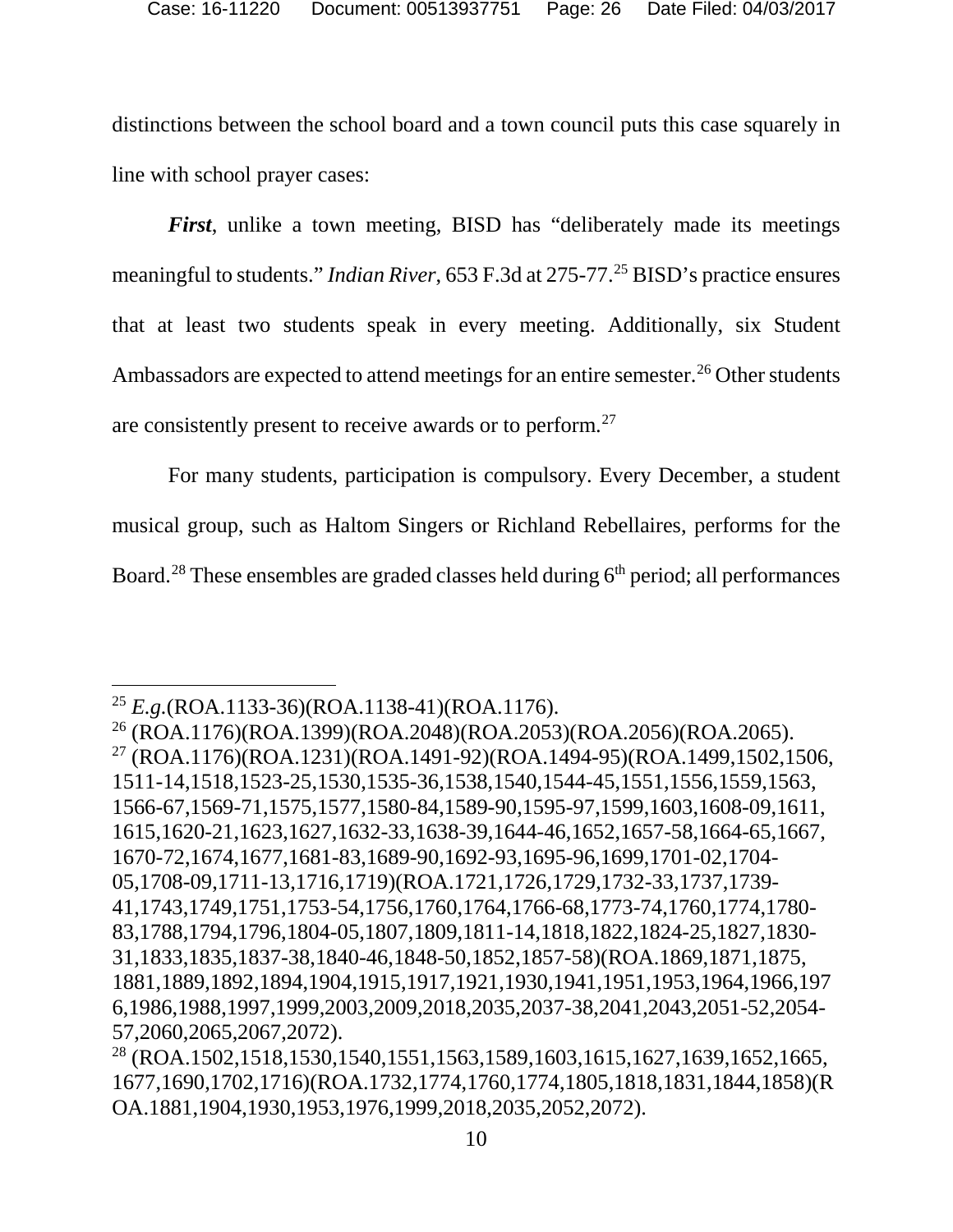"scheduled outside of the regular school day" are mandatory.<sup>[29](#page-26-1)</sup> According to the 2015-16 Richland High School Choir Handbook, "[s]tudents are required to attend the entire concert as part of a concert etiquette grade. No one is permitted to arrive late or leave early without prior permission of the director."[30](#page-26-2) The 2016-17 Haltom High School Choir Handbook states that attendance at all performances "is required and graded."[31](#page-27-0) The Haltom Singers performed in 2009, 2011, 2012, and 2015.[32](#page-27-1) The Rebellaires performed in 1999, 2003, 2006, 2007, 2010, 2013, and 2016[.33](#page-27-2)

It is true that there "were children present at the town-board meetings in *Galloway*." (\*12-13). But *Greece* referred only to "occasional" presence of minors. 134 S. Ct. at 1832 (Alito, J., concurring). There are at least nine reasons students are present at BISD meetings:

<span id="page-26-1"></span><span id="page-26-0"></span> $^{29}$ http://richlandhschoir.weebly.com/uploads/2/4/2/1/24212542/beginning of year rhs handbook.  $2016-17. \text{pdf}$  (viewed  $04/01/2017$ ); [http://www.birdvilleschools.net/site/handlers/filedownload.ashx?moduleinstanceid](http://www.birdvilleschools.net/site/handlers/filedownload.ashx?moduleinstanceid=42115&dataid=81538&FileName=VOH%20Handbook%201617.pdf) [=42115&dataid=81538&FileName=VOH%20Handbook%201617.pdf](http://www.birdvilleschools.net/site/handlers/filedownload.ashx?moduleinstanceid=42115&dataid=81538&FileName=VOH%20Handbook%201617.pdf) (last viewed 04/01/2017). The Court can take judicial notice of these handbooks under FED. R. EVID. 201(b)-(d). *E.g.*, *Ali v. Stephens*, 822 F.3d 776, 782 n.5 (5th Cir. 2016)(taking judicial notice of handbook available on government website); *United States v. Herrera-Ochoa*, 245 F.3d 495, 501 (5th Cir. 2001).  $30$ http://richlandhschoir.weebly.com/uploads/2/4/2/1/24212542/beginning of year [\\_rhs\\_handbook.\\_2016-17.pdf](http://richlandhschoir.weebly.com/uploads/2/4/2/1/24212542/beginning_of_year_rhs_handbook._2016-17.pdf) 3[1http://www.birdvilleschools.net/site/handlers/filedownload.ashx?moduleinstancei](http://www.birdvilleschools.net/site/handlers/filedownload.ashx?moduleinstanceid=42115&dataid=81538&FileName=VOH%20Handbook%201617.pdf) [d=42115&dataid=81538&FileName=VOH%20Handbook%201617.pdf](http://www.birdvilleschools.net/site/handlers/filedownload.ashx?moduleinstanceid=42115&dataid=81538&FileName=VOH%20Handbook%201617.pdf) <sup>32</sup> (ROA. 1639)(ROA.1665)(ROA.1677)(ROA.1716,1858,2072)

<span id="page-26-2"></span><sup>33</sup> (ROA.1518)(ROA.1563)(ROA.1603)(ROA.1615)(ROA.1652)(ROA.1690) [\(http://schools.birdvilleschools.net/cms/lib2/TX01000797/Centricity/Domain/488](http://schools.birdvilleschools.net/cms/lib2/TX01000797/Centricity/Domain/4885/16120801RM.pdf) [5/16120801RM.pdf\)](http://schools.birdvilleschools.net/cms/lib2/TX01000797/Centricity/Domain/4885/16120801RM.pdf) (2016).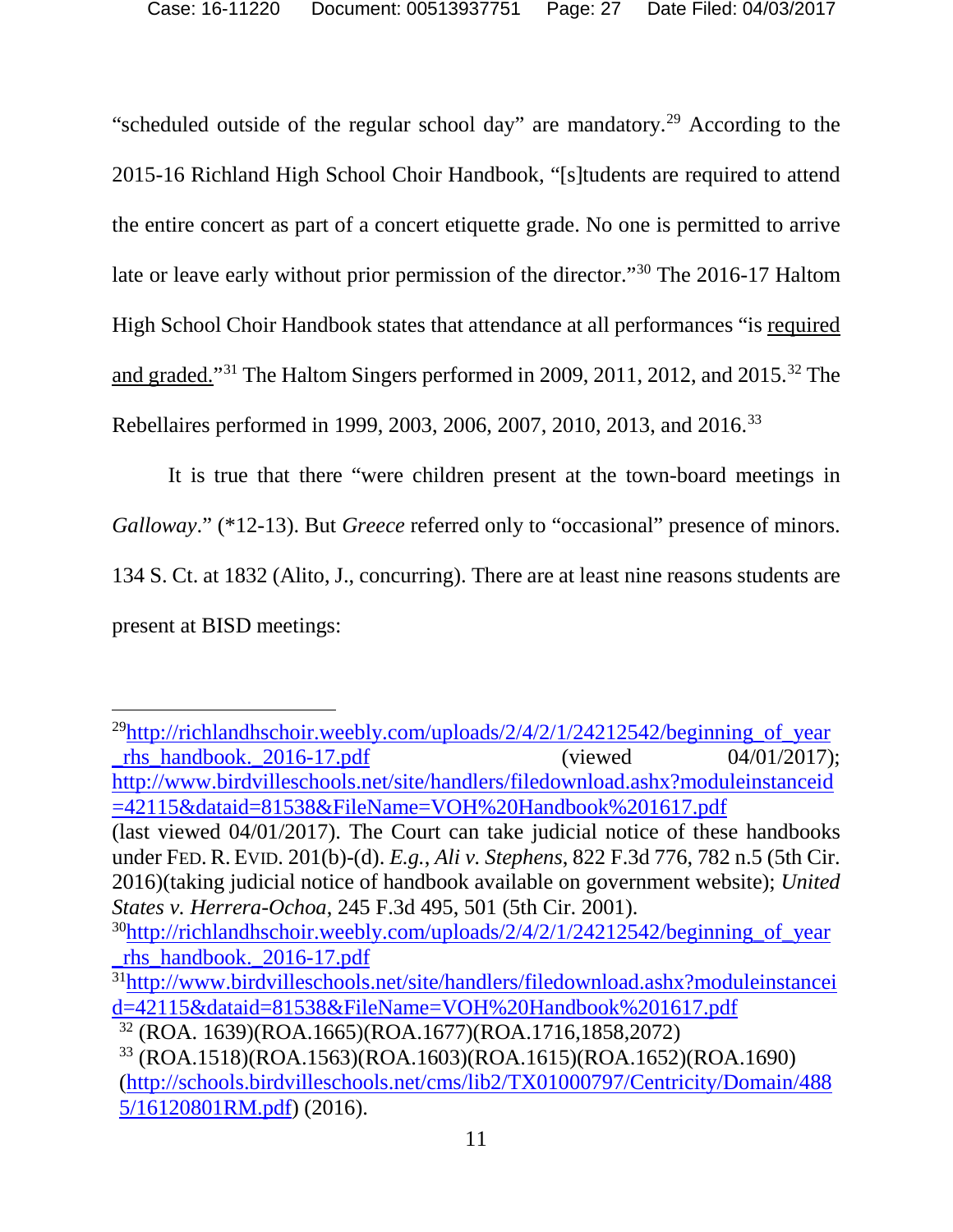- Pledge Leader (every meeting)
- Student Expression Leader (every meeting)
- Student Ambassador (entire semester)
- Choir/Band Performances (December)
- Holiday Greeting Card Winner (November/December)<sup>[34](#page-27-3)</sup>
- Disciplinary matters  $35$
- Valedictorians, Salutations, and National Merit Scholars (May)<sup>[36](#page-27-5)</sup>
- Special Olympics Student Athletes/State Finalist Athletes  $(June)^{37}$  $(June)^{37}$  $(June)^{37}$
- Other Awards (cheerleading, bowling, volleyball, art, etc.)<sup>[38](#page-28-0)</sup>

And whereas *Greece* was limited to adult prayer-givers, BISD's "*Student*

Expression" practice is for students *only*. Curiously, the panel relied on a law review

article<sup>[39](#page-28-1)</sup> that devoted an entire section to: "Ensuring that Only Adults Deliver the

Invocation," recognizing:

To have children or young high school students deliver the prayer would cause them to actively participate in a policy that is reserved for the benefit of the board members and would likely thrust the prayer

<span id="page-27-2"></span><sup>35</sup> (ROA.1543); FNG(LOCAL)-X, available at [https://1.cdn.edl.io/PGSo6mdNU5xDkL1h27vtHMUzqQQuS5lQ268OrVKNvC64](https://1.cdn.edl.io/PGSo6mdNU5xDkL1h27vtHMUzqQQuS5lQ268OrVKNvC64UAF3.pdf) [UAF3.pdf.](https://1.cdn.edl.io/PGSo6mdNU5xDkL1h27vtHMUzqQQuS5lQ268OrVKNvC64UAF3.pdf)<br><sup>36</sup> (ROA.1513,1523,1535,1544,1556,1569,1581-82,1595,1608,1620,1632,1644,

1837)(ROA.1869)(ROA.1892,1915,1941,1964,1986,2009,2025,2041).

<span id="page-27-1"></span><span id="page-27-0"></span> <sup>34</sup> (ROA.1494)(ROA.1638,1677,1690,1702,1716,1773,1818,1831,1844,1857) (ROA.1951,2018,2035,2052,2071).

<span id="page-27-4"></span><span id="page-27-3"></span><sup>1657,1670,1682,1685)(</sup>ROA.1726,1739,1753,1766-67,1780,1794,1811,1824,

<sup>37</sup> *E.g.*,(ROA.1545,1583,1597,1609,1621,1633,1754,1812,2027).

<span id="page-27-5"></span><sup>38</sup> *E.g.*,(ROA.1511-12,1545,1577,1599,1622,1639,2053).

<span id="page-27-6"></span><sup>39</sup> (\*12 n.15)(citing Elizabeth Wicks, *Prayer is Prologue: The Impact of Town of Greece on the Constitutionality of Deliberative Public Body Prayer at the Start of School Board Meetings*, 31 J.L. & POL. 1, 30-31 (Summer 2015)).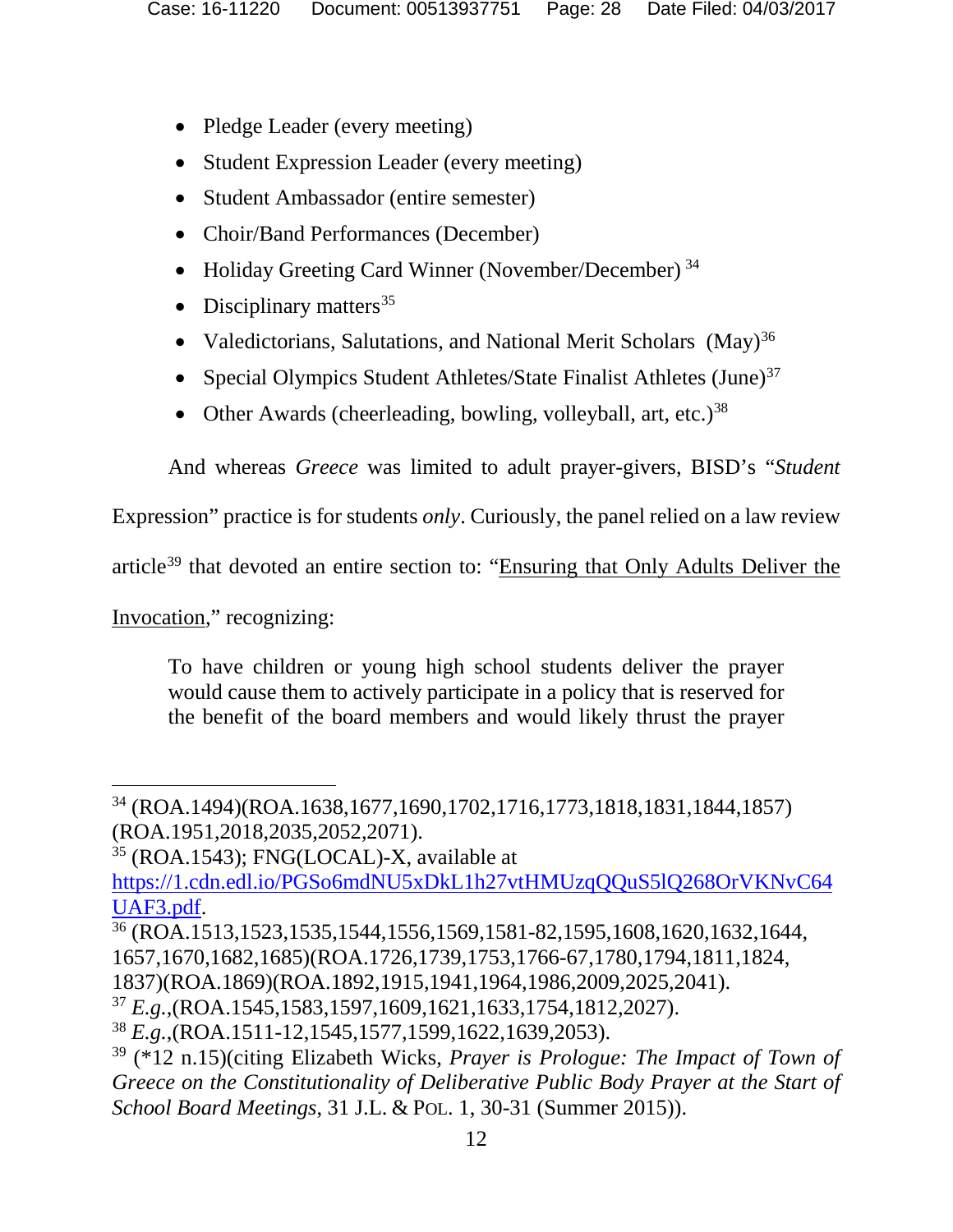practice towards the prohibitive ambit of *Lee* and the coercion test. [Wicks, at 40-41].

**Second**, unlike a town, the Board possesses an inherently authoritarian position over students. *See Coles*, 171 F.3d at 381-82; *Chino Valley*, 2016 U.S. Dist. LEXIS 19995, at \*51. The Board "metes out discipline and awards at these meetings, and sets school policies that directly and immediately affect the students' lives." *Id*. [40](#page-28-2) "The student who has come before the Board is unlikely to feel free to dissent from or walk out on the body that governs, disciplines, and honors her." *Id.* 

*Third***,** school officials, including the superintendent, principals, and faculty are present. And students participating in meetings are under the supervision of these officials. *Cf. Greece*, 134 S. Ct. at 1827.

*Fourth***,** school officials actively participate in the prayers with students. The Court has held that the "State exerts great authority and coercive power…because of the students' emulation of [school officials] as role models." *Edwards*, 482 U.S. at 584. In *Duncanville*, this Court recognized that a coach's participation in student prayers "no doubt 'will be perceived by the students as inducing a participation they might otherwise reject.'" 994 F.2d at 165 (quoting *Lee*, 505 U.S. at 590).

<span id="page-28-1"></span><span id="page-28-0"></span>*Fifth*, school board meetings are integral to the public school system and have all the earmarks of any other public school event:

<span id="page-28-2"></span> <sup>40</sup> *E.g.*(ROA.1491-92)(ROA.1494-95)(ROA.1497-1719)(ROA.1721- 1859)(ROA.1861-2074)(ROA.2076-84).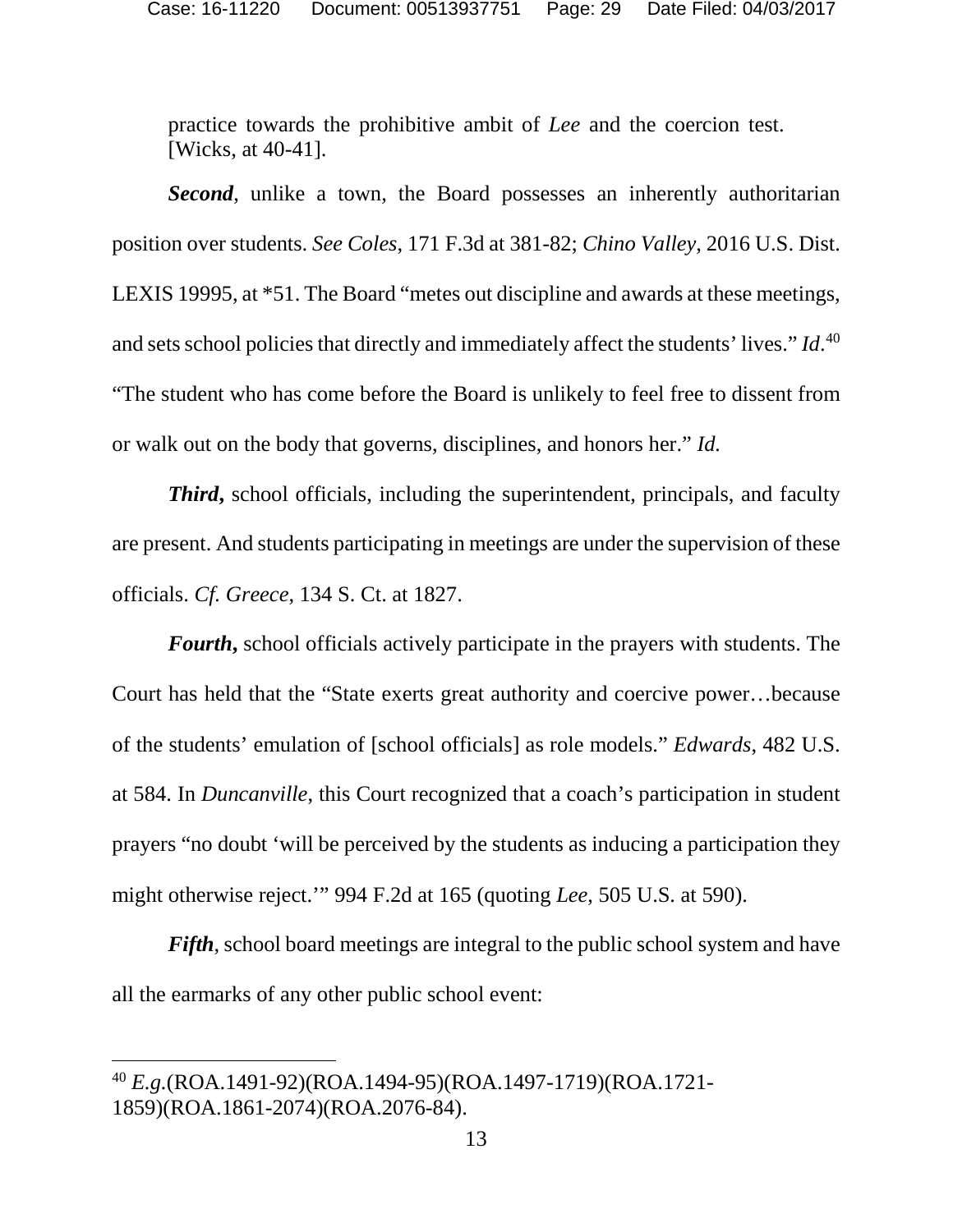- They are held on school district property
- They are conducted by school officials
- Faculty and administrators are present
- Students are always present and participating

*See Coles*, 171 F.3d at 377. As the Superintendent put it: "it is always a great thing to open a school board meeting with involvement from your students since that's why you exist... [W]e're here for our students." (ROA.1250).

*Sixth*, "[u]nlike ordinary constituencies, students cannot vote. They are thus unable to express their discomfort with state-sponsored religious practices through the democratic process." *Id.* at 381-82.

# **B. The panel's opinion creates a paradoxical outcome foreclosed by**  *Santa Fe* **and** *Lee***.**

Supreme Court precedent establishes that prayers delivered at graduation and football games do not qualify for the legislative exception. (*Lee*, *Santa Fe*). Significantly, BISD's own polices make no distinction between student expression at school board meetings, graduation, and football games.[41](#page-30-0) If the panel's ruing is sustained, a student randomly selected to deliver the pledges at a formal school board meeting will be accorded less constitutional protection than a student selected to deliver the pledges at a football game.

 <sup>41</sup> (ROA.553,580-81,593-94)(ROA.635,2106)(ROA.619)(ROA.2157).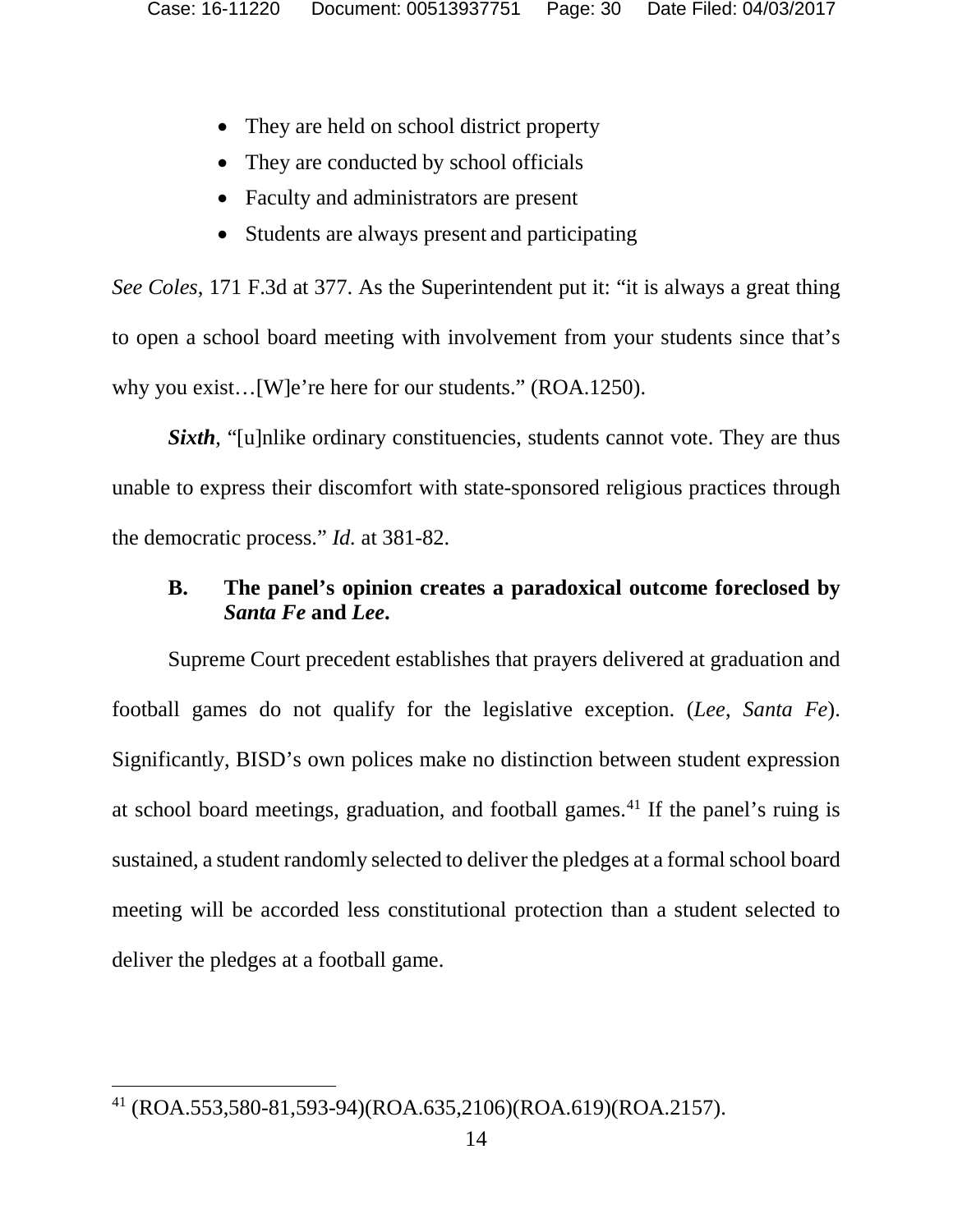The heightened review given to school-sponsored prayer does not turn on any particular children-to-adults ratio. If such were the case, then many school events such as football games and graduations would be subject to lesser scrutiny than classrooms simply because of the large presence of adults. This reasoning, of course, runs counter to *Santa Fe* and *Lee*.

*Santa Fe* made clear that *Lee*'s coercion analysis applies to school prayer cases regardless of the "type of school function." 530 U.S. at 301-02. Whenever a school district creates an opportunity for students, it cannot condition participation upon being subjected to prayer. "It is a tenet of the First Amendment that the State cannot require *one* of its citizens to forfeit his or her rights and benefits as the price of resisting conformance to state-sponsored religious practice." *Lee*, 505 U.S. at 596 (emphasis added). This is so even when the prayer is delivered at an event comprised largely of adult community members. *Santa Fe*, 530 U.S. 310-14.

<span id="page-30-0"></span>BISD forces students, such as those selected to deliver the pledges or serve as ambassadors, to choose between participating in an educational opportunity or risk being subjected to a prayer that is "offensive to the student." *Lee*, 505 U.S. at 594. *Santa Fe* recognized "the difficult choice between attending [the] games and avoiding personally offensive religious rituals." 530 U.S. at 292, 311-12. The Court further held that even "if we regard every high school student's decision to attend a home football game as purely voluntary, we are nevertheless persuaded that the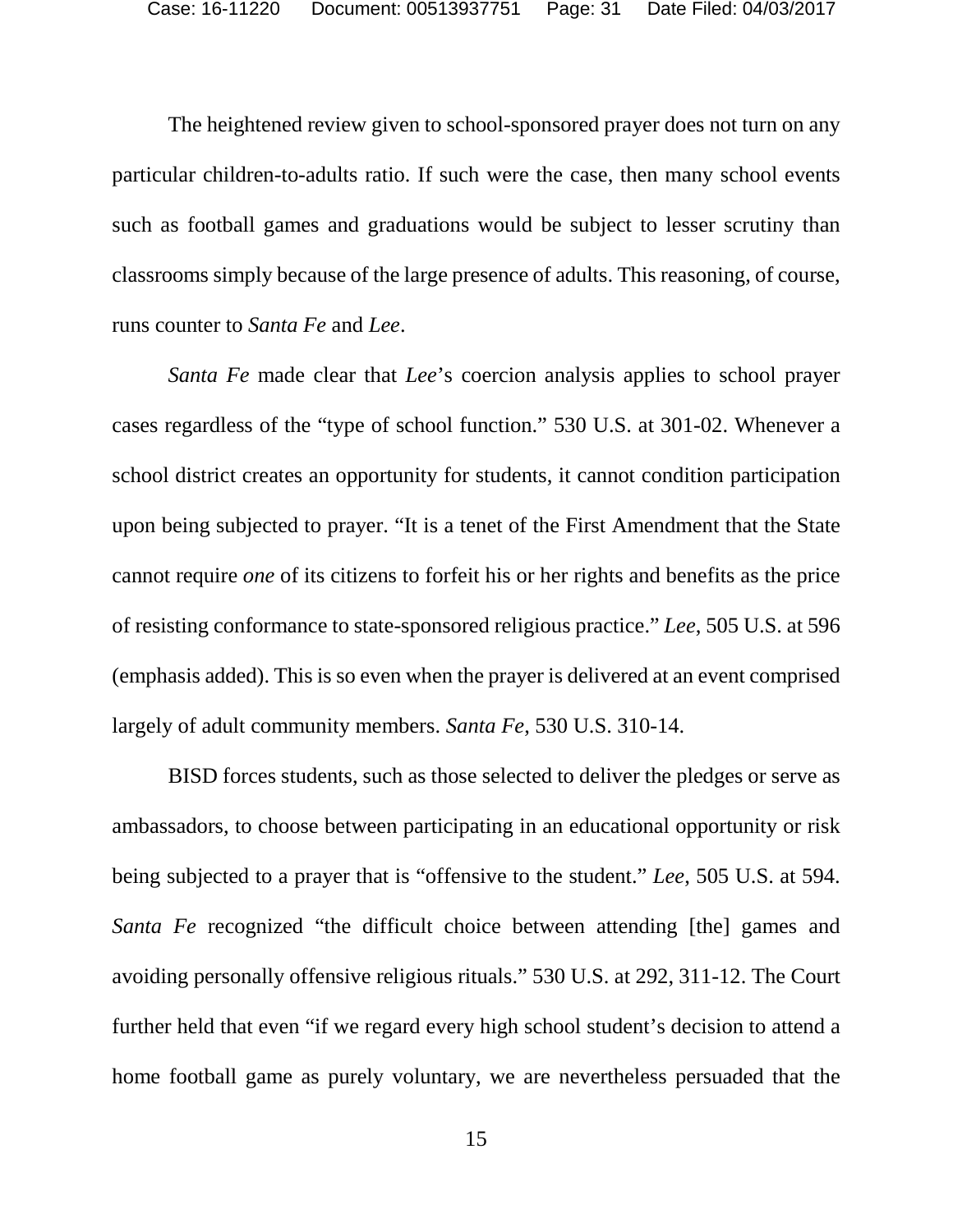delivery of a pregame prayer has the improper effect of coercing those present." *Id.* at 312.

Just like in *Lee* and *Santa Fe*, a student who ultimately attends a meeting "is placed in the untenable position of having to choose either to" participate in the prayer, or protest and "thereby risk actual or perceived opprobrium and ostracism from [] administrators and faculty, not to mention from his peers." *Doe v. Beaumont Indep. Sch. Dist*., 173 F.3d 274, 290 (5th Cir. 1999)*.*

For instance, an elementary student pledge-leader must stand at the podium with her principal and another student.<sup>[42](#page-32-0)</sup> As soon as she finishes, the prayer is delivered. If she wishes to leave, her principal and peers will undoubtedly notice, and besides, she will have to come right back in to receive her certificate and pose for a picture with the Board.[43](#page-32-1) As in *Lee* and *Santa Fe*, "[f]inding no violation under these circumstances would place objectors in the dilemma of participating, with all that implies, or protesting." *Lee*, 505 U.S. at 593, 588. Certainly she is not "'free to enter and leave with little comment and for any number of reasons'" as in *Greece.* 134 S. Ct. at 1827 (citing *Lee*, at 597).

 <sup>42</sup>*E.g.*,(ROA.783-87)(ROA.812,830,834,840-41,844-45,850,852-53,862,866- 67,876-77,879-80,888-89,912-13,946-47,949,952-53,980,983,995,999,1005,1007, 1016-17,1019-20,1022-23,1028,1031,1033-34,1040-41,1044,1046-47,1052- 53,1055-56,1058,1061-62,1064-65,1067-68,1082-83,1085-86,1088-89,1095- 96)(ROA.1131)(ROA.1133-36)(ROA.1182)(ROA.1189)(ROA.1196)(ROA.1211) (ROA.1217).

<sup>43</sup> (ROA.1133-36)(ROA.1138-41).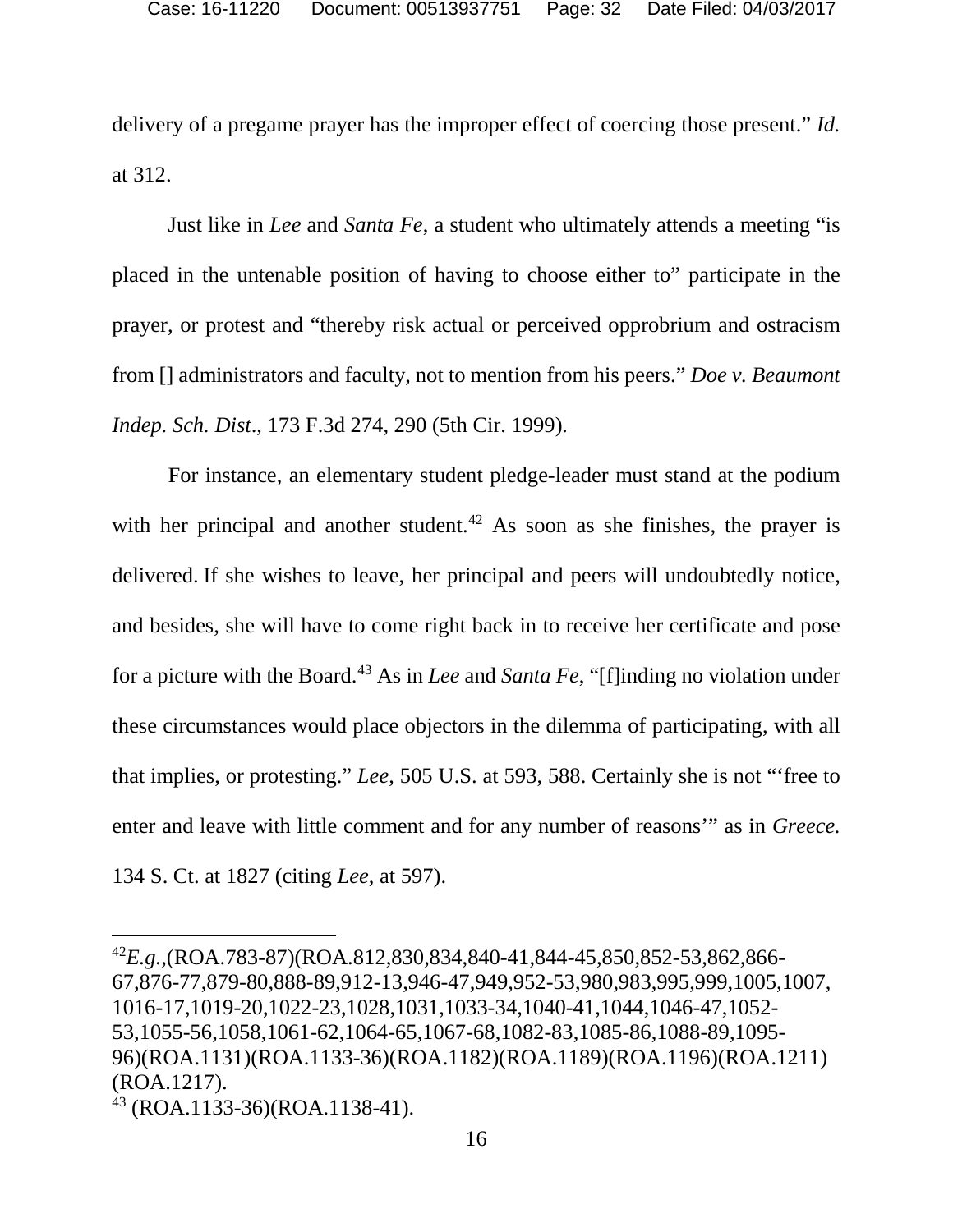# **II. The panel's opinion conflicts with the authoritative decisions of the other Courts of Appeals.**

The panel's decision creates a circuit split. *See Indian River*, 653 F.3d at 259- 75; *Coles*, 171 F.3d at 376-79. The other circuit courts to address this question, the Third and Sixth, "soundly, and after detailed analysis, concluded that school board prayer does not qualify for the legislative exception." *Chino Valley*, 2016 U.S. Dist. LEXIS 19995, at \*31-32. And the only court to address this issue after *Greece* agreed that the "**Legislative Exception Does Not Apply to Prayer at School Board Meetings**." *Id*.

The Court must begin "with trepidation" in the face "federal courts of appeals" that have reached the same conclusion, because the Court is "always chary to create a circuit split." *Alfaro v. Comm'r*, 349 F.3d 225, 229 (5th Cir. 2003). The panel's proffered reasons for splitting cannot overcome the "high hurdle" of preserving the uniformity of the circuits. *Id.* at 230.

First, the panel's suggestion that *Coles* and *Indian River* are questionable merely because they predate *Greece* rings hollow*.* (\*14). *Greece* left "the school prayer cases, upon which *Indian River*, *Coles*, and [*Chino Valley*] rely, undisturbed." 2016 U.S. Dist. LEXIS 19995, at \*53, \*55-56.

<span id="page-32-1"></span><span id="page-32-0"></span>Second, the panel's sole basis for distinguishing *Coles* was that it "involved a school board that always had at least one student member."(\*14). It distinguished *Indian River* on the ground that "student representatives attended board meetings 'in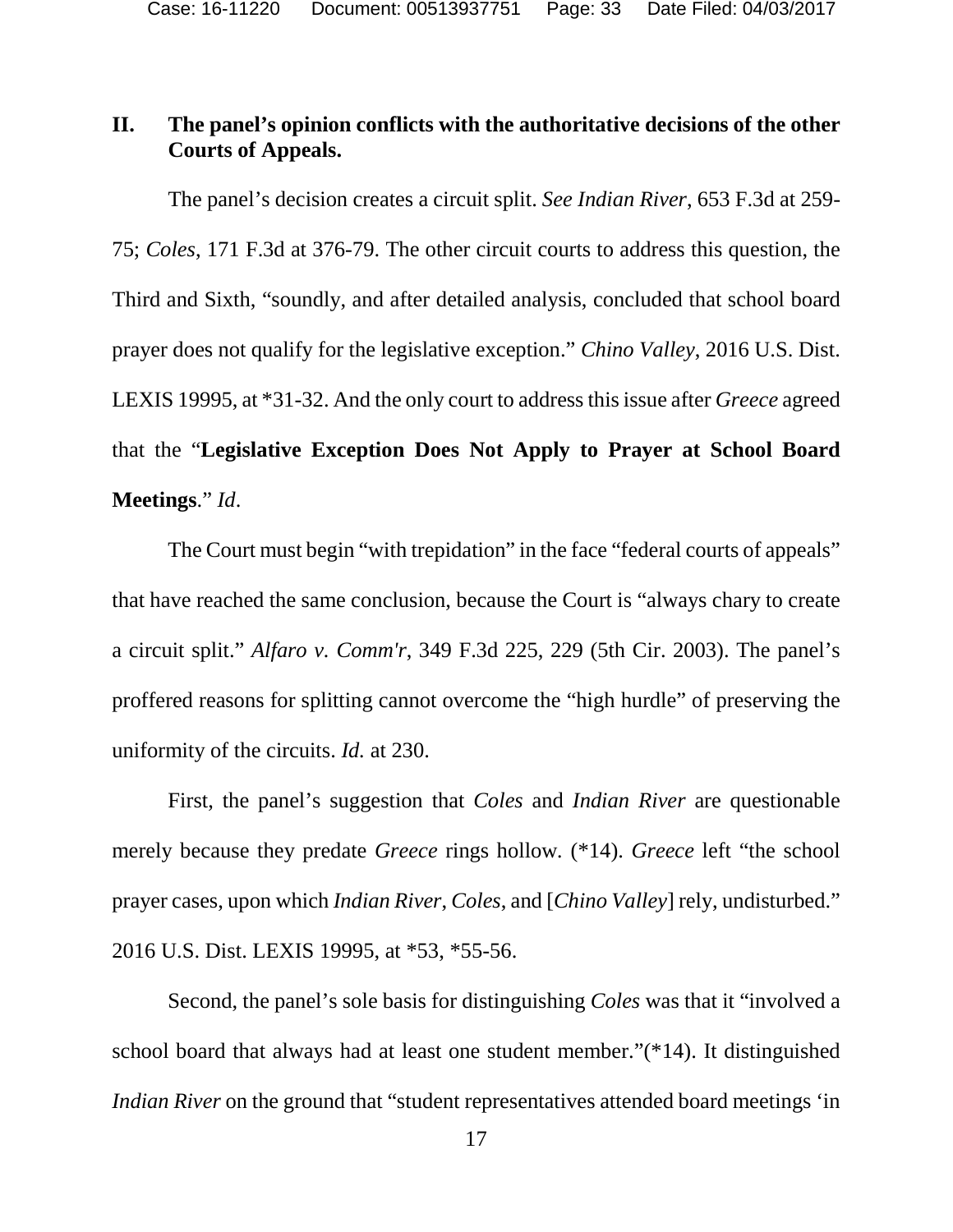their formal role as student government representatives.'"(\*14). But neither case is distinguishable on such grounds because at least two student council students participate in every BISD meeting "as student government representatives." *Id.*[44](#page-34-0) In addition to these speakers, six high school students serve as Student Ambassadors, analogous to *Coles.*

# **III. The panel's extension of the legislative exception to allow school officials to participate in prayer with students contravenes Supreme Court and Fifth Circuit precedent.**

Under Supreme Court and Fifth Circuit precedent, a coach is prohibited from praying with students during an evening basketball game held off-campus. *E.g.*, *Duncanville*, 70 F.3d at 405-06 & n.4.<sup>[45](#page-35-0)</sup> But under the panel's opinion, that same coach, along with the *principal* and *superintendent*, can participate in the same prayer with the same team at a formal school board meeting wherein the team is presented an award.(\*15-16).

This Court has held, however, that when school officials, including mere coaches, "manifest approval and solidarity with student religious exercises, they cross the line between respect for religion and endorsement of religion." *Id*. Judge Jones agreed that there "is practically no doubt" that the Supreme Court cases support "the majority's decision insofar as it prevents teachers from actively joining

 <sup>44</sup> (ROA.518)(ROA.1133)(ROA.1161,1165)(ROA.1157).

<sup>45</sup> *See also Mergens*, 496 U.S. at 232-36, 249-53.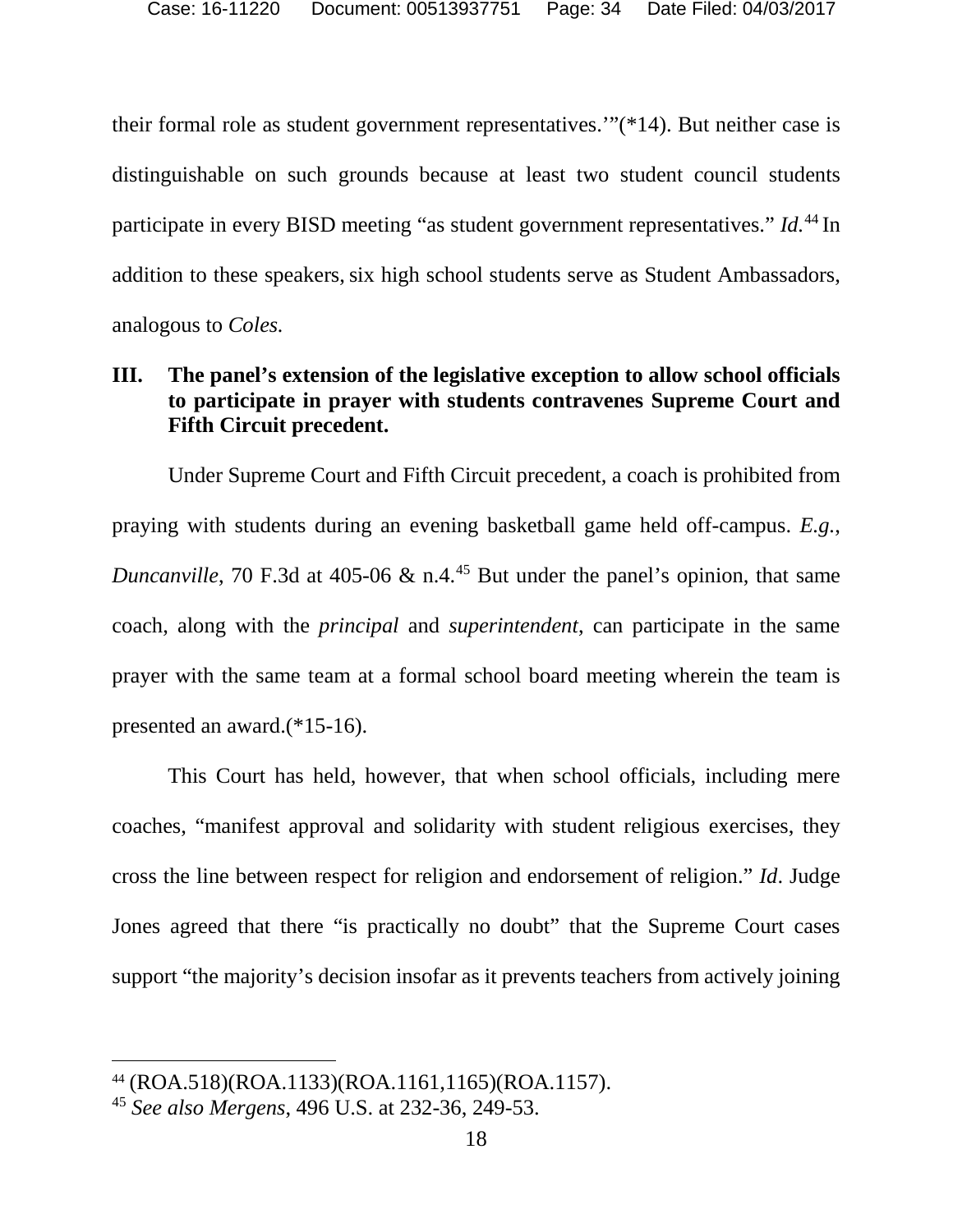in the student-led prayers." *Id.* at 409 (Jones, J., concurring and dissenting). Even BISD's *own* guidelines recognize that school officials "may not or participate in any prayer or religious activity with students."[46](#page-35-1)

The panel offered no cogent reason to depart from *Duncanville*. It merely noted that in *Duncanville*, "a member of the team was mocked."(\*15). But that fact was not mentioned in the Court's analysis of the merits. *See id.* at 406. Tellingly, the Third Circuit in *Borden* relied extensively upon *Duncanville* in holding that a coach's participation in student prayer was unconstitutional and did not assign significance to that fact. 523 F.3d at 170, 175-76.

Regardless, in *Ingebretsen*, this Court again held: "To the extent that school administrators participate in prayers in their official capacity…the School Prayer Statute excessively entangles government with religion." 88 F.3d at 277.

The only other basis the panel offered for distinguishing *Duncanville* was that this case "concerns legislative prayers."(\*15). But the legislative prayer exception has never been extended to allow principals and superintendents to participate in prayer with students.

# **IV. The panel misapplied** *Greece.*

To even potentially qualify for the legislative exception, a legislative prayer practice must be an "'an internal act' directed at the [] Legislature's 'own

<span id="page-34-0"></span> <sup>46</sup> (ROA.2086-89)(ROA.2091).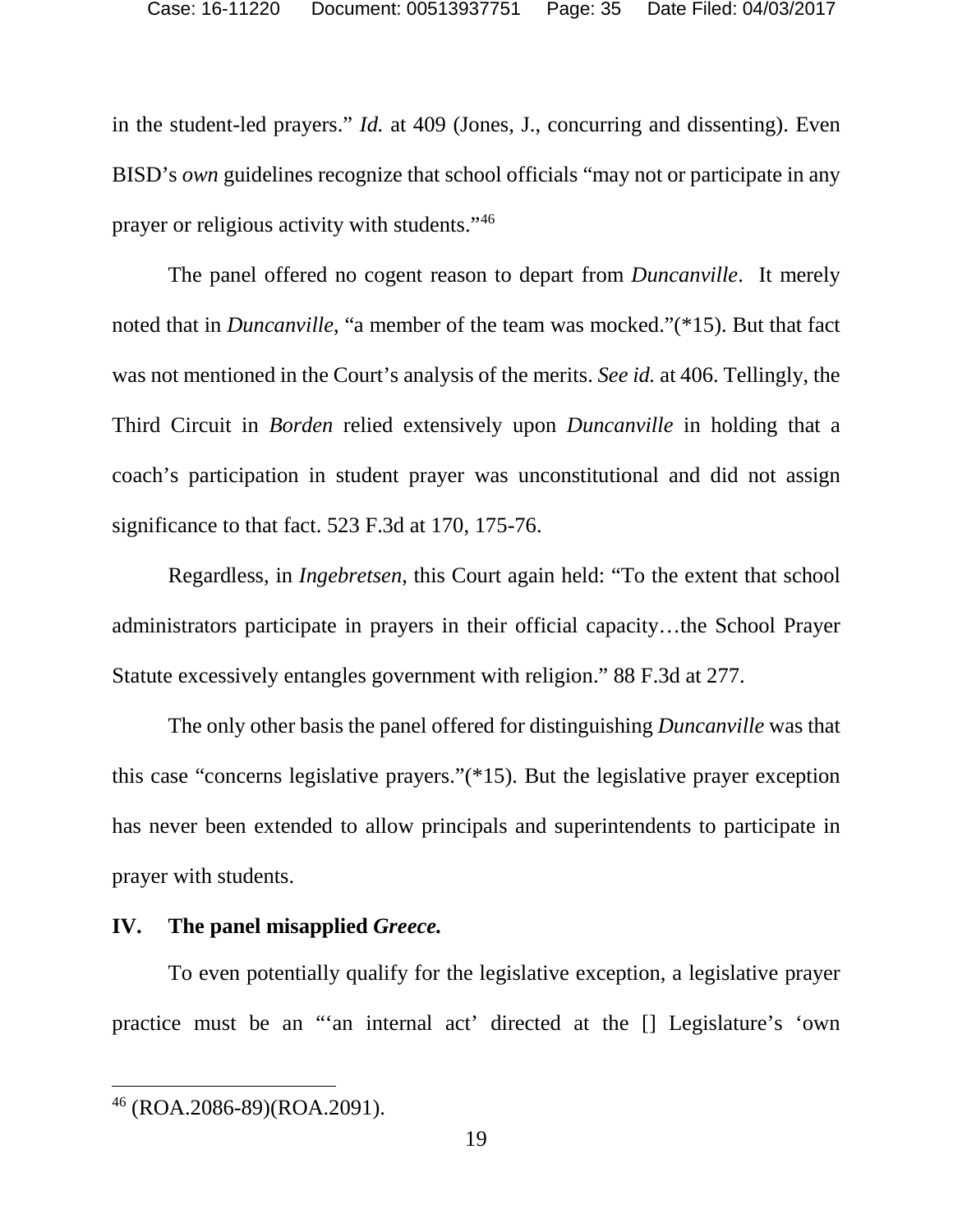members,'" and be "'*entirely* for their own benefit.'" *Greece*, 134 S. Ct. at 1814, 1819, 1825-27 (quoting *Marsh*). The purpose must be "to accommodate the spiritual needs of lawmakers." *Id.* A practice is unconstitutional if it is "an effort to promote religious observance among the public." *Id.* at 1825-26 (citing *Marsh*).

The primary purpose of BISD's "Student Expression" practice, according to BISD, is to provide an "opportunity for students" to "hone their public speaking skills."[47](#page-37-0) BISD proclaimed: "it's always about students having the opportunity to share their thoughts, express their first amendment rights." (ROA.1299).

Nevertheless, the panel accepted BISD's assertion in its brief "that the board members are the invocations' primary audience."(\*11). This is not enough. The practice overall must be "consistent with the manner in which the First Congress viewed its chaplains." *Id.* at 1819. BISD's practice is nothing of the sorts. For one, it is called "Student Expression." Moreover, the Board already solemnizes its meetings with a prayer during the closed-session portion of the meeting. (ROA.1247). Further, "Student Expression," unlike solemnizing legislative prayer, can even be "disparaging [to] the school board." (ROA.1251)(ROA.1314).

<span id="page-35-1"></span><span id="page-35-0"></span> <sup>47(</sup>ROA.53)(ROA.191-92)(ROA.248)(ROA.551,553,562)(ROA.1156)(ROA.1299) (ROA.2112)(ROA.2124).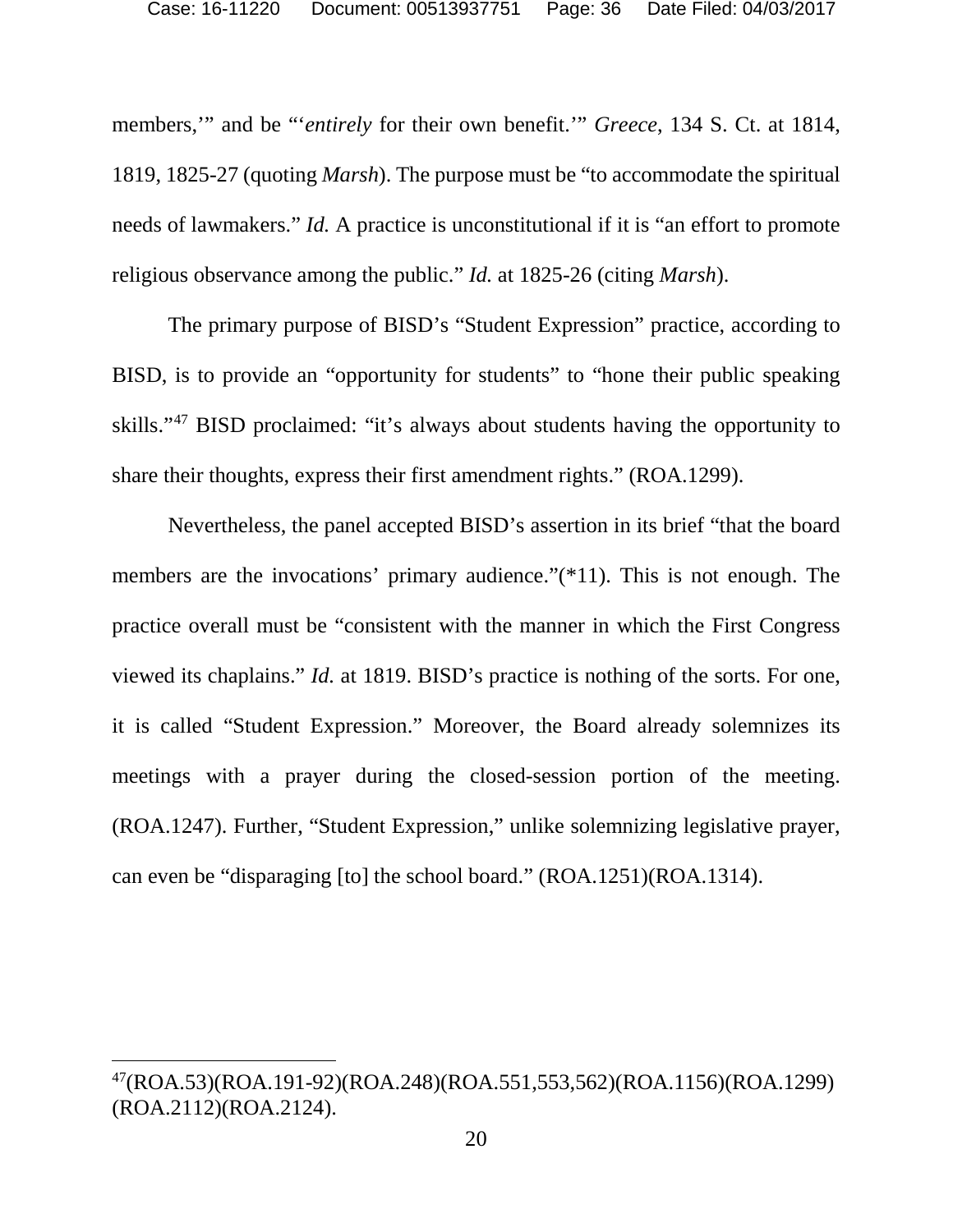# **V. The issues in this case are of exceptional importance.**

The panel is the first and only circuit court to hold that the legislative prayer exception applies to school boards and the first court ever to expand it to student expression. The panel acknowledged that it was deciding "an issue of first impression to this court." (\*8). This alone is reason to grant en banc review.

Establishment Clause jurisprudence is "a complicated body of law." *Morgan v. Swanson*, 659 F.3d 359, 364 (5th Cir. 2011)(en banc). Since *Greece* was decided, the two circuit courts that have faced challenges to actual legislative prayer practices (rather than student expression) have granted en banc review. *See Bormuth*, 2017 U.S. App. LEXIS 3564; *Lund*, 2016 U.S. App. LEXIS 19805. "This case is more than a factual wrinkle on *Town of Greece* [.] It is a conceptual world apart." *Lund v. Rowan Cnty*., 837 F.3d 407, 431 (4th Cir. 2016)(Wilkinson, C.J., dissenting). The panel itself acknowledged that it presents a "tough question." (\*13-14).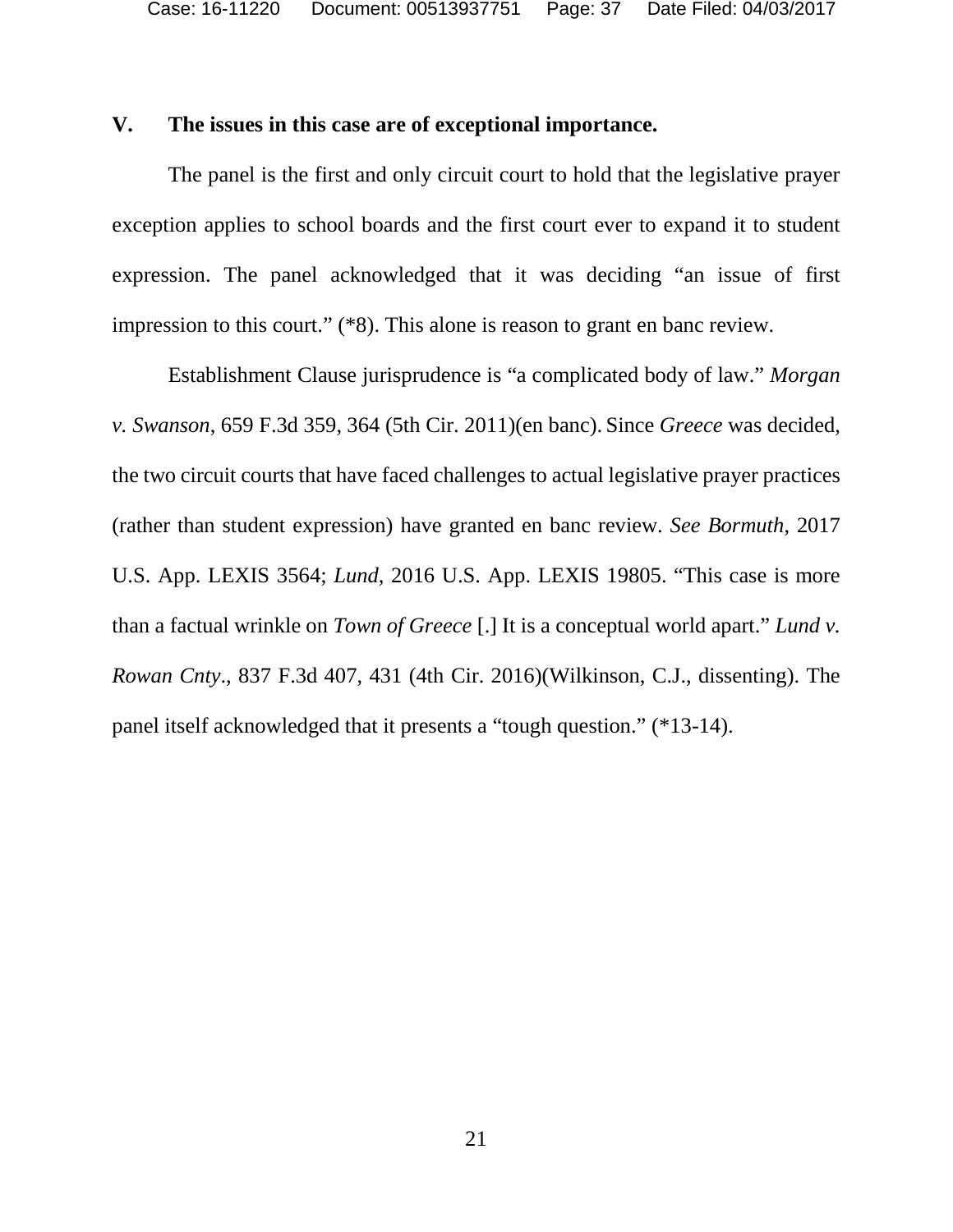#### **CONCLUSION**

The petition for panel rehearing or rehearing en banc should be granted.

Respectfully submitted,

April 3, 2017

s/ Monica L. Miller MONICA L. MILLER American Humanist Association 1821 Jefferson Place NW Washington, DC, 20036 (202) 238-9088; Fax: (202) 238-9003 [mmiller@americanhumanist.org](mailto:mmiller@americanhumanist.org) CA Bar: 288343 / DC Bar: 101625

PATRICK A. LUFF Luff Law Firm, PLLC 1350 Bandera Highway, Suite 803 Kerrville, TX 78028 (512) 710-6830; Fax: (830) 584-0628 [luff@lufflaw.com](mailto:luff@lufflaw.com) TX Bar: 24092728

ROGER L. MANDEL Lackey Hershman, L.L.P. 3102 Oak Lawn Avenue, Suite 777 Dallas, TX 75219 (214) 560-2201; Fax: (214) 560-2209 [rlm@lhlaw.com](mailto:rlm@lhlaw.com) TX Bar: 12891750

#### <span id="page-37-0"></span>**COUNSEL FOR APPELLANTS**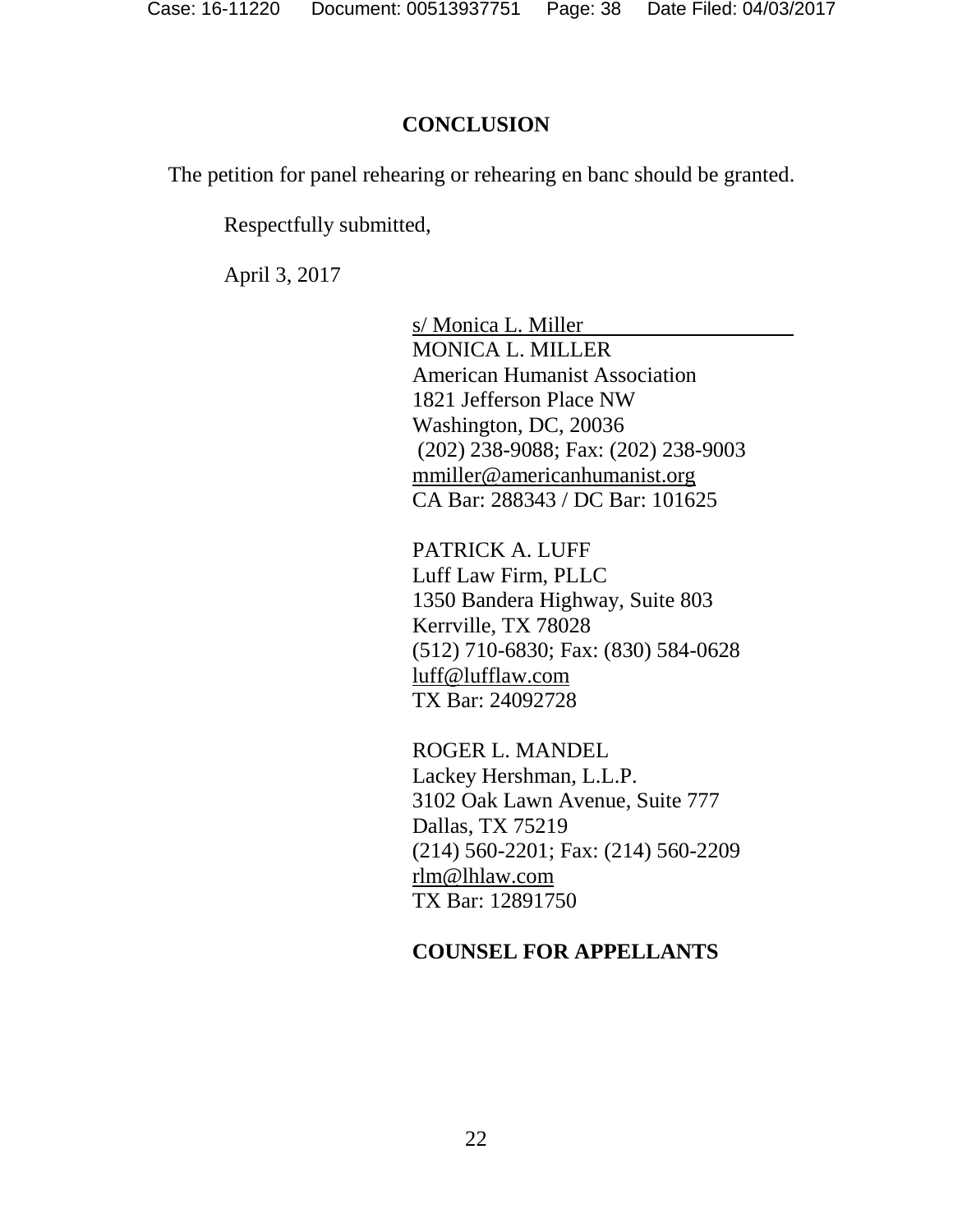# **CERTIFICATE OF COMPLIANCE WITH RULE 32(a)**

- 1. This brief complies with the type-volume limitation of FED. R. APP. P. 35(b)(2)(A) because this brief contains 3,889 words, excluding the parts of the brief exempted by FED. R. APP. P. 32.
- 2. This brief complies with the typeface requirements of FED. R. APP. P. 32(a)(5) and the type style requirements of FED. R. APP. P.  $32(a)(6)$  because this brief has been prepared in a proportionally spaced typeface using Microsoft® Word 12.2.8 in 14-point font size in Times New Roman.

April 3, 2017

s/ Monica L. Miller MONICA L. MILLER American Humanist Association 1821 Jefferson Place NW Washington, DC, 20036 (202) 238-9088; Fax: (202) 238-9003 [mmiller@americanhumanist.org](mailto:mmiller@americanhumanist.org) CA Bar: 288343 / DC Bar: 101625

# **COUNSEL FOR APPELLANTS**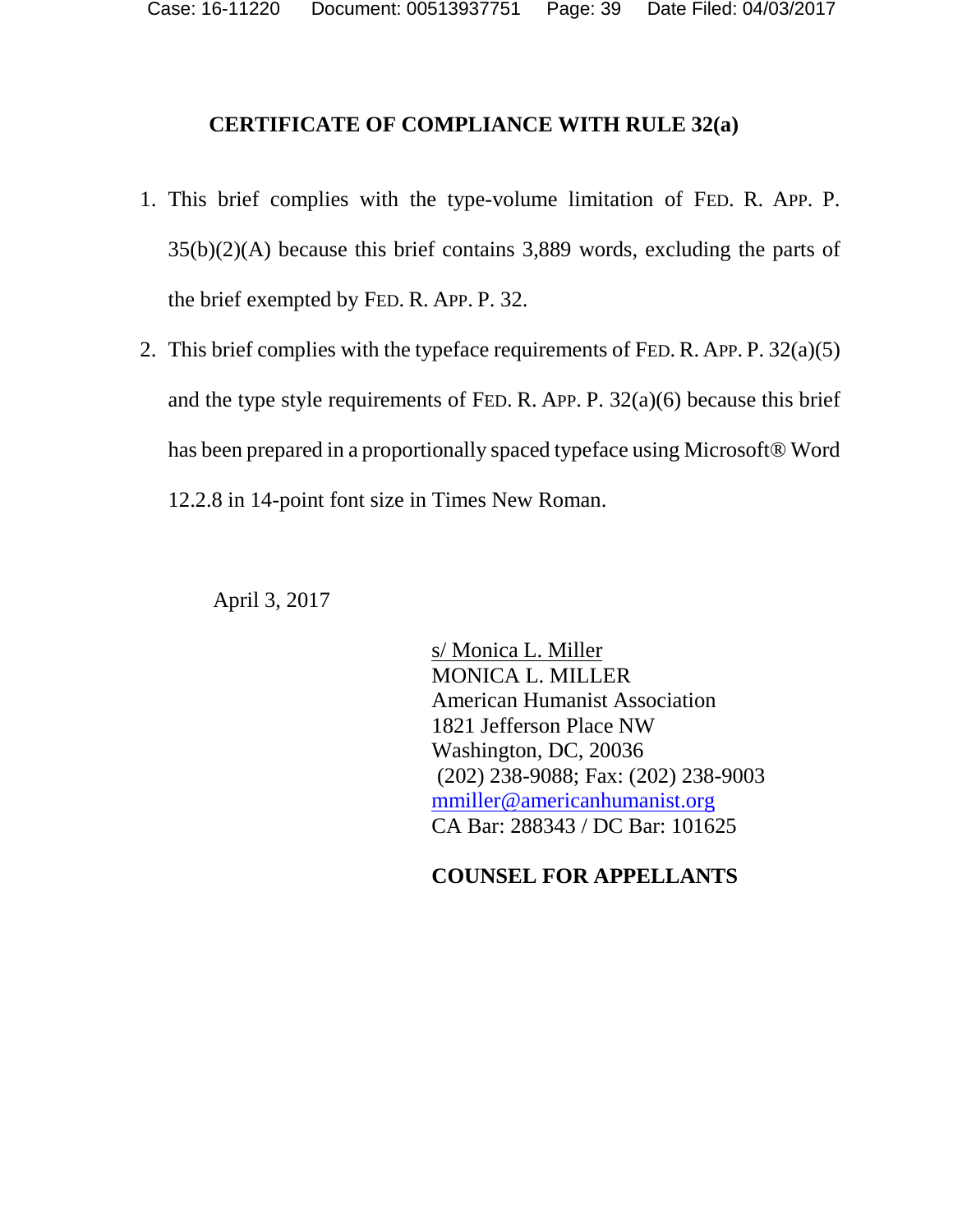Case: 16-11220 Document: 00513937751 Page: 40 Date Filed: 04/03/2017

## **CERTIFICATE OF FILING AND SERVICE**

I hereby certify that on April 3, 2017, I electronically filed the foregoing with the Clerk of Court using the CM/ECF System, which will send notice of such filing to all registered CM/ECF users.

I further certify that, upon acceptance and request from the Court, the required paper copies of the foregoing will be deposited with United Parcel Service for delivery to the Clerk.

The necessary filing and service were performed in accordance with the instructions given to me by counsel in this case.

> /s/ Karen R. Taylor Karen R. Taylor GIBSON MOORE APPELLATE SERVICES, LLC 206 East Cary Street Richmond, VA 23219 (804) 249-7770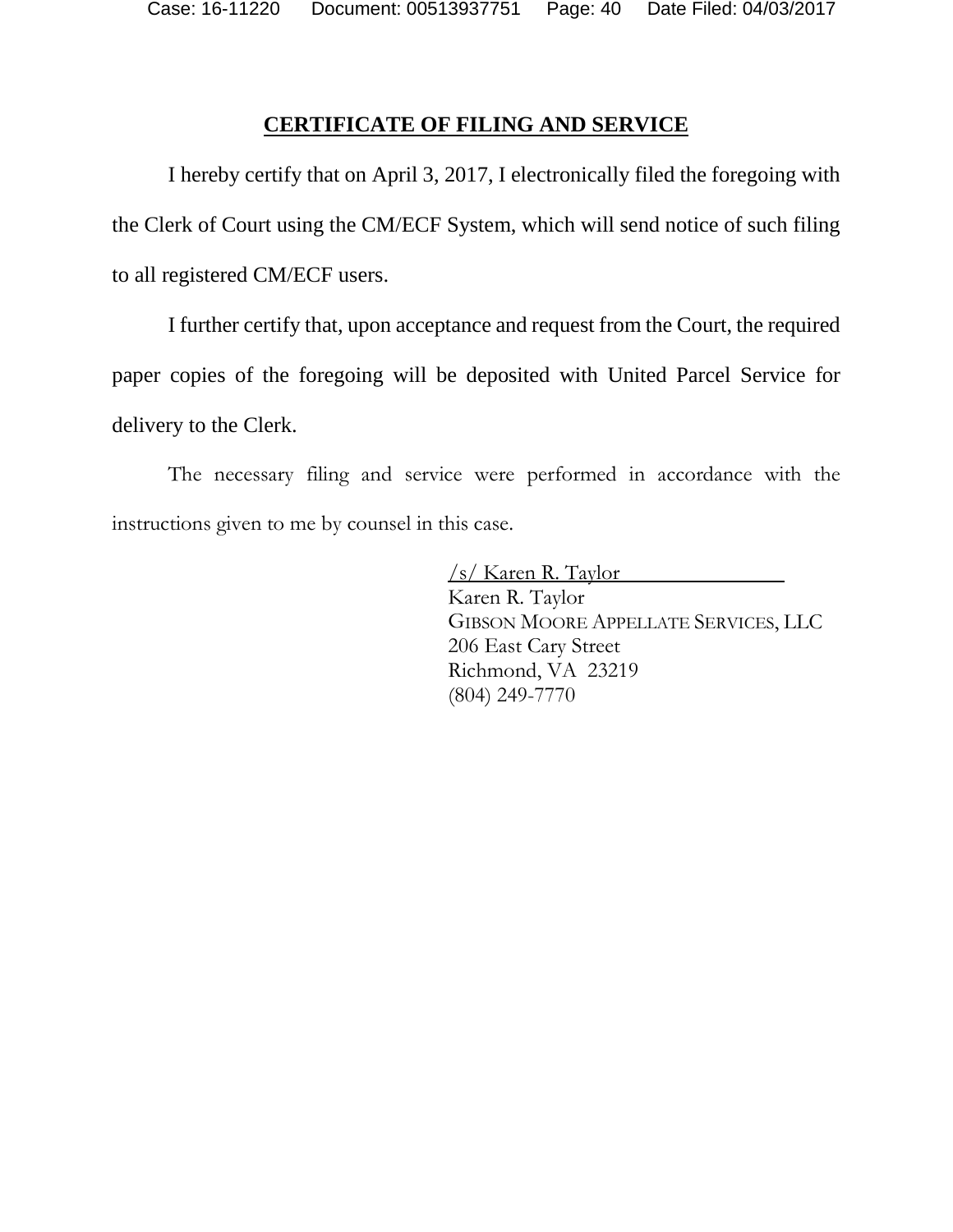Case: 16-11220 Document: 00513937751 Page: 41 Date Filed: 04/03/2017

# **ADDENDUM**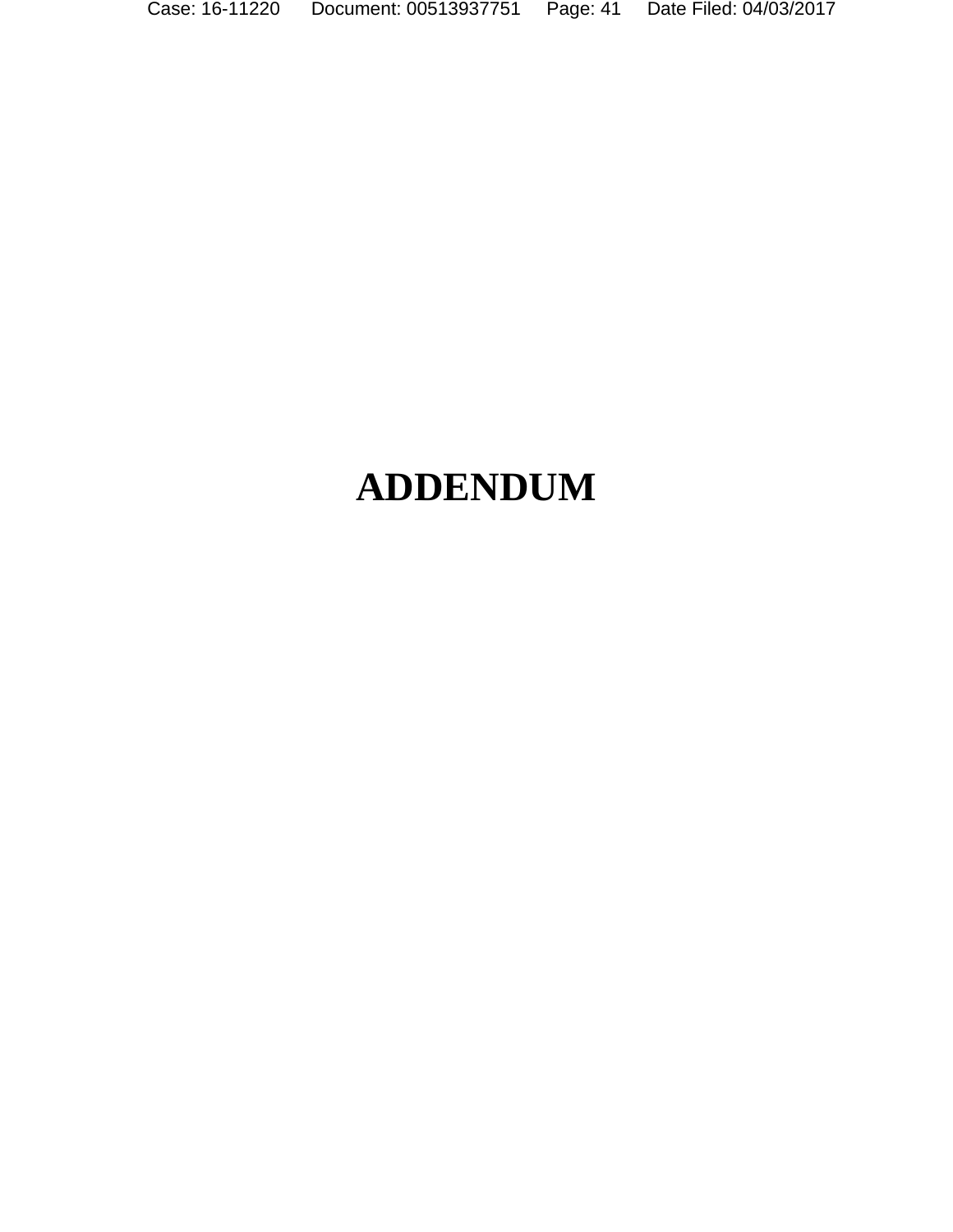# **IN THE UNITED STATES COURT OF APPEALS FOR THE FIFTH CIRCUIT**

No. 15-11067

United States Court of Appeals Fif h Circuit **FILED**

March 20, 2017

Lyle W. Cayce Clerk

AMERICAN HUMANIST ASSOCIATION; ISAIAH SMITH,

Plaintiffs–Appellees,

versus

JACK MCCARTY, in His Individual and Official Capacity; JOE D. TOLBERT, in His Individual and Official Capacity; BRAD GREENE, in His Individual and Official Capacity; RICHARD DAVIS, in His Individual and Official Capacity; RALPH KUNKEL, in His Individual and Official Capacity; CARY HANCOCK, in His Individual and Official Capacity; DOLORES WEBB, in Her Individual and Official Capacity,

Defendants–Appellants.

\* \* \* \* \* \* \* \* \*

No. 16-11220

AMERICAN HUMANIST ASSOCIATION; ISAIAH SMITH,

Plaintiffs–Appellants,

versus

BIRDVILLE INDEPENDENT SCHOOL DISTRICT; JACK MCCARTY, in His Individual and Official Capacity; JOE D. TOLBERT, in His Individual and Official Capacity; BRAD GREENE, in His Individual and Official Capacity; RICHARD DAVIS, in His Individual and Official Capacity; RALPH KUNKEL, in His Individual and Official Capacity; CARY HANCOCK, in His Individual and Official Capacity; DOLORES WEBB, in Her Individual and Official Capacity,

Defendants–Appellees.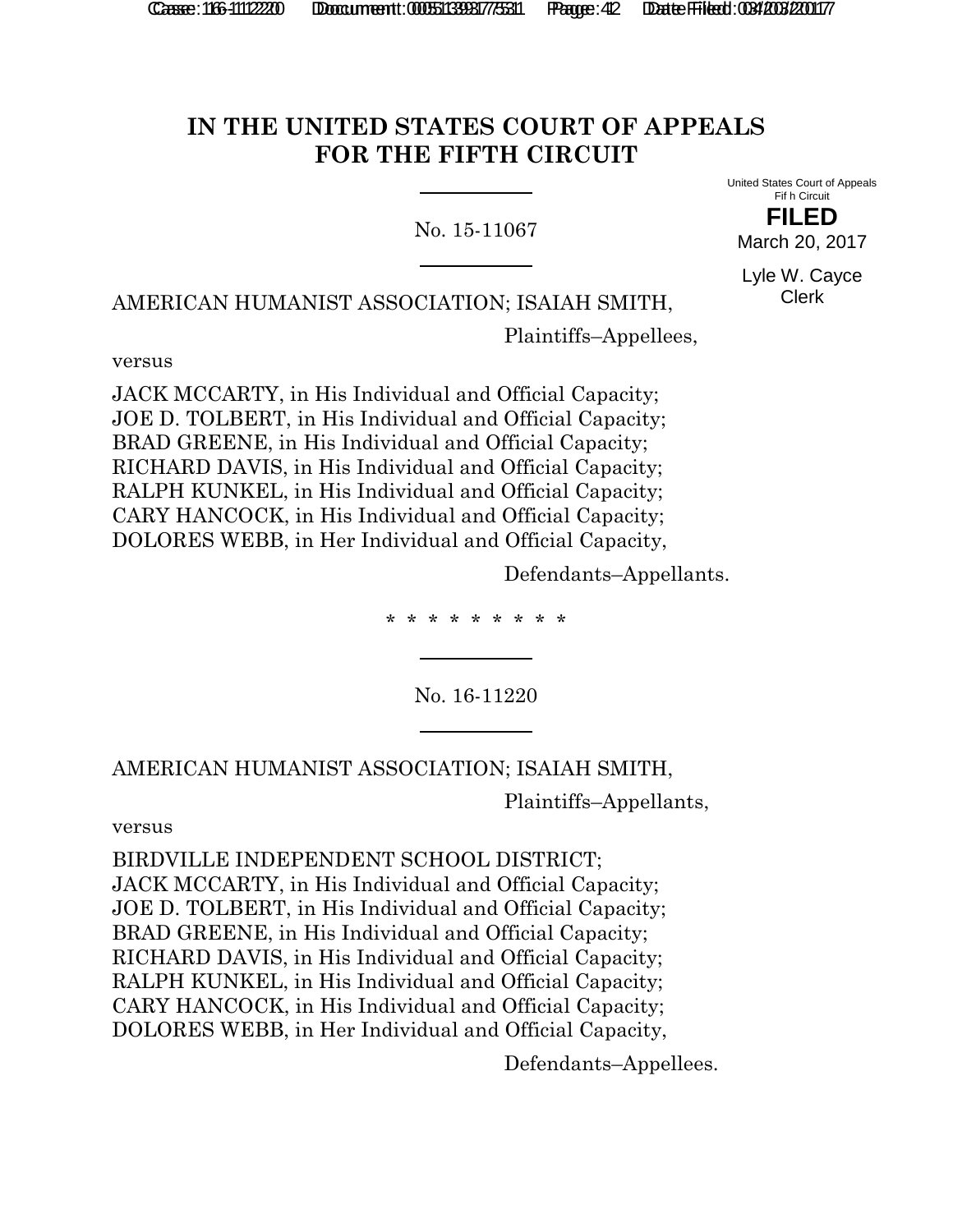l

No. 15-11067 c/w No. 16-11220

Appeals from the United States District Court for the Northern District of Texas

Before SMITH, CLEMENT, and SOUTHWICK, Circuit Judges. JERRY E. SMITH, Circuit Judge:

The American Humanist Association ("AHA") and Isaiah Smith appeal a summary judgment for defendants, the Birdville Independent School District and its seven board members (collectively, "BISD"). AHA and Smith allege that BISD's policy of inviting students to deliver statements, which can include invocations, before school-board meetings violates the First Amendment's Establishment Clause. Because the practice falls more nearly within the recently reaffirmed legislative-prayer exception to the Supreme Court's Establishment Clause jurisprudence, we affirm the summary judgment in favor of the school district and, in the accompanying consolidated appeal, we reverse and render on the denial of qualified immunity to the school board members.

I.

BISD is a public school district. Smith is a 2014 graduate of Birdville High School and a member of AHA, an organization that "advocate[es] progressive values and equality for humanists, atheists, and freethinkers."1 While a student at Birdville High School and as an alumnus, Smith attended BISD board meetings, some of which included student-led prayers. At a board meeting in December 2014, with a student-led invocation, Smith said that he felt

<sup>&</sup>lt;sup>1</sup> See American Humanist Association, https://americanhumanist.org (last visited Mar. 17, 2017).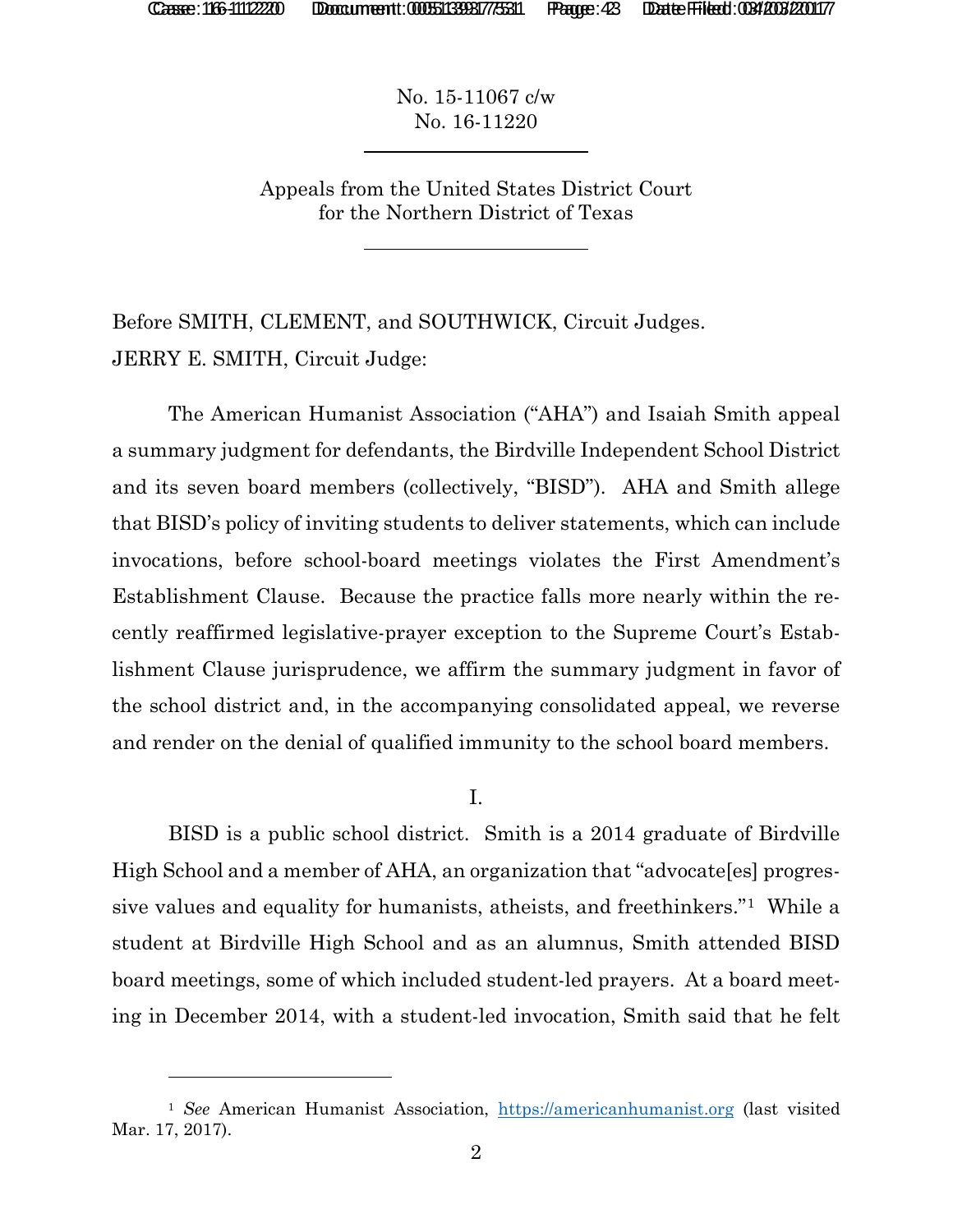## No. 15-11067 c/w No. 16-11220

affronted by the prayer and that it meant that BISD was "favoring religion over nonreligion." Smith is and has been an adult at all relevant times.

BISD's board holds monthly meetings in the District Administration Building, which is not located within a school. The meetings include sessions open to the public. Attendees are free to enter and leave at any time. Most attendees are adults, though students frequently attend school-board meetings to receive awards or for other reasons, such as brief performances by school bands and choirs.

Since 1997, two students have opened each session—with one leading the Pledge of Allegiance and the Texas pledge and the other delivering some sort of statement, which can include an invocation. Those student presenters, typically either elementary- or middle-school students,<sup>2</sup> are given one minute. BISD officials do not direct them on what to say but tell them to make sure their statements are relevant to school-board meetings and not obscene or otherwise inappropriate. At a number of meetings, the student speakers have presented poems or read secular statements. But according to AHA and Smith, they are usually an invocation in the form of a prayer, with speakers frequently referencing "Jesus" or "Christ." AHA and Smith claim that sometimes the prayers are directed at the audience through the use of phrases such as "let us pray," "stand for the prayer," or "bow your heads."3

From 1997 through February 2015, the student-led presentations were

<sup>&</sup>lt;sup>2</sup> Of the 101 meetings from February 2008 to June 2016, elementary- and middleschool students delivered the presentations 84 times.

<sup>&</sup>lt;sup>3</sup> According to AHA and Smith, these requests typically come from the student speakers, though on occasion a board member or other school official has asked the audience to stand for the invocation. At the summary-judgment stage, "we must assume the facts as alleged by the [plaintiff]." *Oncale v. Sundowner Offshore Servs.*, 523 U.S. 75, 76 (1998).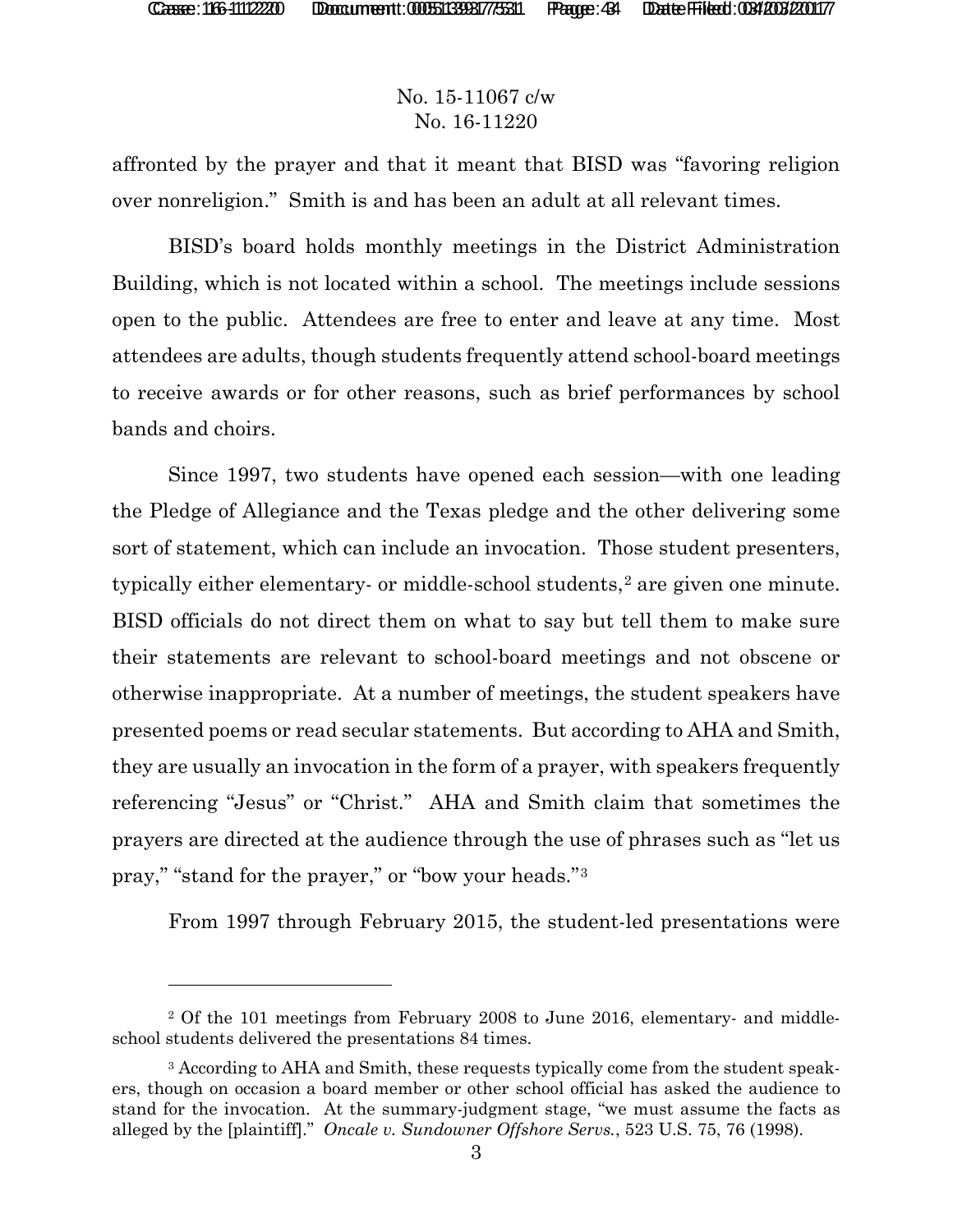# No. 15-11067 c/w No. 16-11220

called "invocations" and were delivered by students selected on merit.<sup>4</sup> In March 2015, in an apparent response to AHA's concerns about the invocations,5 BISD began referring to them as "student expressions" and providing disclaimers that the students' statements do not reflect BISD's views.6 BISD began randomly selecting, from a list of volunteers, the students who would deliver the expressions.<sup>7</sup>

#### II.

AHA and Smith sued BISD under 42 U.S.C. § 1983 for monetary damages from the individual school-board members and declaratory and injunctive relief. In their amended complaint, AHA and Smith alleged that BISD has a "policy, practice, and custom of permitting, promoting, and endorsing prayers delivered by school-selected students" at board meetings, in violation of the

<sup>4</sup> Each BISD campus selected students on a rotational basis (school-board members did not participate in the selection process). Campus officials took into account academic achievement, leadership, citizenship, extracurricular activities, and other factors.

<sup>5</sup> In late 2014, AHA sent BISD a letter complaining of the invocations and asking BISD to provide "written assurances that prayer will not be included in future School Board meetings." BISD's associate superintendent later testified that he recommended the policy changes so that the district "wouldn't be subject to litigation."

<sup>6</sup> The published policy, in its entirety, reads,

The subject of the student introductions must be related to the purpose of the event and to the purpose of marking the opening of the event; honoring the occasion, the participants, and those in attendance; bringing the audience to order; and focusing the audience on the purpose of the event. A student must stay on the subject, and the student may not engage in obscene, vulgar, offensively lewd, or indecent speech. The District shall treat a student's voluntary expression of a religious viewpoint, if any, on an otherwise permissible subject in the same manner the District treats a student's voluntary expression of a secular or other viewpoint on an otherwise permissible subject and may not discriminate against the student based on a religious viewpoint expressed by the student on an otherwise permissible subject.

<sup>7</sup> Though student speakers are chosen randomly from a pool of volunteers, that pool may not be representative of the BISD student body: It consists only of members of the student leadership at the respective campuses.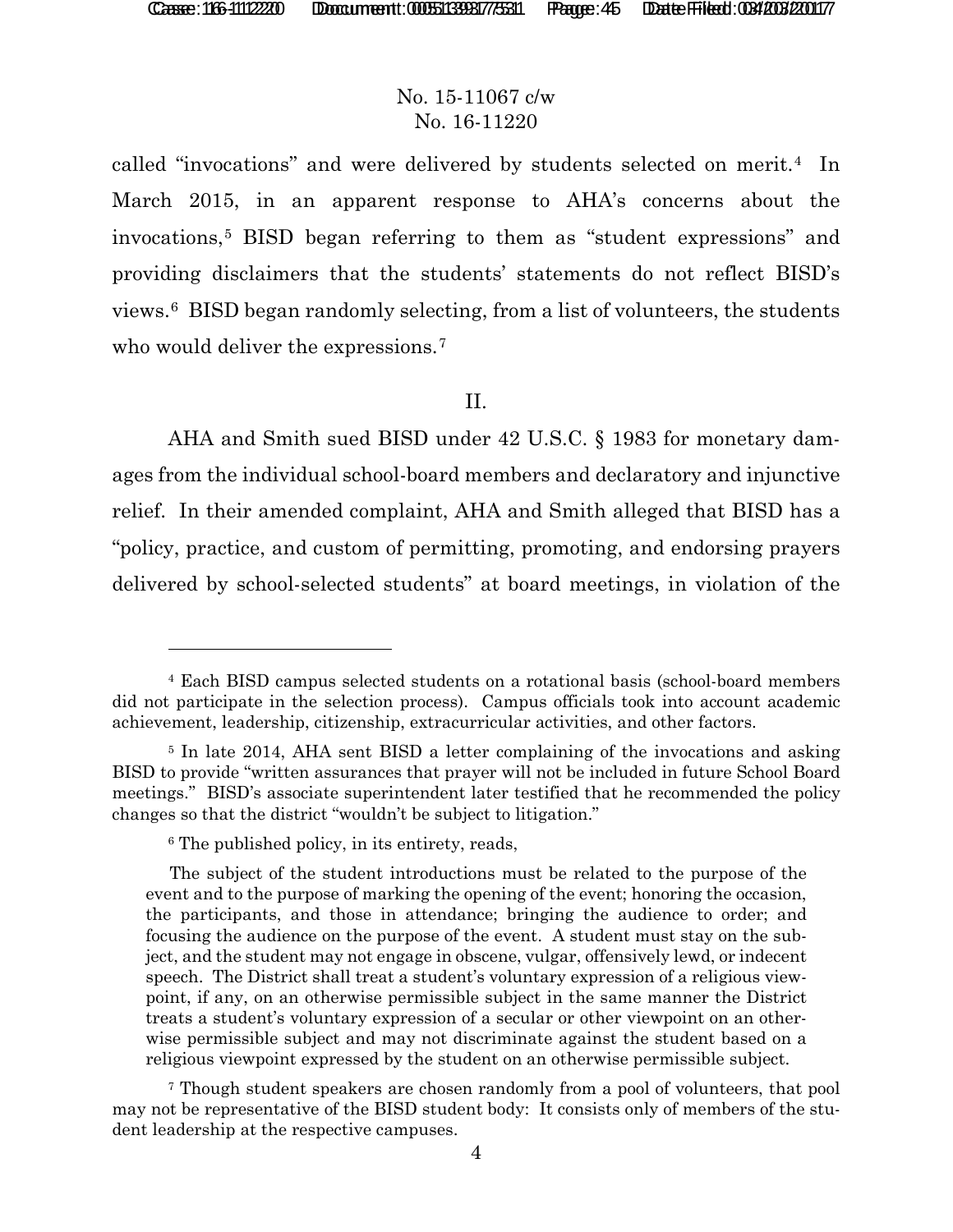l

# No. 15-11067 c/w No. 16-11220

Establishment Clause. BISD answered that the student-led invocations either qualify as private speech, satisfy the conventional Establishment Clause tests, or fit within the legislative-prayer exception to those tests.

BISD moved to dismiss, alleging that AHA and Smith had failed to state a claim and that the school-board members were entitled to qualified immunity. The district court denied the motion. The individual-capacity defendants filed an interlocutory appeal challenging the denial of qualified immunity.

BISD moved for summary judgment. The district court granted that motion, finding that the legislative-prayer exception applies. AHA and Smith filed a separate appeal, bringing an issue of first impression to this court.8

#### III.

The Supreme Court generally applies at least one<sup>9</sup> of three tests under the Establishment Clause: the *Lemon* test,<sup>10</sup> the endorsement test,<sup>11</sup> and the coercion test.12 But in *Marsh v. Chambers*, 463 U.S. 783, 784–85 (1983), a

<sup>8</sup> The qualified-immunity and summary-judgment appeals have been consolidated. Because there is no constitutional violation, we do not address qualified immunity except summarily to reverse the denial of immunity.

<sup>9</sup> *See Lynch v. Donnelly*, 465 U.S. 668, 679 (1984) ("[W]e have repeatedly emphasized our unwillingness to be confined to any single test or criterion in this sensitive area.").

<sup>10</sup> Under the *Lemon* test, for a government practice to be constitutional, it must (1) have a secular purpose, (2) have a primary effect that neither advances nor inhibits religion, and (3) not foster excessive government entanglement with religion. *Lemon v. Kurtzman*, 403 U.S. 602, 612–13 (1971).

<sup>11</sup> Under the endorsement test, a "[g]overnment unconstitutionally endorses religion whenever it appears to take a position on questions of religious belief, or makes adherence to a religion relevant in any way to a person's standing in the political community." *Ingebretsen ex rel. Ingebretsen v. Jackson Pub. Sch. Dist.*, 88 F.3d 274, 280 (5th Cir. 1996). "The government creates this appearance when it conveys a message that religion is favored, preferred, or promoted over other beliefs." *Id.*

 $12$  Under the coercion test, unconstitutional coercion occurs where "(1) the government directs (2) a formal religious exercise (3) in such a way as to oblige the participation of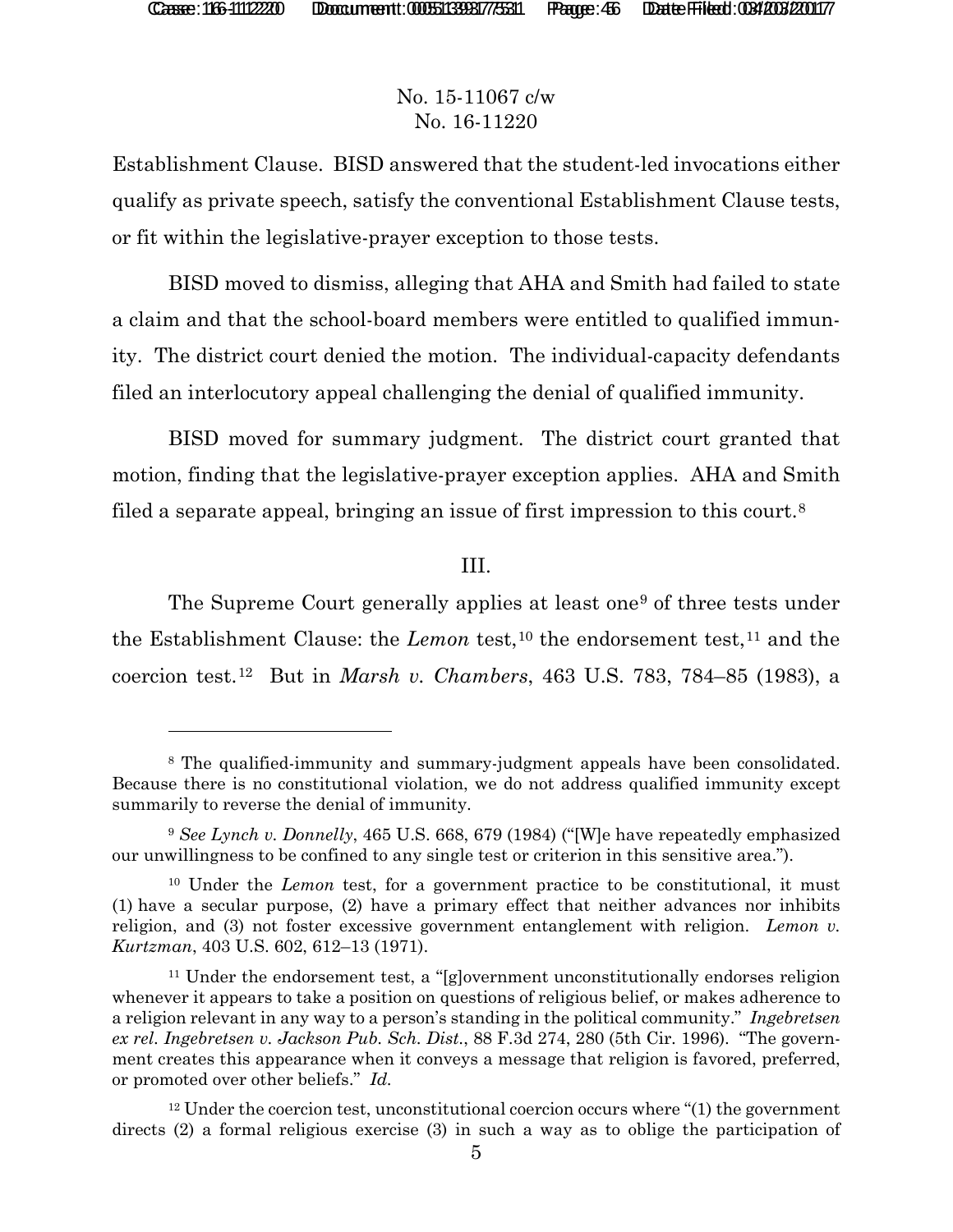## No. 15-11067 c/w No. 16-11220

member of the Nebraska Legislature sued state officials, claiming that the practice of opening each session with a chaplain's prayer violated the Establishment Clause. The Court upheld the practice without applying any of the conventional tests,13 observing that "[t]he opening of sessions of legislative and other deliberative public bodies with prayer is deeply embedded in the history and tradition of this country." *Id.* at 786.

The Court revisited the issue in *Town of Greece v. Galloway*, 134 S. Ct. 1811, 1827–28 (2014), stating unequivocally that the legislative-prayer exception in *Chambers* extends to prayers delivered at town-board meetings. Those prayers, however, must not "denigrate nonbelievers or religious minorities, threaten damnation, or preach conversion." *Id.* at 1823. Moreover, "[t]he principal audience for these invocations is not . . . the public but lawmakers themselves, who may find that a moment of prayer or quiet reflection sets the mind to a higher purpose and thereby eases the task of governing." *Id.* at 1825.

As distinguished from legislative-prayer cases, however, the Supreme Court, in school-prayer cases such as *Santa Fe Independent School District v. Doe*, 530 U.S. 290 (2000), *Lee v. Weisman*, 505 U.S. 577 (1992), and *County of Allegheny v. ACLU*, 492 U.S. 573 (1989), has applied the conventional Establishment Clause tests. In *Weisman*, a graduation-prayer case, the Court, 505 U.S. at 592, explained that "there are heightened concerns with protecting freedom of conscience from subtle coercive pressure in the elementary and secondary public schools" and that "prayer exercises in public schools carry a

objectors." *Doe ex rel. Doe v. Beaumont Indep. Sch. Dist.*, 173 F.3d 274, 285 (5th Cir. 1999) (quoting *Jones v. Clear Creek Indep. Sch. Dist.*, 977 F.2d 963, 970 (5th Cir. 1992), *abrogated on other grounds by Doe v. Santa Fe Indep. Sch. Dist.*, 168 F.3d 806 (5th Cir. 1999)).

<sup>13</sup> *Chambers*, 463 U.S. at 796 (Brennan, J., dissenting) ("The Court makes no pretense of subjecting Nebraska's practice of legislative prayer to any of the formal 'tests' that have traditionally structured our inquiry under the Establishment Clause.").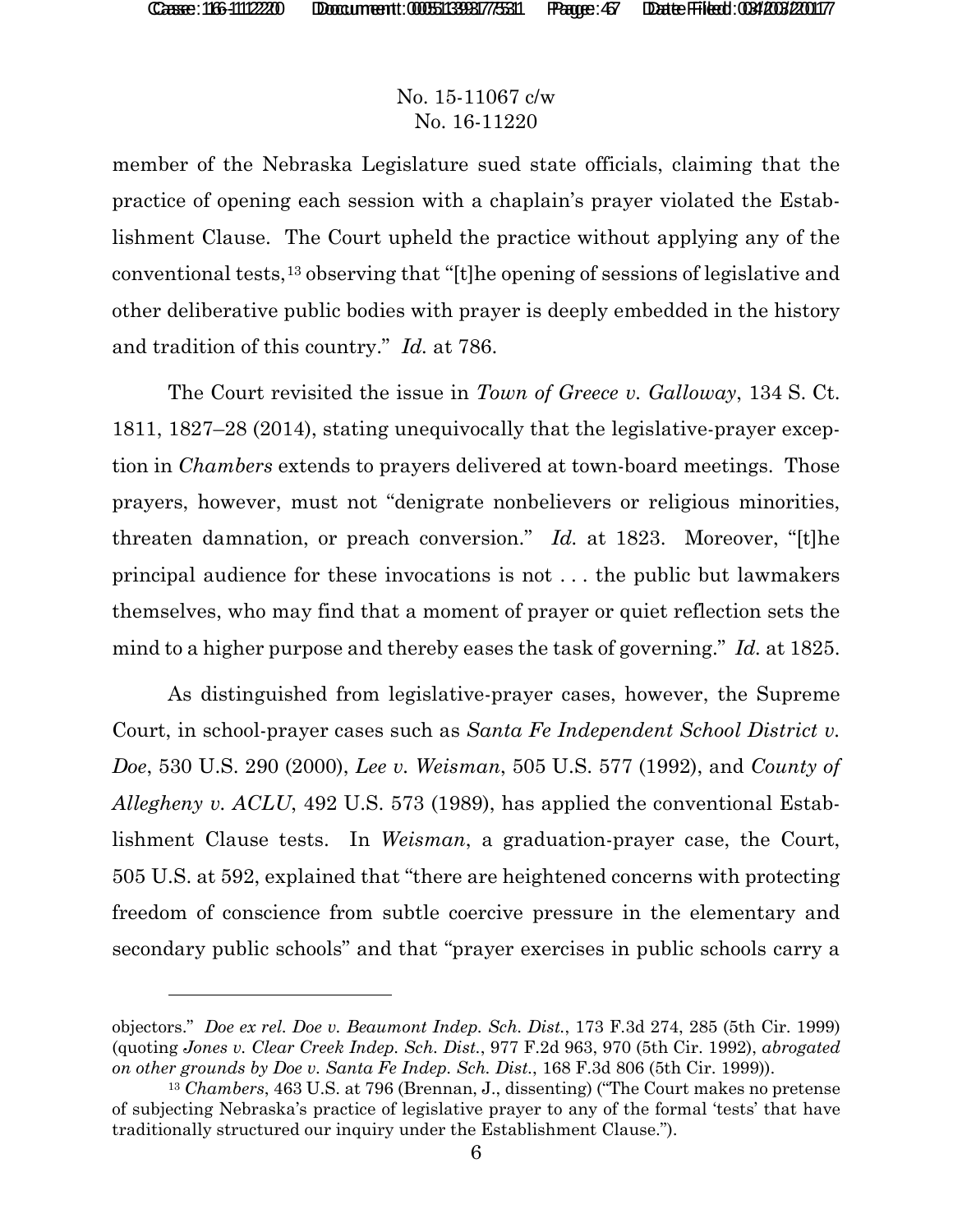l

#### No. 15-11067 c/w No. 16-11220

particular risk" of unconstitutional coercion. The Court distinguished *Weisman* from *Chambers*, noting that the legislative-prayer exception does not apply in "the public school context." *Id.* at 597. In *ACLU*, the Court opined that "state-sponsored prayer in public schools" is "unconstitutional."14

The key question, then, is whether this case is essentially more a legislative-prayer case or a school-prayer matter. Like *Galloway*, this dispute is about the constitutionality of permitting religious invocations at the opening, ceremonial phase of a local deliberative body's public meetings. But like *Santa Fe*, this case is about school-district-sanctioned invocations delivered by students on district property.

We agree with the district court that "a school board is more like a legislature than a school classroom or event." The BISD board is a deliberative body, charged with overseeing the district's public schools, adopting budgets, collecting taxes, conducting elections, issuing bonds, and other tasks that are undeniably legislative. *See* TEX. EDUC. CODE § 11.1511. In no respect is it less a deliberative legislative body than was the town board in *Galloway*.

The invocations are appropriately "solemn and respectful in tone." *Galloway*, 134 S. Ct. at 1823. Most attendees at school-board meetings, including Smith, are "mature adults," and the invocations are "delivered during the ceremonial portion of the [school board's] meeting." *Id.* at 1827. "Nothing in the record suggests that members of the public are dissuaded from leaving the meeting room during the prayer, arriving late, or even . . . making a later protest." *Id.* Occasionally, BISD board members and other school officials will ask the audience, including any students in the audience, to stand for the

<sup>14</sup> *ACLU*, 492 U.S. at 590 n.40 (1989) (citing *Abington Sch. Dist. v. Schempp*, 374 U.S. 203 (1963)).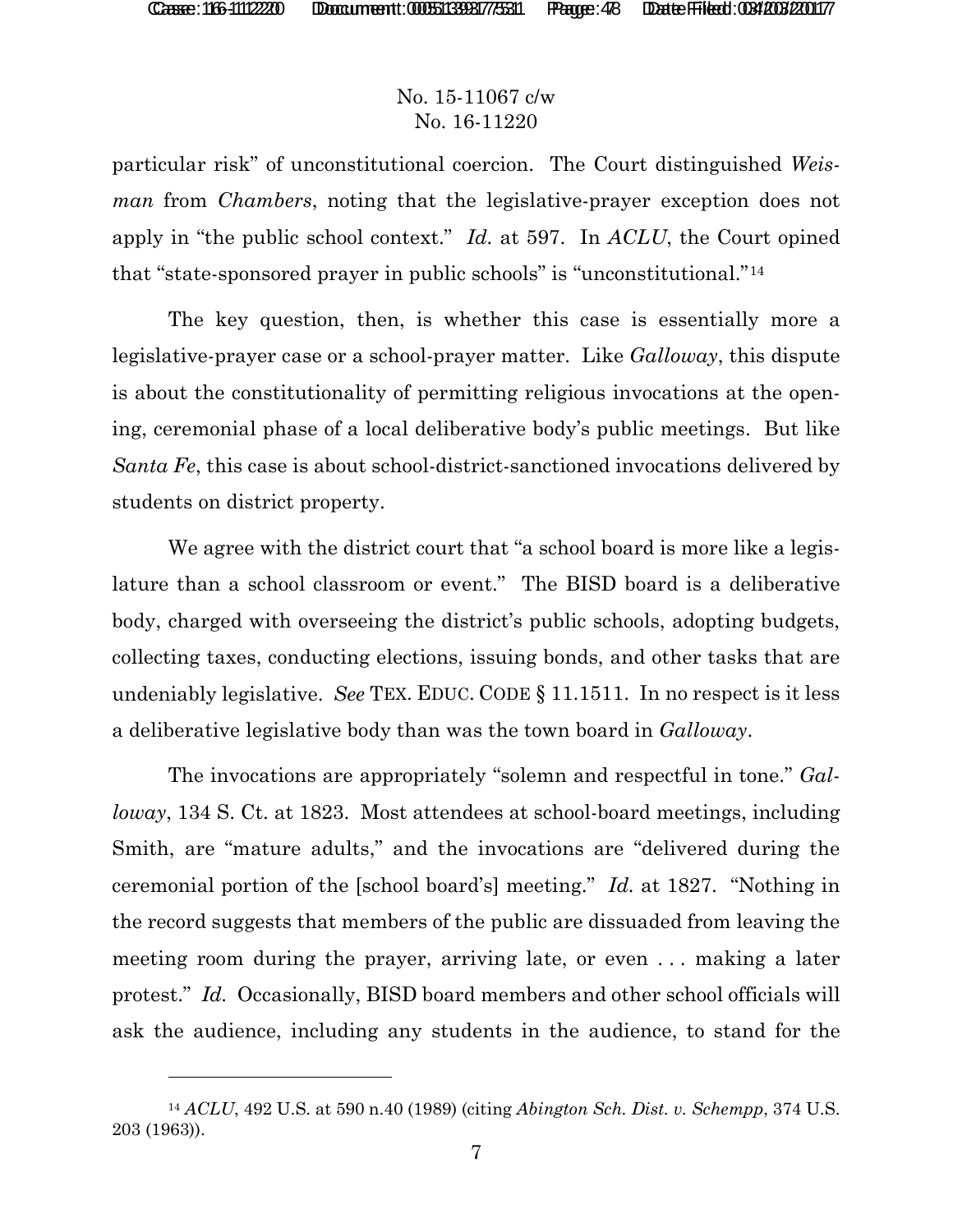l

## No. 15-11067 c/w No. 16-11220

invocation. Those polite requests, however, do not coerce prayer.

AHA and Smith advance three colorable theories for why this should be understood as a school-prayer case. First, they claim that legislative prayers must be "internal acts" that are "entirely" for the benefit of lawmakers. As BISD acknowledges, its invocations are meant to benefit students and other attendees at school-board meetings, not just board members. But in *Galloway*, *id.* at 1825, the Court explained that lawmakers were merely the "principal audience" for the invocations, suggesting that the audience may be made up of various groups, as well as unaffiliated individuals, so long as lawmakers are the main one. In its brief, BISD explains that the board members are the invocations' primary audience. AHA and Smith have not shown otherwise.

Second, AHA and Smith claim that BISD's invocation policy does not fit within the legislative-prayer exception because it lacks a "unique history." In *Galloway*, *id.* at 1819, the Court drew on historical evidence, describing its inquiry as "determin[ing] whether the prayer practice . . . fits within the tradition long followed in Congress and the state legislatures." In *Chambers*, 463 U.S. at 790, the Court emphasized the long history of legislative prayer, explaining that Nebraska's custom was "consistent with two centuries of national practice" and would not "be cast aside."

School-board prayer presumably does not date back to the Constitution's adoption, since "free public education was virtually nonexistent at the time." *Edwards v. Aguillard*, 482 U.S. 578, 583 n.4 (1987). Nonetheless, dating from the early nineteenth century, at least eight states had some history of opening prayers at school-board meetings.15 And *Chambers* and *Galloway* show that

<sup>15</sup> *See* Marie Elizabeth Wicks, *Prayer Is Prologue: the Impact of* Town of Greece *on the Constitutionality of Deliberative Public Body Prayer at the Start of School Board Meetings*,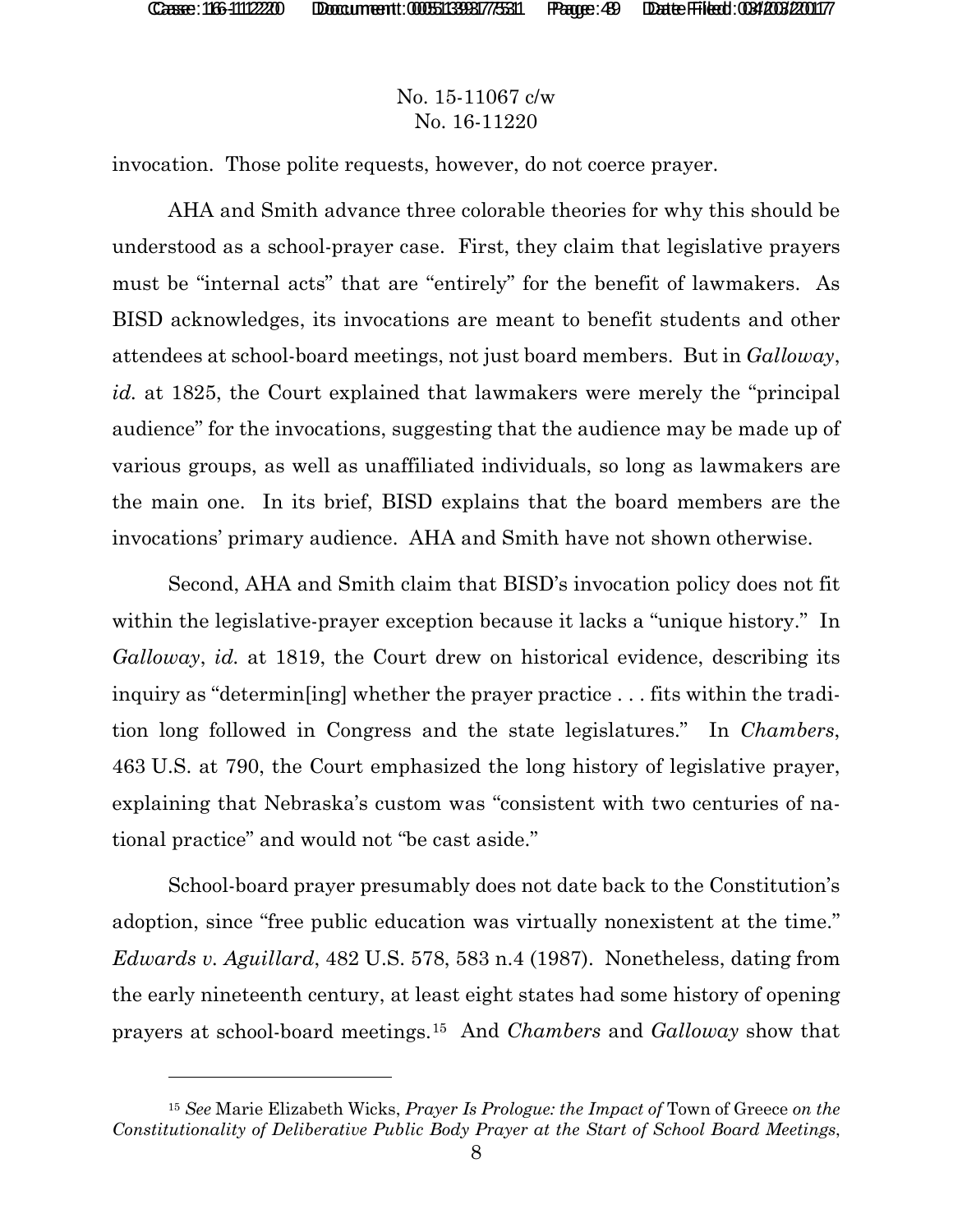## No. 15-11067 c/w No. 16-11220

there was a well-established practice of opening meetings of deliberative bodies with invocations. *See Galloway*, 134 S. Ct. at 1819.16 Such practices date from the First Congress, which suggests that "the Framers considered legislative prayer a benign acknowledgement of religion's role in society." *Id*.17

We do not overlook AHA and Smith's notion that the presence of students at BISD board meetings distinguishes this case from *Chambers* and *Galloway*. That is significant, because courts must consider "both the setting in which the prayer arises and the audience to whom it is directed." *Galloway*, 134 S. Ct. at 1825. Children are especially susceptible to peer pressure and other forms of coercion. *See*, *e.g.*, *Weisman*, 505 U.S. at 592. Nonetheless, the presence of students at board meetings does not transform this into a school-prayer case. There were children present at the town-board meetings in *Galloway*, as the dissenting<sup>18</sup> and lower court<sup>19</sup> opinions noted; the Court nonetheless applied

l

<sup>31</sup> J.L. & POL. 1, 30-31 (Summer 2015).

<sup>16</sup> Arguably, BISD's practice of student-led invocations undermines its claim that its practice is consistent with the historical practice, given that, historically, legislative invocations were delivered by chaplains. *See Chambers*, 463 U.S. at 787–88. But the long history of chaplain-led invocations is relevant only insofar as it suggests that the Framers approved of them.

Although chaplains may be better at giving appropriately solemnizing invocations, the fact of their institutional religious affiliations risks the perception that the governmental body responsible for inviting them is affiliating itself with institutional religion. Allowing a student to give a Jewish prayer does not create the same perception of institutional entanglement that might result from a prayer from a rabbi. Thus, BISD's practice of allowing students to deliver invocations fits within the legislative-prayer exception, notwithstanding its departure from the historical practice of chaplain-led invocations.

<sup>17</sup> *See also id.* at 786 (stating that "[t]he opening of sessions of legislative and other deliberative public bodies with prayer is deeply embedded in the history and tradition of this country.").

<sup>18</sup> *Galloway*, 134 S. Ct. at 1846, 1848 (Kagan, J., dissenting).

<sup>19</sup> *Galloway v. Town of Greec*e, 681 F.3d 20, 23 (2d Cir. 2012) (stating that "members of Boy Scout troops and other student groups have led the Pledge of Allegiance, and high school students may fulfill a state-mandated civics requirement necessary for graduation by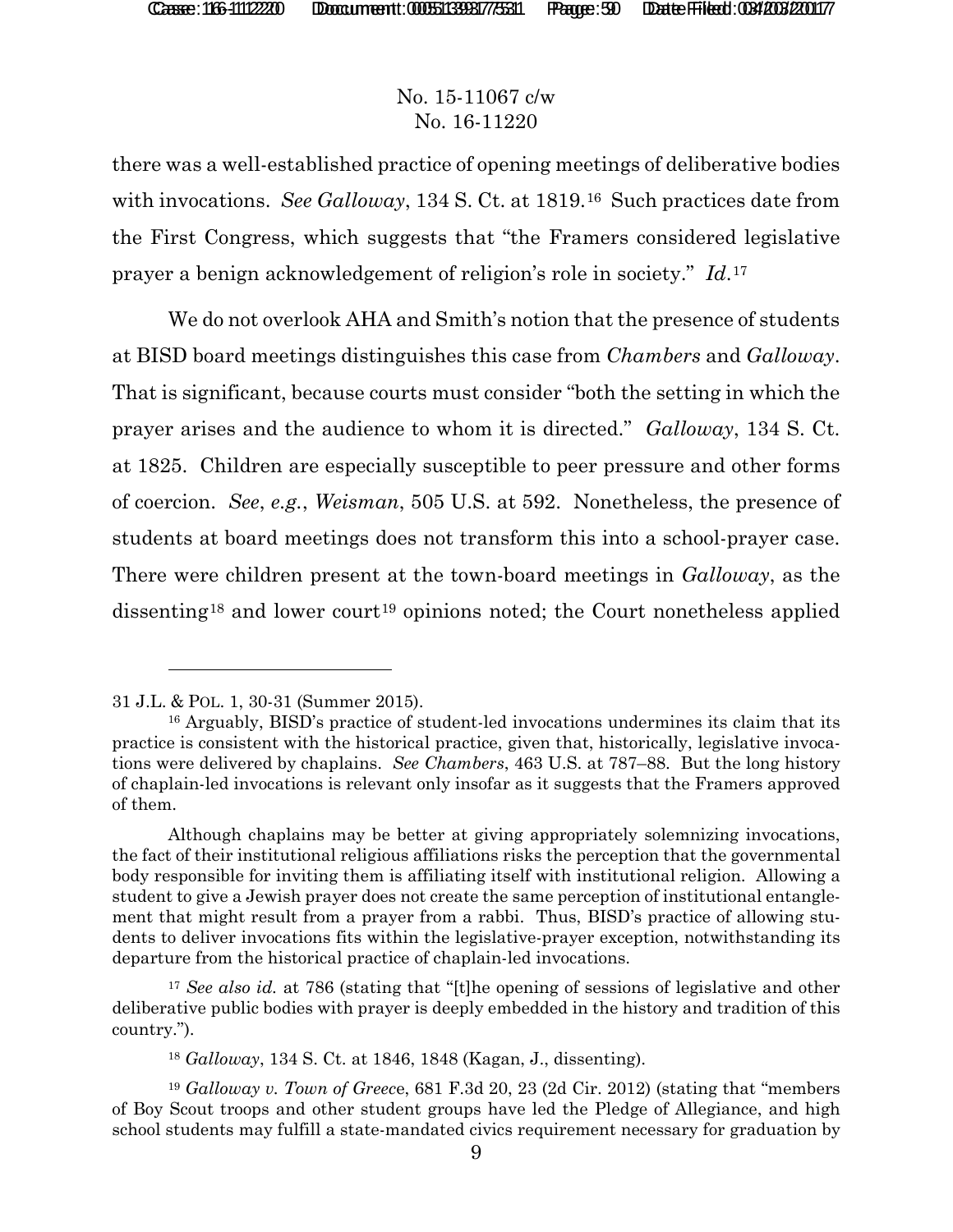#### No. 15-11067 c/w No. 16-11220

the legislative-prayer exception.20 Moreover, here, as in *Galloway*, "the prayer is delivered during the ceremonial portion of the . . . meeting." *Galloway*, 134 S. Ct. at 1827.

#### IV.

Although the Supreme Court has not addressed whether the legislativeprayer exception applies to school-board invocations, two circuits have. Both found that the legislative-prayer exception does not apply. In *Coles ex rel. Coles v. Cleveland Board of Education*, 171 F.3d 369, 383 (6th Cir. 1999), the court held that the legislative-prayer exception does not extend to invocations at school-board meetings. Although such meetings "might be of a 'different variety' than other school-related activities . . . they are part of the same 'class' as those other activities in that they take place on school property and are inextricably intertwined with the public school system." *Id.* at 377. Nevertheless, the court acknowledged that it is a tough question: "This case puts the court squarely between the proverbial rock and a hard place." *Id.* at 371.

The court in *Doe v. Indian River School District*, 653 F.3d 256 (3d Cir. 2011), reached a like conclusion. It described comparisons between the school board and municipal bodies as "ill-suited," because the board's "entire purpose and structure . . . revolves around public school education." *Id.* at 278–79.

*Coles* and *Indian River* predate *Galloway* and are factually, and therefore legally, distinguishable from the circumstance at BISD.21 *Coles* involved

 $\overline{a}$ 

going to Board meetings.").

<sup>20</sup> *See Galloway*, 134 S. Ct. at 1831 (Alito, J., concurring) (rejecting the dissent's concern that "ordinary citizens (and even children!) are often present" at town-board meetings).

<sup>21</sup> Establishment Clause cases often hinge on facts peculiar to each situation. *See Weisman*, 505 U.S. at 597 ("Our Establishment Clause jurisprudence remains a delicate and fact-sensitive one . . . .").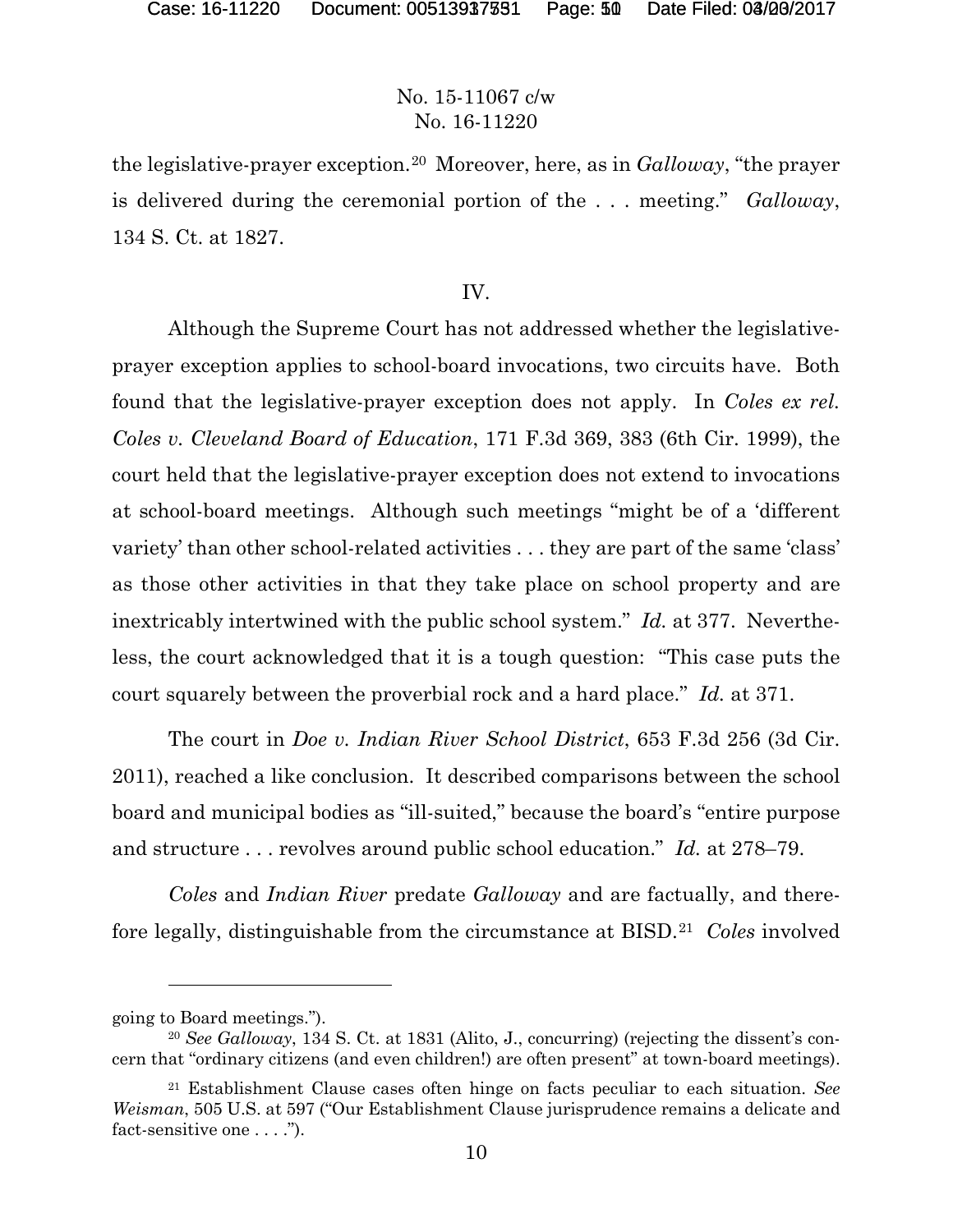#### No. 15-11067 c/w No. 16-11220

a school board that always had at least one student member. *Coles*, 171 F.3d at 383. In *Indian River*, student representatives attended board meetings "in their formal role as student government representatives." *Indian River*, 653 F.3d at 264. In contrast, no students sit on the BISD board, BISD board members do not deliver the invocations, and the student representatives are not expected to attend board meetings.

At least two other circuit-court decisions―including one by this court― have touched on these issues.<sup>22</sup> Both predate *Galloway* and turn on an argument the Court rejected there.

In *Bacus v. Palo Verde Unified School District Board of Education*, 52 F. App'x 355, 356–57 (9th Cir. 2002) (per curiam), the court assumed *arguendo* that the legislative-prayer exception applies to school-board invocations but held the district's policy unconstitutional because of the sectarian nature of the invocations. In *Doe v. Tangipahoa Parish School Board*, 473 F.3d 188 (5th Cir. 2006), *vacated on reh'g en banc*, 494 F.3d 494 (5th Cir. 2007), a split panel of this court struck down a school board's invocation policy.23 One of the judges in the majority did so on account of the sectarian nature of the invocations. *Id.* at 202–04. But in *Galloway*, 134 S. Ct. at 1820–23, the Court said the Constitution does not require invocations to be non-sectarian.<sup>24</sup>

<sup>22</sup> Two district courts (in addition to the court *a quo*) have discussed the issue. In *Freedom from Religion Foundation v. Chino Valley Unified School District Board of Education,* 2016 U.S. Dist. LEXIS 19995, at \*31–32 (C.D. Cal. Feb. 18, 2016), the court found that the legislative-prayer exception does not apply to a school board's practice of beginning its meetings with invocations. In *Doe v. Tangipahoa Parish School Board*, 631 F. Supp. 2d 823, 839 (E.D. La. 2009), the court found that the legislative-prayer exception did apply to a school board's practice of beginning school-board meetings with invocations.

<sup>23</sup> The en banc court vacated that decision for lack of standing.

<sup>24</sup> BISD's case is factually distinguishable from *Bormuth v. County of Jackson*, 849 F.3d 266 (6th Cir. 2017), *vacated for reh'g en banc*, 2017 U.S. App. LEXIS 3564 (6th Cir.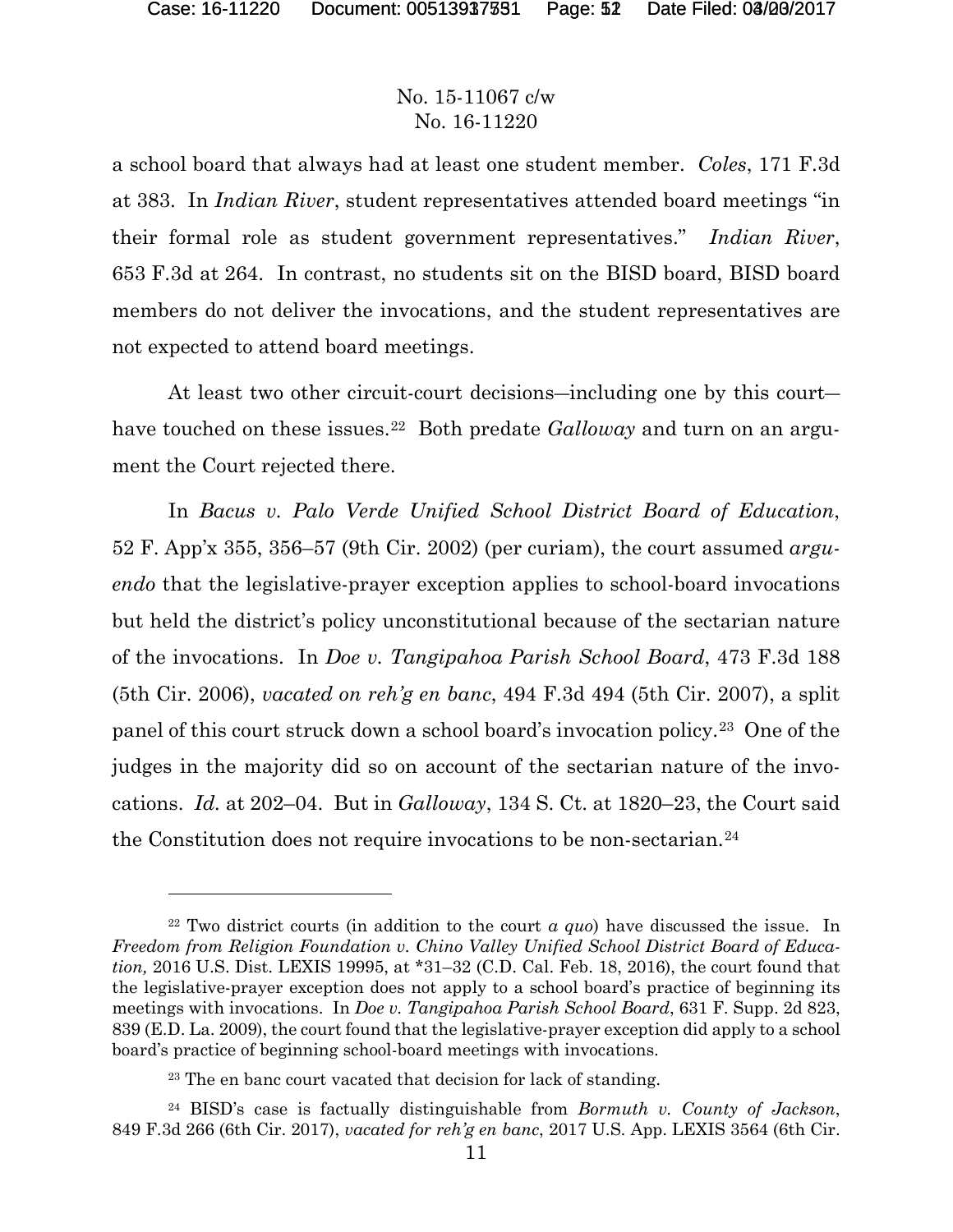# No. 15-11067 c/w No. 16-11220

V.

BISD board members often stand and bow their heads during the student-led invocations. AHA and Smith claim that violates the Establishment Clause regardless of whether the invocation policy itself is constitutional. They point to *Doe v. Duncanville Independent School District*, 70 F.3d 402, 406 (5th Cir. 1995), holding that a high-school basketball coach's participation in team prayers, on the basketball court at games, was an "unconstitutional endorsement of religion." AHA and Smith note that unlike that case, this one concerns high-level school district officials (such as principals and board members), some of whom publicize their religious affiliation on the district's website. Moreover, in *Duncanville* a member of the team was mocked and "required to stand by while the team prayed and was confronted by spectators who asked, "Aren't you a Christian" and by a teacher who, in class, called her a "little atheist." *Id.* at 404.

This case, by way of stark contrast, concerns legislative prayers. It is distinguishable from *Duncanville* for that reason alone. Legislative prayers are recited for the benefit of legislative officers. It would be nonsensical to permit legislative prayers but bar the legislative officers for whom they are being primarily recited from participating in the prayers in any way. Indeed, the Supreme Court did not take issue with the fact that Town of Greece board members bowed their heads during invocations. *Galloway*, 134 S. Ct. at 1826.25

Feb. 27, 2017), which also involved the legislative-prayer exception. *Bormuth* concerned a county board whose members personally delivered religious invocations and "affirmatively excluded non-Christian prayer givers." *Id.* at 287. The record suggests that board members "singled out [the plaintiff] for opprobrium" and may have denied him a spot on a particular committee in retaliation for his criticisms of the board's invocation policy. *Id.* at 286.

<sup>25</sup> We do not reach BISD's arguments that the student-led invocations are private